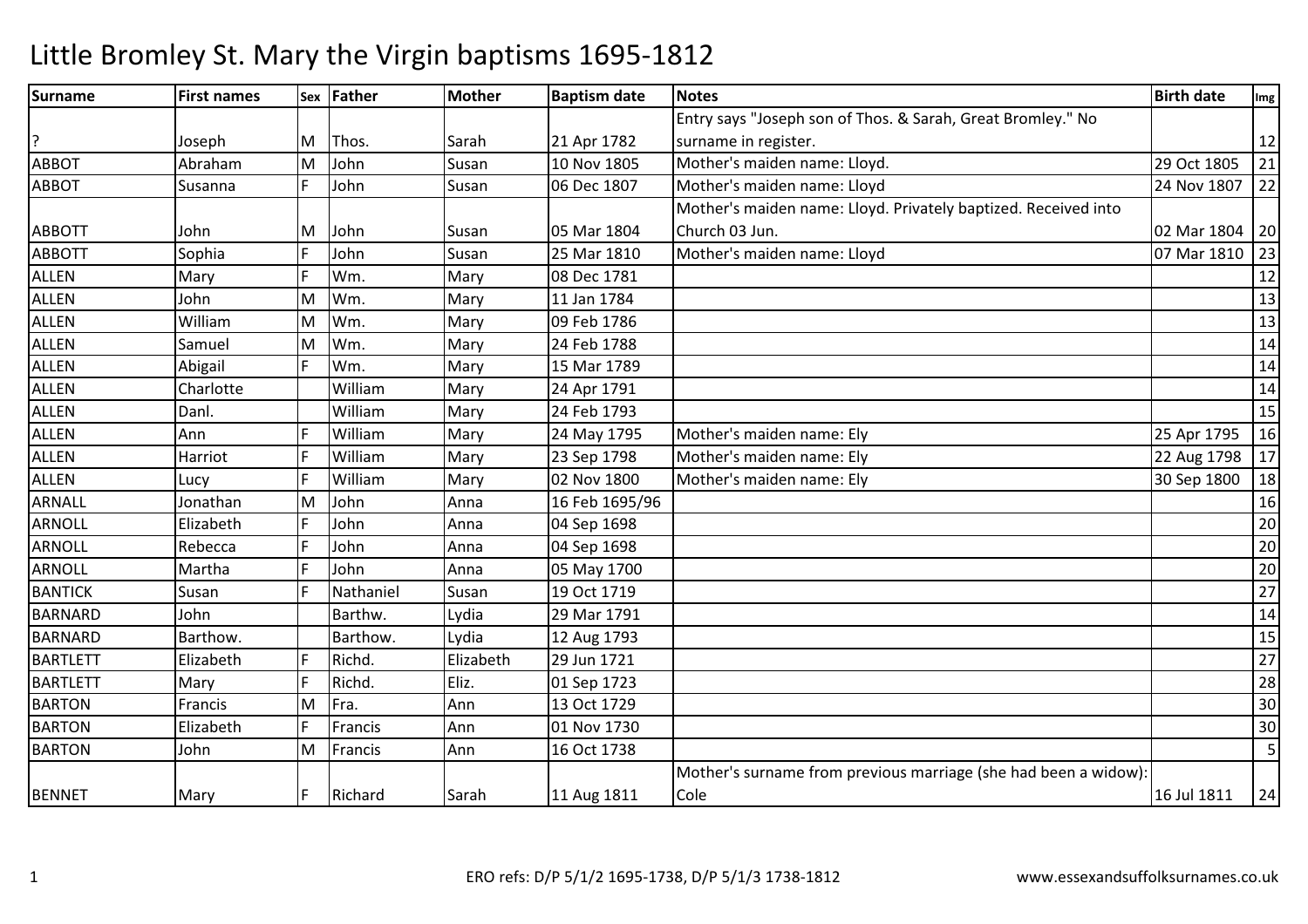|                   |             |   |         |           |                | Mother's surname from previous marriage (she had been a widow): |                  |                |
|-------------------|-------------|---|---------|-----------|----------------|-----------------------------------------------------------------|------------------|----------------|
| <b>BENNETT</b>    | Robt.       | M | Richard | Sarah     | 23 Oct 1803    | Cole                                                            | 26 Sep 1803      | 20             |
|                   |             |   |         |           |                | Mother's maiden name from previous marriage (she had been a     |                  |                |
| <b>BENNETT</b>    | Thomas      | M | Richd.  | Sarah     | 31 Mar 1805    | widow): Cole                                                    | 09 Jan 1805      | 21             |
|                   |             |   |         |           |                | Mother's surname from previous marriage (she had been a widow): |                  |                |
| <b>BENNETT</b>    | Samuel      | M | Richard | Sarah     | 29 Jun 1806    | Cole                                                            | 08 May 1806   22 |                |
|                   |             |   |         |           |                | Mother's surname from previous marriage (she had been a widow): |                  |                |
| <b>BENNETT</b>    | Richard     | M | Richard | Susan     | 28 Jun 1807    | Cole                                                            | 28 May 1807 22   |                |
|                   |             |   |         |           |                | Mother's surname from previous marriage (she had been a widow): |                  |                |
| <b>BENNETT</b>    | Judith      | F | Richard | Sarah     | 09 Oct 1808    | Cole                                                            | 05 Sep 1808      | 23             |
| <b>BETTS</b>      | James       | M | James   | Martha    | 22 Feb 1701/2  |                                                                 |                  | 21             |
| <b>BEWERS</b>     | John        | M | John    | Elizabeth | 12 Jan 1766    | Entry quite faded.                                              |                  | 9              |
| <b>BEWERS</b>     | William     | M | John    | Elisa.    | 28 Feb 1768    |                                                                 |                  | 9              |
| <b>BEWERS</b>     | John        | M | John    | Eliseb.   | 07 May 1769    |                                                                 |                  | $\overline{9}$ |
| <b>BEWERS</b>     | Elizabeth   | F | John    | Eliz.     | 03 Feb 1770    |                                                                 |                  | 10             |
| <b>BEWERS</b>     | Mary        | F | John    | Eliz.     | 13 Sep 1772    |                                                                 |                  | 10             |
| <b>BEWERS</b>     | Isaac       | M | John    | Elizabeth | 09 Jul 1775    |                                                                 |                  | $11\,$         |
| <b>BEWERS</b>     | Thos. Creek | M |         | Eliz.     | 15 Mar 1798    | B. B. (base born)                                               |                  | 17             |
| <b>BEWES</b>      | Mary Ann    | F | John    | Mary      | 12 Nov 1786    |                                                                 |                  | 13             |
| <b>BEWIS</b>      | Luke        | M | Jno.    | Mary      | 17 May 1789    |                                                                 |                  | 14             |
| <b>BIGSBY</b>     | William     | M | William | Mercy     | 27 May 1739    |                                                                 |                  | 5              |
| <b>BIGSBY</b>     | Elizabeth   | F | William | Mercy     | 22 Mar 1740/41 |                                                                 |                  | $6 \mid$       |
| <b>BIGSBY</b>     | John        | M | William | Mercy     | 12 Jun 1743    |                                                                 |                  | $6 \mid$       |
| <b>BIGSBY</b>     | Mercy       | F | William | Mercy     | 10 Mar 1744/45 |                                                                 |                  | $6 \mid$       |
| <b>BIGSBY</b>     | Sarah       | F | William | Mercy     | 16 Sep 1750    |                                                                 |                  | $\overline{7}$ |
| <b>BIGSBY</b>     | Thomas      | M | William | Mercy     | 25 Feb 1753    |                                                                 |                  | $\overline{7}$ |
| <b>BIRD</b>       | Susannah    | F | Abraham | Susannah  | 02 Sep 1798    | Mother's maiden name: Church                                    | 10 Aug 1798      | 17             |
| <b>BLACKSEL</b>   | John        | M | Thomas  | Elizabeth | 25 Sep 1734    |                                                                 |                  | 45             |
| <b>BLACKSHALL</b> | Thomas      | M | Thomas  | Elizabeth | 19 Jun 1733    |                                                                 |                  | 45             |
| <b>BLOSS</b>      | Elizabeth   | F | Richard | Margaret  | 26 Feb 1698/99 |                                                                 |                  | 20             |
| <b>BLOSS</b>      | Rose        | F | Richd.  | Margaret  | 05 Apr 1702    |                                                                 |                  | 21             |
| <b>BLOSS</b>      | Sarah       | F | Richard | Margaret  | 10 Jun 1704    |                                                                 |                  | 21             |
| <b>BLOSS</b>      | Jacob       | M | Richard | Margaret  | 23 Jun 1706    |                                                                 |                  | $22$           |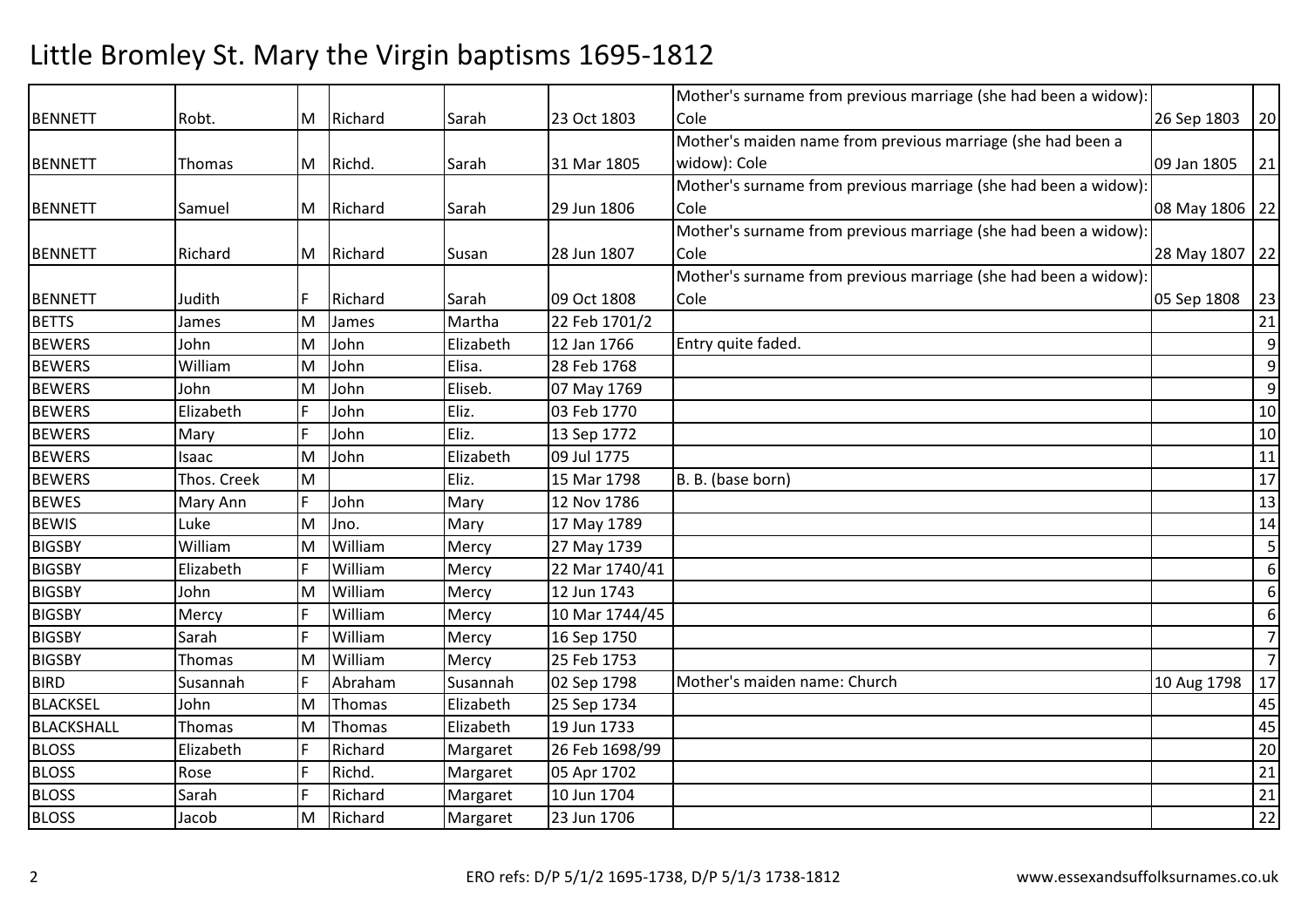| <b>BLOSS</b>     | Sarah        | I۴ | Richard |           | 30 Jan 1708/9  |                                                                |             | 22 |
|------------------|--------------|----|---------|-----------|----------------|----------------------------------------------------------------|-------------|----|
|                  | $\mathbf{D}$ |    |         | Margaret  |                |                                                                |             |    |
| <b>BLOSS</b>     |              | M  | Richard | Margaret  | * Aug 1710     | Child's first name and day of baptism not in register.         |             | 23 |
| <b>BLOSS</b>     | Alice        | F  | Richard | Margaret  | 04 Apr 1714    |                                                                |             | 25 |
| <b>BLOYCE</b>    | John         | M  | John    | Mary      | 25 Aug 1736    |                                                                |             | 45 |
|                  |              |    |         |           |                | Mother's maiden name: Blomfield. Privately baptized. Received  |             |    |
| <b>BOLTON</b>    | Thos.        | M  | Thos.   | Eliz.     | 21 Jun 1810    | into Church 7 Oct.                                             | 08 Jun 1810 | 23 |
|                  |              |    |         |           |                | Mother's maiden name: Booce. Privately baptized. Received into |             |    |
| <b>BOOCE</b>     | Mary Ann     | IF | William | Sarah     | 23 Sep 1804    | Church 7 Oct.                                                  | 11 Sep 1804 | 20 |
| <b>BOUGHTAL</b>  | Francis      | M  | Francis | Sarah     | 02 Dec 1764    |                                                                |             | 9  |
| <b>BOUGHTEL</b>  | Mark         | M  | Francis | Sarah     | 05 Oct 1766    |                                                                |             | 9  |
| <b>BOUTAL</b>    | John         | M  | Francis | Sarah     | 25 Nov 1759    |                                                                |             | 8  |
|                  |              |    |         |           |                | Mother's maiden name: Bacon. Privately baptized. Received into |             |    |
| <b>BOUTELL</b>   | John         | M  | John    | Martha    | 23 Nov 1795    | Church 21 Feb 1796.                                            | 10 Nov 1795 | 16 |
|                  |              |    |         |           |                | Mother's maiden name: Guttridge. Privately baptized. Received  |             |    |
| <b>BOUTELL</b>   | Elizabeth    | IF | Mark    | Elizabeth | 08 Dec 1796    | into Church 30 Apr.                                            | 02 Nov 1796 | 17 |
| <b>BOUTELL</b>   | Mary Ann     | F  | John    | Martha    | 04 Feb 1798    | Mother's maiden name: Bacon                                    | 05 Dec 1797 | 17 |
| <b>BOUTELL</b>   | Jane         | F  | John    | Martha    | 27 Oct 1799    | Mother's maiden name: Bacon                                    | 02 Oct 1799 | 17 |
| <b>BOUTELL</b>   | Mark         | M  | John    | Martha    | 20 Dec 1801    | Mother's maiden name: Bacon. Privately baptized.               | 19 Dec 1801 | 19 |
| <b>BOUTTELL</b>  | Sarah        |    | Mark    | Elis.     | 08 Apr 1792    |                                                                |             | 14 |
| <b>BOUTTELL</b>  | Ann          | F  | Mark    | Eliz.     | 13 Jul 1794    | Mother's maiden name: Guttridge                                | 04 Jul 1794 | 15 |
|                  |              |    |         |           |                | Mother's maiden name: Bacon. Born Oct, privately baptized (no  |             |    |
| <b>BOWTELL</b>   | Martha       | F  | John    | Martha    | ** 1796        | date). Received into Church: 02 Apr 1797.                      | * Oct 1796  | 16 |
| <b>BRAGG</b>     | Sarah        | F  | Edwd    | Sarah     | 22 Sep 1723    |                                                                |             | 28 |
| <b>BRAGG</b>     | John         | M  | Edwd.   | Sarah     | 27 Mar 1726    |                                                                |             | 29 |
| <b>BRANCH</b>    | Sarah        | F  | Thomas  | Katherine | 27 Nov 1738    |                                                                |             | 5  |
| <b>BROOK</b>     | Susan        | F  | William | Susan     | 19 Jan 1695/96 |                                                                |             | 16 |
| <b>BUISE</b>     | Mark         | M  | John    | Mary      | 19 Sep 1784    |                                                                |             | 13 |
| <b>BUMPSTEAD</b> | Martha       | F  | Samuel  | Martha    | 03 Oct 1708    |                                                                |             | 22 |
| <b>BUMPSTEAD</b> | Samuel       | M  | Samuel  | Martha    | 04 Mar 1710/11 |                                                                |             | 23 |
| <b>BUMPSTEAD</b> | Elizabeth    | F  | Samuel  | Martha    | 20 Oct 1717    |                                                                |             | 26 |
| <b>BUMSTEAD</b>  | Mary         | F  | Samuel  | Martha    | 19 Jul 1713    |                                                                |             | 24 |
| <b>BUMSTEAD</b>  | Mary         | F  | Samuel  | Martha    | 12 Sep 1714    |                                                                |             | 25 |
| <b>BUMSTEAD</b>  | Danl.        | M  | Saml.   | Mercy     | 18 Sep 1720    |                                                                |             | 27 |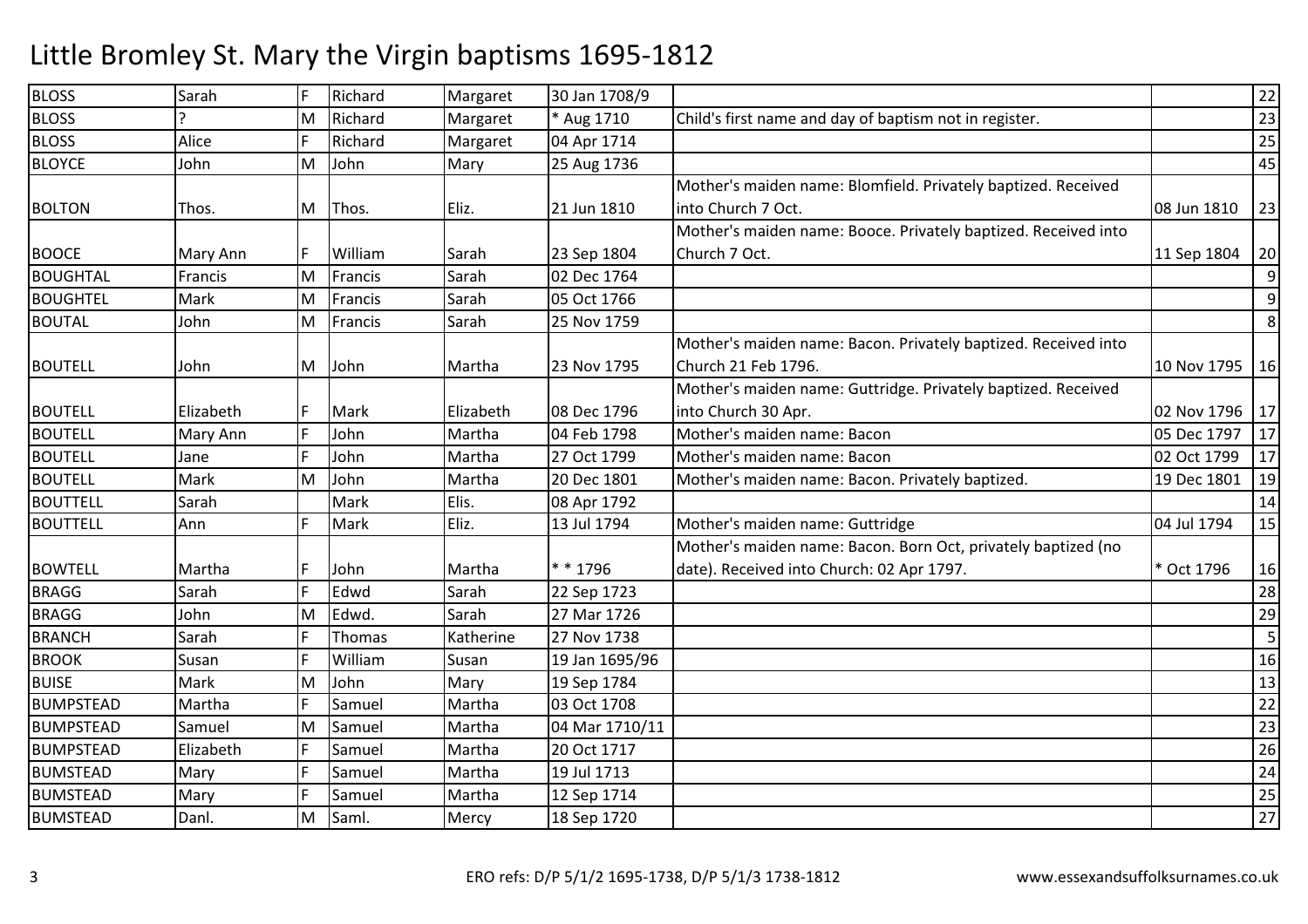| <b>BUMSTEAD</b>   | Abraham   | M | Saml       | Mercy  | 05 May 1723 |                                  |             | 28               |
|-------------------|-----------|---|------------|--------|-------------|----------------------------------|-------------|------------------|
| <b>BUMSTEAD</b>   | Stephen   | M | Saml.      | Mercy  | 23 Apr 1727 |                                  |             | 29               |
| <b>BUNCH</b>      | Saml.     | M | Saml.      | Sarah  | 10 Jun 1781 |                                  |             | 12               |
| <b>BUNCH</b>      | John      | M | Samuel     | Sarah  | 20 Sep 1783 |                                  |             | 13               |
| <b>BUNCH</b>      | James?    | M | Sam.       | Sarah  | 03 Sep 1786 |                                  |             | 13               |
| <b>BUNCH</b>      | Joseph    | M | Saml.      | Sarah  | 09 Mar 1789 |                                  |             | 14               |
| <b>BUNCH</b>      | Sarah     |   | Saml.      | Sarah  | 03 Jun 1792 |                                  |             | 14               |
| <b>BUNCH</b>      | Jeremiah  | M | Samuel     | Sarah  | 29 Jun 1794 | Mother's maiden name: Dunningham | 01 Jun 1794 | 15               |
| <b>BUNCH</b>      | Elizabeth |   | Samuel     | Sarah  | 09 Jul 1797 | Mother's maiden name: Dunningham | 25 Jun 1797 | 17               |
| <b>BUNCH</b>      | Isaac     | M | Samuel     | Sarah  | 30 Mar 1800 | Mother's maiden name: Dunningham | 17 Mar 1800 | 18               |
| <b>BUNCH</b>      | Mary      | F | Saml.      | Sarah  | 12 Jun 1803 | Mother's maiden name: Dunningham | 09 May 1803 | 20               |
| <b>BUNCH</b>      | Joseph    | M | Joseph     | Eliz.  | 23 Aug 1812 | Mother's maiden name: Vince      |             | 25               |
| <b>BURGESS</b>    | James     | M | James      | Ann    | 04 Oct 1764 |                                  |             | 9                |
| <b>BURGESS</b>    | John      | M | James      | Ann    | 17 Apr 1766 |                                  |             | 9                |
| <b>BURGESS</b>    | Ann       | F | James      | Ann    | 25 Sep 1768 |                                  |             | 9                |
| <b>BURGESS</b>    | Robert    | M | James      | Ann    | 24 Feb 1770 |                                  |             | 10               |
| <b>BURGESS</b>    | Thomas    | M | James      | Ann    | 18 Oct 1772 |                                  |             | 10               |
| <b>BURGESS</b>    | Daniel    | M | James      | Ann    | 22 May 1774 |                                  |             | 11               |
| <b>BURGESS</b>    | Peggie    | M | Jas.       | Ann    | 12 Sep 1778 |                                  |             | 12               |
| <b>BURGESS</b>    | Mary      |   | Jas.       | Ann    | 03 May 1781 |                                  |             | 12               |
| <b>BURGESS</b>    | Lucy      |   | Walter     | Ann    | 03 May 1803 | Mother's maiden name: Hunt       | 07 Apr 1803 | 20               |
| <b>BURNARD</b>    | Lydia     | F | Barthow.   | Lydia  | 07 Aug 1797 | Mother's maiden name: Burmont    | 07 Aug 1797 | 17               |
| <b>BURREL</b>     | John      | M | John       | Hannah | 16 Oct 1737 |                                  |             | 45               |
| <b>BURREL</b>     | James     | M | John       | Hannah | 10 Jun 1739 |                                  |             | 5                |
| <b>BURREL</b>     | Hannah    | F | John       | Hannah | 02 Jul 1743 |                                  |             | $\boldsymbol{6}$ |
| <b>BURRELL</b>    | James     | M | James      | Mary   | 20 Nov 1726 |                                  |             | 29               |
| <b>CALF</b>       | Sarah     | F | Carrington | Sarah  | 09 Apr 1809 | Mother's maiden name: Taylor     | 15 Mar 1809 | 23               |
| <b>CARRINGTON</b> | Benjamin  | M | Benjm.     | Mary   | 09 Feb 1779 |                                  |             | 12               |
| <b>CARRINGTON</b> | Mary      | F | Benj.      | Mary   | 02 Apr 1780 |                                  |             | 12               |
| <b>CARRINGTON</b> | Robert    | M | Benjn.     | Mary   | 11 Jun 1782 |                                  |             | 12               |
| <b>CARRINGTON</b> | Sarah     | F | Benj.      | Mary   | 11 Mar 1784 |                                  |             | 13               |
| <b>CARRINGTON</b> | Maffen    | M | Benj.      | Mary   | 24 Apr 1785 |                                  |             | 13               |
| <b>CARRINGTON</b> | William   | M | Benjm.     | Mary   | 27 May 1786 |                                  |             | 13               |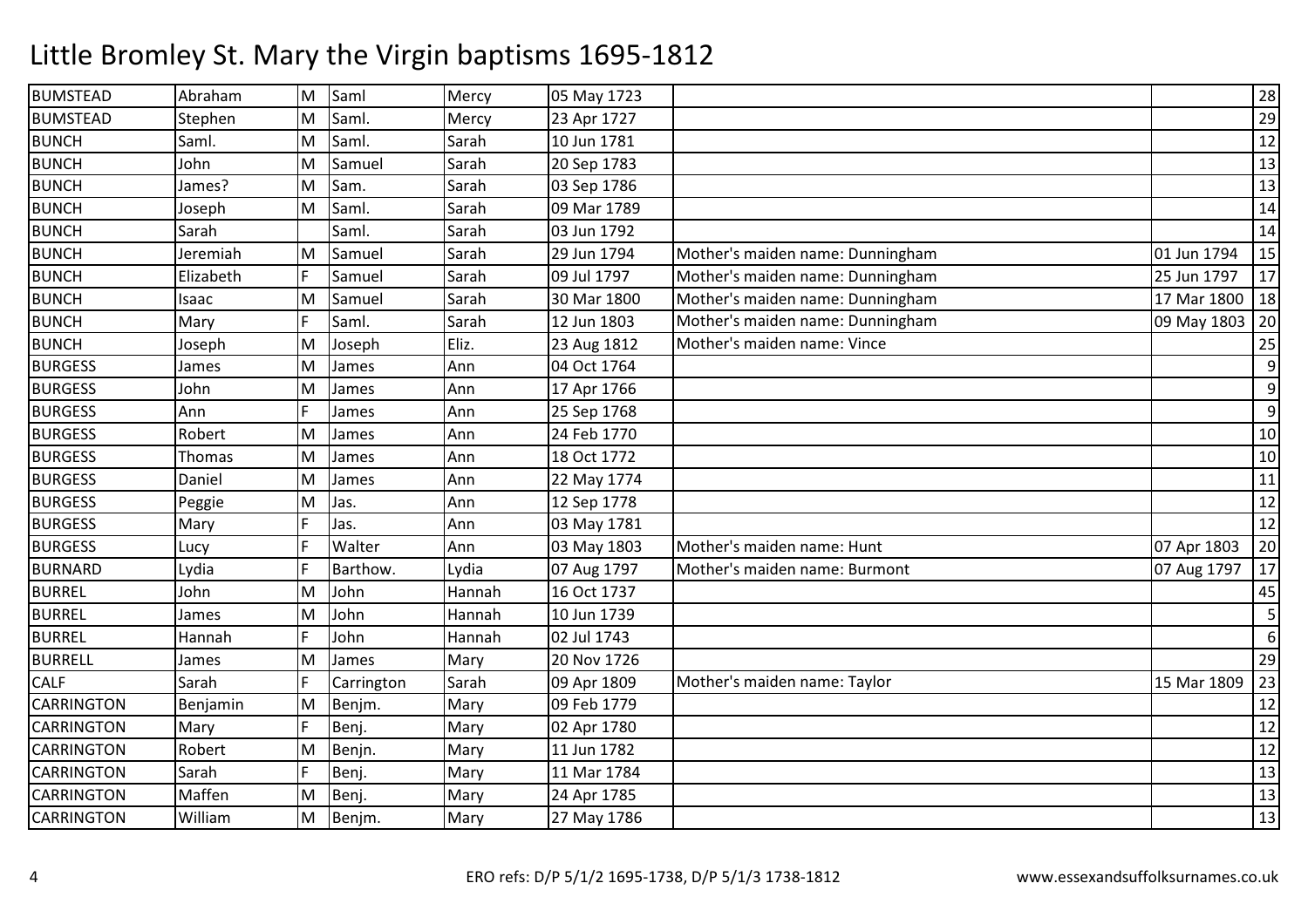| <b>CARRINGTON</b> | Ann                 |   | Benjamin | Ann       | 08 Feb 1791    |                                                                |                  | 14             |
|-------------------|---------------------|---|----------|-----------|----------------|----------------------------------------------------------------|------------------|----------------|
| <b>CARRINGTON</b> | Esther              |   | Benj.    | Ann       | 20 Mar 1792    |                                                                |                  | 14             |
| <b>CARRINGTON</b> | Susan               |   | Benjamin | Ann       | 06 Jun 1793    |                                                                |                  | 15             |
|                   |                     |   |          |           |                | Mother's maiden name: Blyth. Privately baptized. Received into |                  |                |
| <b>CARRINGTON</b> | Elizabeth           |   | Benjn.   | Ann       | 23 Feb 1795    | Church 17 Jun 1810.                                            | 09 Feb 1795      | 16             |
|                   |                     |   |          |           |                | Mother's maiden name: Hardy. Privately baptized. Received into |                  |                |
| <b>CARRINGTON</b> | Benjamin            | M | Benjamin | Mary      | 28 Aug 1808    | Church 07 Oct.                                                 | 25 Aug 1808      | 22             |
|                   |                     |   |          |           |                | Mother's maiden name: Gunn. Privately baptized. Received into  |                  |                |
| <b>CARRINGTON</b> | <b>Richard Gunn</b> | M | Abraham  | Elizth.   | 13 Feb 1809    | Church 30 Apr.                                                 | 10 Feb 1809      | 23             |
| <b>CARRINGTON</b> | John                | M | John     | Martha    | 01 Apr 1810    | Mother's maiden name: Gaymer                                   | 01 Mar 1810   23 |                |
|                   |                     |   |          |           |                | Mother's maiden name: Hardy. Privately baptized. Received into |                  |                |
| <b>CARRINGTON</b> | Mary                |   | Benjn.   | Mary      | 20 Apr 1811    | Church 25 Sep.                                                 | 16 Apr 1811      | 24             |
|                   |                     |   |          |           |                | Mother's maiden name: Gunn. Privately baptized. Received into  |                  |                |
| <b>CARRINGTON</b> | Mary Jane           |   | Abraham  | Eliz.     | 16 Jun 1811    | Church 28 Jul.                                                 | 12 Jun 1811      | 24             |
| <b>CARTER</b>     | Elizabeth           |   | Aaron    |           | 27 Sep 1696    |                                                                |                  | 16             |
| <b>CARTER</b>     | Sarah               | E | Aaron    | Elizabeth | 12 Dec 1697    |                                                                |                  | 17             |
| CARTER            | John                | M | Aaron    | Elizabeth | 24 Nov 1698    |                                                                |                  | 20             |
| <b>CARTER</b>     | Christian           |   | Aaron    | Elizabeth | 24 Nov 1700    |                                                                |                  | 20             |
| <b>CARTER</b>     | Mary                | E | Aaron    | Elizabeth | 08 Aug 1703    |                                                                |                  | 21             |
| <b>CARTER</b>     | Mary                | E | Stephen  | Mary      | 10 Nov 1723    |                                                                |                  | 28             |
| <b>CARTER</b>     | Aaron               | M | William  | Tamesin   | 24 Oct 1731    |                                                                |                  | 30             |
| <b>CARTER</b>     | William             | M | William  | Tamesin   | 30 Nov 1735    |                                                                |                  | 45             |
| <b>CARTER</b>     | William             | M | William  | Thomasen  | 06 Feb 1736/37 |                                                                |                  | 45             |
| <b>CARTER</b>     | Isaac               | M | John     | Elizabeth | 31 Mar 1753    |                                                                |                  | $\overline{7}$ |
| <b>CARTER</b>     | John                | M | John     | Elizabeth | 15 Jun 1766    |                                                                |                  | 9              |
| CARTER            | Thomas              | M | John     | Elizabeth | 14 Feb 1770    |                                                                |                  | 10             |
| <b>CARTER</b>     | Margaret            | E | John     | Elisabeth | 30 Nov 1777    |                                                                |                  | 12             |
| <b>CHAPLEN</b>    | Joseph              | M | Wm.      | Hannah    | 22 Mar 1801    | Mother's maiden name: Chaplen                                  | 05 Feb 1801      | 19             |
| <b>CHAPLIN</b>    | Margaret            | F | Nathl.   | Margaret  | 29 Aug 1773    |                                                                |                  | 11             |
| <b>CHAPLIN</b>    | Nathaniel           | M | Natl.    | Margt.    | 12 Mar 1775    |                                                                |                  | 11             |
| <b>CHAPLIN</b>    | William             | M | Nat.     | Sarah     | 20 Apr 1777    |                                                                |                  | 11             |
| <b>CHAPLIN</b>    | Susan               | F | William  | Hannah    | 13 Mar 1803    | Mother's maiden name: Chaplin                                  | 14 Feb 1803      | 19             |
| <b>CHAPLIN</b>    | William             | M | William  | Hannah    | 02 Jun 1805    | Mother's maiden name: Chaplin                                  | 03 May 1805 21   |                |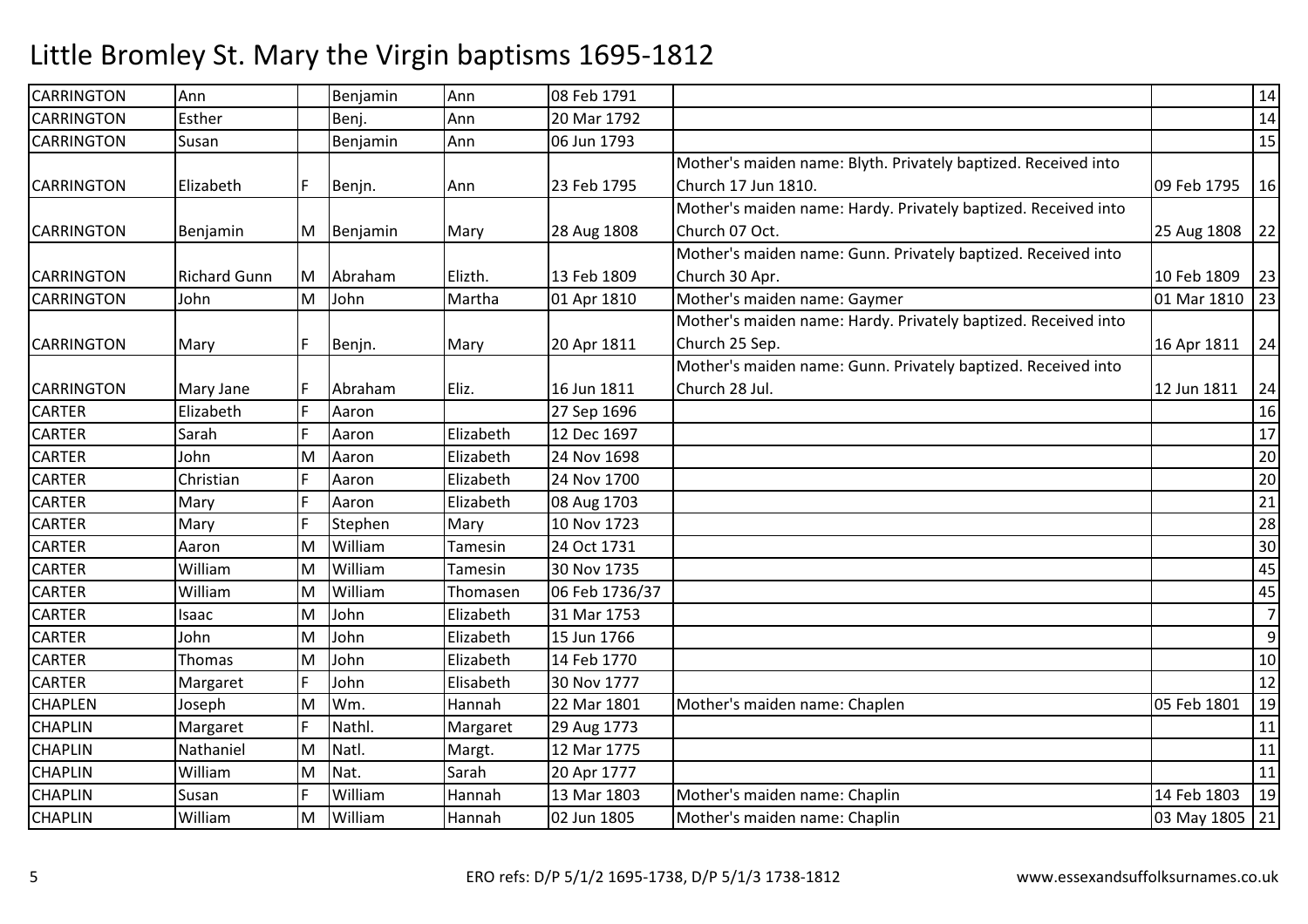| <b>CHAPLIN</b>    | James     | Iм | William  | Hannah    | 19 Aug 1810    | Mother's maiden name: Chaplin                                    | 19 Aug 1810      | 24 |
|-------------------|-----------|----|----------|-----------|----------------|------------------------------------------------------------------|------------------|----|
| <b>CHAPLYN</b>    | John      | M  | Nathl.   | Margaret  | 12 Dec 1779    |                                                                  |                  | 12 |
| <b>CHIPPERTON</b> | Elizabeth | F  | Benjamin | Elizabeth | 26 Sep 1725    |                                                                  |                  | 28 |
| <b>CHIPPERTON</b> | Eliz.     | F  | Ben.     | Eliz.     | 26 Mar 1727    |                                                                  |                  | 29 |
| <b>CHIPPERTON</b> | John      | M  | Ben.     | Elizabeth | 09 Apr 1729    |                                                                  |                  | 29 |
| <b>CHIPPERTON</b> | Susannah  |    | Ben.     | Elizabeth | 26 Apr 1730    |                                                                  |                  | 30 |
| <b>CHIPPERTON</b> | Elizabeth | F  | Isaac    | Sarah     | 11 Apr 1731    |                                                                  |                  | 30 |
| <b>CHIPPERTON</b> | Mary      | F  | Benjamin | Eliz.     | 22 Jul 1733    |                                                                  |                  | 45 |
| <b>CHIPPERTON</b> | Sarah     |    | Benjamin | Elizabeth | 18 Mar 1735/36 | Infant                                                           |                  | 45 |
| <b>CHIPPERTON</b> | Benjamin  | M  | Benjamin | Elizabeth | 04 Mar 1738/39 |                                                                  |                  | 5  |
| <b>CHIPPERTON</b> | Isaac     | M  | Benjamin | Elizabeth | 02 May 1742    |                                                                  |                  | 6  |
| <b>CHIPPERTON</b> | Isaac     | M  | Benjamin | Eliz.     | 07 Nov 1744    |                                                                  |                  | 6  |
| <b>CHIPPERTON</b> | Benjamin  | M  | Benja.   | Susan     | 22 Apr 1764    |                                                                  |                  | 9  |
| <b>CHIPPERTON</b> | James     | M  | Benjamin | Susan     | 26 Jan 1766    |                                                                  |                  | 9  |
| <b>CHIPPERTON</b> | Benjamin  | M  | Benjamin | Betsy     | 05 Jan 1800    | Mother's maiden name: Weeler                                     | 31 Mar 1799      | 18 |
| <b>CHURCH</b>     | Ann       | F  | John     | Margaret  | 28 Jul 1734    |                                                                  |                  | 45 |
| <b>CHURCH</b>     | John      | M  | John     | Margaret  | 08 Feb 1735/36 |                                                                  |                  | 45 |
| <b>CHURCH</b>     | William   | M  | John     | Margaret  | 05 Oct 1740    |                                                                  |                  | 6  |
| <b>CHURCH</b>     | Margaret  | F  | John     | Margaret  | 14 Aug 1743    |                                                                  |                  | 6  |
| <b>CHURCH</b>     | Susanna   | F  | John     | Susanna   | 05 Mar 1769    |                                                                  |                  | 9  |
| <b>CHURCH</b>     | Priscilla | F  | William  | Priscilla | 05 May 1771    |                                                                  |                  | 10 |
| <b>CHURCH</b>     | William   | M  | William  | Priscilla | 09 Aug 1772    |                                                                  |                  | 10 |
| <b>CHURCH</b>     | Mark      | M  | John     | Susan     | 02 Oct 1772    |                                                                  |                  | 10 |
| <b>CHURCH</b>     | Elizabeth | F  | William  | Priscilla | 18 Sep 1774    |                                                                  |                  | 11 |
| <b>CHURCH</b>     | David     |    | John     | Susan     | 16 Apr 1775    | David & Lucy, twins of                                           |                  | 11 |
| <b>CHURCH</b>     | Lucy      |    | John     | Susan     | 16 Apr 1775    | David & Lucy, twins of                                           |                  | 11 |
| <b>CHURCH</b>     | John      | M  | William  | Prisilla  | 12 Jan 1777    |                                                                  |                  | 11 |
| <b>CHURCH</b>     | Betsy     | F  | Willm.   | Priscilla | 28 Feb 1778    |                                                                  |                  | 12 |
| <b>CHURCH</b>     | Mary Ann  | F  | Wm.      | Priscilla | 11 Jul 1781    |                                                                  |                  | 12 |
|                   |           |    |          |           |                | Mother's maiden name: Hart. Privately baptized at East Bergholt. |                  |    |
| <b>CHURCH</b>     | Elizabeth | F  | John     | Elizabeth |                | Received into Church 11 Jul 1802                                 | 03 May 1801   19 |    |
| <b>CHURCH</b>     | Mary Ann  | F  | John     | Elizabeth | 11 Jul 1802    | Mother's maiden name: Hart                                       | 31 May 1802   19 |    |
| <b>CHURCH</b>     | John      | M  | John     | Elizth.   | 25 Sep 1803    | Mother's maiden name: H[u_][n_]t.                                | 30 Aug 1803 20   |    |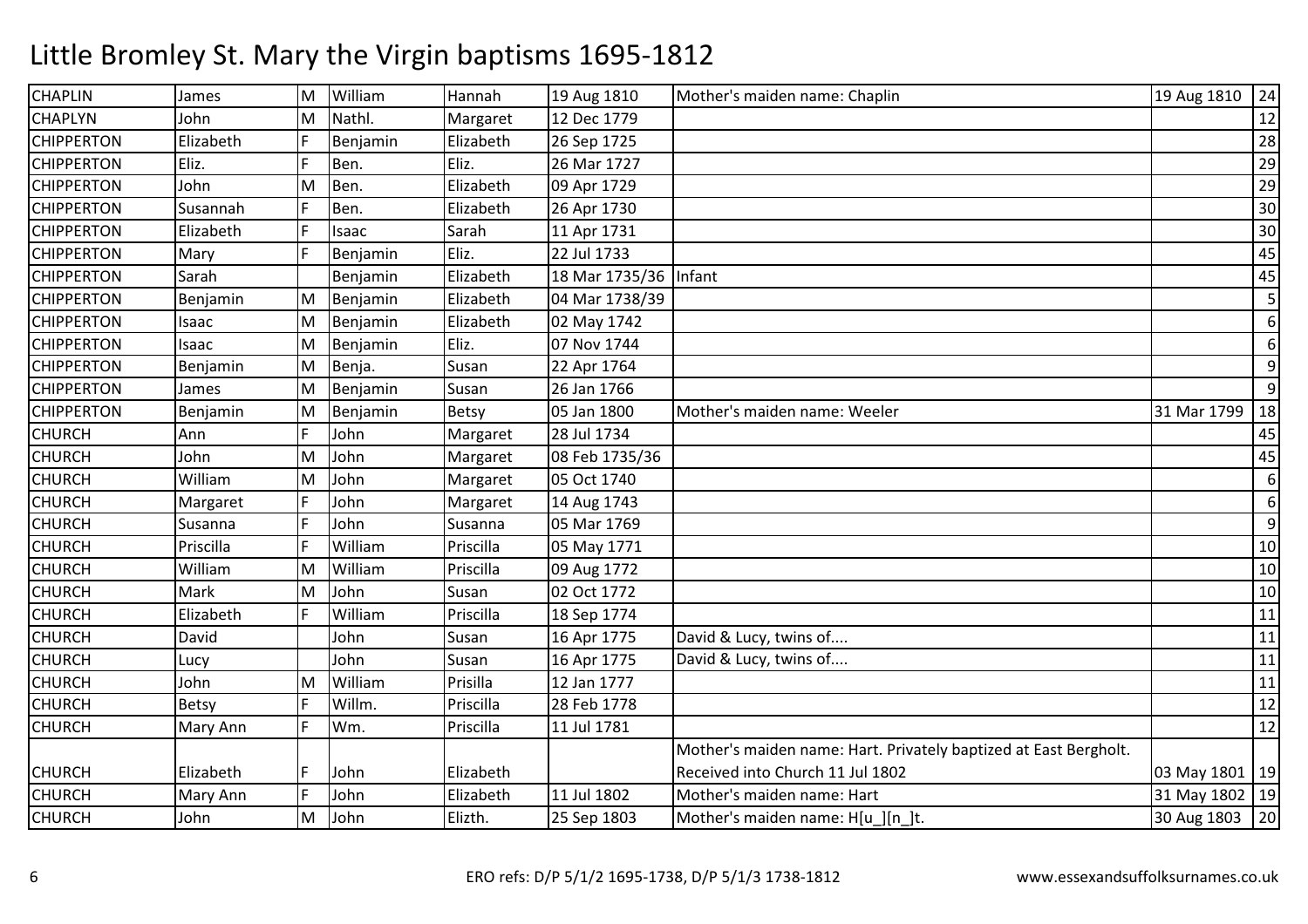| <b>CHURCH</b> | William         | lм | William  | Eliz.     | 04 Dec 1803    | Mother's maiden name: Thompson                                | 15 Nov 1803 20 |                |
|---------------|-----------------|----|----------|-----------|----------------|---------------------------------------------------------------|----------------|----------------|
| <b>CHURCH</b> | William         | M  | John     | Eliz.     | 24 Mar 1805    | Mother's maiden name: Hunt                                    | 25 Feb 1805    | 21             |
| <b>CHURCH</b> | Eliza           | F  | William  | Elizabeth | 13 Oct 1805    | Mother's maiden name: Thompson                                | 22 Sep 1805    | 21             |
| <b>CHURCH</b> | Sophia          | F  | John     | Elizth.   | 25 Jan 1807    | Mother's maiden name: Hunt.                                   | 25 Dec 1806    | 22             |
| <b>CHURCH</b> | Matilda         |    | William  | Elizabeth | 19 Jul 1808    | Mother's maiden name: Thompson                                | 19 Jul 1808    | 22             |
|               |                 |    |          |           |                | Mother's maiden name: Hunt. Privately baptized. Received into |                |                |
| <b>CHURCH</b> | Harriot         | F  | John     | Eliz.     | 17 Jan 1809    | Church 5 Aug 1810.                                            | 10 Jan 1809    | 23             |
|               | Henry           |    |          |           |                |                                                               |                |                |
| <b>CHURCH</b> | Thompson        | M  | Wm.      | Elizth.   | 14 Oct 1809    | Mother's maiden mame: Thompson                                | 13 Sep 1809    | 23             |
| <b>CHURCH</b> | Priscilla Maria | IF | John     | Elizth.   | 05 Aug 1810    | Mother's maiden name: Hunt                                    | 04 Jul 1810    | 23             |
| <b>CHURCH</b> | John            | M  | William  | Elizabeth | 31 May 1812    | Mother's maiden name: Thompson                                | 14 May 1812 25 |                |
| <b>CLARK</b>  | Martha          | F  | Willm.   | Eliza.    | 10 Jan 1762    |                                                               |                | 8              |
| <b>CLARK</b>  | Sarah           | F  | Willm.   | Eliza.    | 20 May 1764    |                                                               |                | 9              |
| <b>CLARK</b>  | William         | M  | Willm.   | Elisa.    | 17 May 1767    |                                                               |                | 9              |
| <b>CLARK</b>  | John            | M  | William  | Elizabeth | 04 Mar 1770    |                                                               |                | 10             |
| <b>CLARK</b>  | Isaac           | M  | William  | Elizabeth | 21 Jun 1772    |                                                               |                | 10             |
| <b>CLARK</b>  | James           | M  | William  | Elizabeth | 16 Oct 1774    |                                                               |                | 11             |
| <b>CLARK</b>  | Jeremiah        | M  | William  | Eliz.     | 17 Oct 1776    |                                                               |                | 11             |
| <b>COATS</b>  | Sarah           | F  | Jeremiah | Anne      | 26 Oct 1696    |                                                               |                | 17             |
| <b>COCK</b>   | Margaret        | F  | John     | Sarah     | 23 May 1731    |                                                               |                | 30             |
| <b>COCK</b>   | John            | M  | John     |           | 04 Jul 1732    |                                                               |                | 45             |
| <b>COKER</b>  | Antony          | M  | Antony   | Sarah     | 10 Jul 1734    |                                                               |                | 45             |
| <b>COLE</b>   | Mary            | F  | Simon    | Helen     | 05 Oct 1707    |                                                               |                | 22             |
| <b>COLE</b>   | Simon           | M  | Simon    | Hellen    | 29 Jan 1709/10 |                                                               |                | 23             |
| <b>COLE</b>   | William         | ΙM | William  | Eliza.    | 26 Dec 1756    |                                                               |                | 8              |
| <b>COOK</b>   | Sarah           | F  | John     | Sarah     | 19 Feb 1726/27 |                                                               |                | 29             |
| <b>COOK</b>   | Mary            | F  | John     | Sarah     | 20 Jul 1729    |                                                               |                | 30             |
| COOK          | Sarah           | F  | John     | Sarah     | 31 Mar 1734    |                                                               |                | 45             |
| <b>COOK</b>   | Allice          | F  | John     | Sarah     | 11 Mar 1736/37 |                                                               |                | 45             |
| <b>COOK</b>   | Thomas          | M  | John     | Sarah     | 18 Nov 1739    |                                                               |                | 5              |
| <b>COOKE</b>  | Robert          | M  | Joseph   | Amy       | 30 Nov 1752    |                                                               |                | $\overline{7}$ |
| <b>COOKE</b>  | Elizabeth       | F  | Joseph   | Amy       | 16 Apr 1754    | Cler. (the father is the clerk)                               |                | $\overline{7}$ |
| <b>COOKE</b>  | Elizabeth       | F  | Jo.      | Amy       | 19 Jun 1756    | Daughter of Jo. Cooke cler & Amy his wife.                    |                | 8              |
|               |                 |    |          |           |                |                                                               |                |                |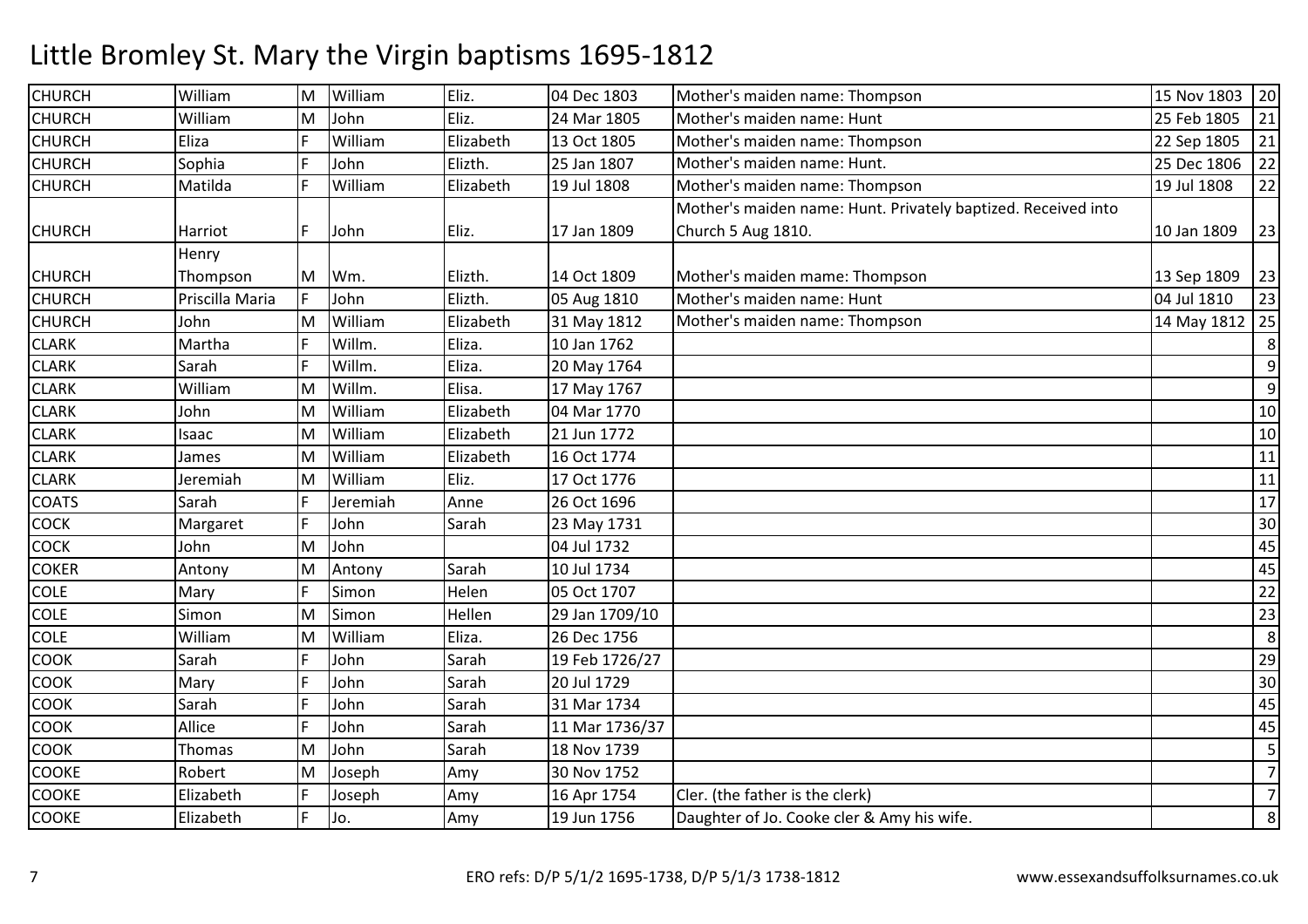| <b>COOKE</b>    | Joseph      | M | Joseph      | Amy    | 25 Apr 1758 | Daughter of Joseph Cooke Cl. & Amy his wife |                  | $\,8\,$          |
|-----------------|-------------|---|-------------|--------|-------------|---------------------------------------------|------------------|------------------|
| <b>COOKE</b>    | John        | M | John        | Ann    | 01 Sep 1765 |                                             |                  | $\overline{9}$   |
| <b>COOKE</b>    | Bartholomew |   | Barthw.     | Sarah  | 28 Aug 1791 |                                             |                  | 14               |
| <b>COOKE</b>    | Sarah       |   | Barthow.    | Sarah  | 12 May 1793 |                                             |                  | 15               |
| <b>COOKE</b>    | Mary        |   | Barthow.    | Sarah  | 14 Jun 1795 | Mother's maiden name: King                  | 19 May 1795   16 |                  |
| <b>COOKE</b>    | Elizth.     | F | Bartholomew | Sarah  | 11 Jan 1801 | Mother's maiden name: King                  | 11 Nov 1800      | 19               |
| <b>COOKE</b>    | Daniel      | M | Bartholomew | Sarah  | 21 Aug 1803 | Mother's maiden name: King                  | 23 Jul 1803      | 20               |
| <b>COOKE</b>    | Mary        | F | Bartholomew | Sarah  | 18 Aug 1805 | Mother's maiden name: King                  | 22 Jul 1805      | 21               |
| <b>COOKE</b>    | Jonathan    | M | Bartholomew | Sarah  | 17 Apr 1808 | Mother's maiden name: King                  | 18 Mar 1808      | 22               |
| <b>CULF</b>     | Daniel      | M | Carrington  | Sarah  | 13 Sep 1807 | Mother's maiden name: Taylor                | 23 Aug 1807      | 22               |
| <b>CULF</b>     | William     | M | Daniel      | Lydia  | 16 Apr 1809 | Mother's maiden name: Taylor                | 11 Mar 1809      | 23               |
| <b>CULF</b>     | William     | M | Carrington  | Sarah  | 19 Apr 1812 | Mother's maiden name: Taylor                | 22 Mar 1812      | 25               |
| <b>CUTHBERT</b> | Amelia      | F | James       | Eliz.  | 18 Aug 1811 | Mother's maiden name: Bolton                | 11 Aug 1811      | 24               |
| <b>DAY</b>      | Samuel      | M | Samuel      | Anne   | 23 May 1708 |                                             |                  | 22               |
| <b>DAY</b>      | John        | M | Samuel      | Anne   | 15 May 1709 |                                             |                  | 23               |
| <b>DAY</b>      | Sarah       | F | Samuel      | Susan  | 22 Oct 1710 |                                             |                  | 23               |
| <b>DAY</b>      | George      | M | Samuel      | Susan  | 30 Dec 1711 |                                             |                  | 24               |
| <b>DAY</b>      | Samuel      | M | Samuel      | Susan  | 30 Aug 1713 |                                             |                  | 24               |
| <b>DAY</b>      | Abraham     | M | Samuel      | Susan  | 17 Jul 1715 |                                             |                  | 25               |
| <b>DAY</b>      | William     | M | William     | Mary   | 21 Oct 1739 |                                             |                  | 5                |
| <b>DAY</b>      | Benjamin    | M | William     | Mary   | 31 May 1741 |                                             |                  | $\boldsymbol{6}$ |
| <b>DAY</b>      | Samuel      | M | George      | Martha | 05 Jun 1743 |                                             |                  | $\boldsymbol{6}$ |
| <b>DAY</b>      | Martha      | F | George      | Martha | 05 May 1745 |                                             |                  | $6\,$            |
| <b>DAY</b>      | Susanna     | F | George      | Martha | 19 Apr 1747 |                                             |                  | $\overline{7}$   |
| <b>DAY</b>      | George      | M | George      | Martha | 20 Nov 1748 |                                             |                  | $\overline{7}$   |
| <b>DAY</b>      | David       | M | George      | Martha | 06 Apr 1753 |                                             |                  | $\overline{7}$   |
| <b>DAY</b>      | Daniel      | M | George      | Martha | 07 Feb 1755 |                                             |                  | $\,8\,$          |
| <b>DAY</b>      | James       | M | George      | Martha | 14 Nov 1756 |                                             |                  | $8\phantom{1}$   |
| <b>DAY</b>      | Joseph      | M | George      | Martha | 28 Mar 1759 |                                             |                  | 8                |
| <b>DAY</b>      | Elizabeth   | F | George      | Martha | 01 Aug 1760 |                                             |                  | 8                |
| <b>DAY</b>      | Henry       | M | George      | Martha | 26 Feb 1762 |                                             |                  | $\,8\,$          |
| <b>DAY</b>      | Margaret    | F | George      | Martha | 05 Jun 1763 |                                             |                  | $\boldsymbol{9}$ |
| <b>DAY</b>      | Henry       | M | George      | Martha | 30 Jun 1766 |                                             |                  | $\overline{9}$   |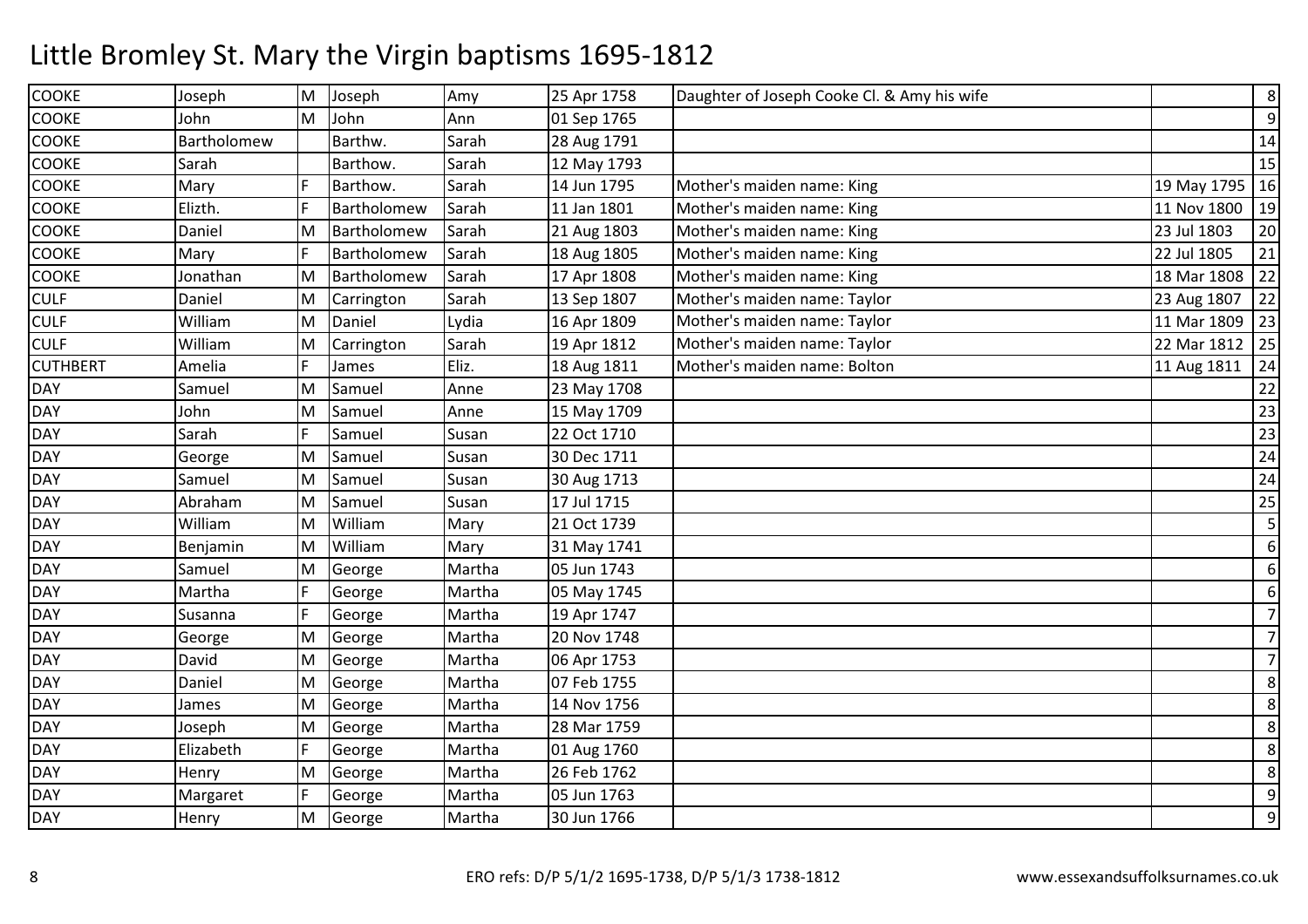| <b>DAY</b>        | Susan            | F | John     | Tamer          | 18 Feb 1770    |                                                                  |             | $10\,$ |
|-------------------|------------------|---|----------|----------------|----------------|------------------------------------------------------------------|-------------|--------|
| <b>DAY</b>        | David            | M | David    | Elisabeth      | 17 Dec 1776    |                                                                  |             | 11     |
|                   | David            |   |          |                |                |                                                                  |             |        |
| <b>DAY</b>        | Carrington       | M | Da.      | Elis.          | 17 Jun 1778    |                                                                  |             | 12     |
| <b>DAY</b>        | George           | M | Da.      | Elis.          | 25 Dec 1779    |                                                                  |             | 12     |
| <b>DAY</b>        | Sarah            | F | William  | Eliz.          | 18 Nov 1810    | Mother's maiden name: Eagle                                      | 21 Oct 1810 | 24     |
| <b>DIAMOND</b>    | John             | M | Richmond | Rachel         | 19 Oct 1794    | Mother's previous surname: Raymond                               | 12 Sep 1794 | 15     |
| <b>DIAMOND</b>    | Rachel           | F | Richmond | Rachel         | 03 Jan 1796    | Mother's maiden name: Raymond                                    | 30 Nov 1795 | 16     |
| <b>DOUBLE</b>     | John             | M | John     | <b>Bridget</b> | 24 Dec 1769    |                                                                  |             | 10     |
| <b>DOUBLE</b>     | Ann              | F | Wm.      | Ann            | 24 Jul 1794    | Privateley baptized.                                             | 18 Jul 1794 | 15     |
| <b>DOWNING</b>    | Joseph           | M | Joseph   | Ellen          | 27 Feb 1731/32 |                                                                  |             | 30     |
| <b>DOWNING</b>    | Daniel           | M | Joseph   |                | 14 Dec 1735    |                                                                  |             | 45     |
| <b>DOWNING</b>    | Robert           | M | Joseph   | Ellen          | 03 Sep 1738    |                                                                  |             | 45     |
| <b>DREW</b>       | Robert           | M | Robert   | Anne           | 01 Jun 1707    |                                                                  |             | 22     |
| <b>DREW</b>       | John             | M | Robert   | Anne           | 20 Jun 1708    |                                                                  |             | 22     |
| <b>DREW</b>       | Hannah           | F | Robert   | Anne           | 10 Jun 1711    |                                                                  |             | 24     |
| <b>DREW</b>       | Joseph           | M | Robert   | Anne           | 21 Sep 1712    |                                                                  |             | 24     |
| <b>DUNINGHAM</b>  | John             | M | John     | Sarah          | 13 Oct 1765    |                                                                  |             | 9      |
| <b>DUNINGHAM</b>  | Susan            | F | John     | Sarah          | 14 Sep 1770    | Susan & Martha, twin daughters of                                |             | $10\,$ |
| <b>DUNINGHAM</b>  | Martha           | F | John     | Sarah          | 14 Sep 1770    | Susan & Martha, twin daughters of                                |             | 10     |
| <b>DUNINGHAM</b>  | Elizabeth        | F | John     | Sarah          | 09 Apr 1772    |                                                                  |             | 10     |
| <b>DUNINGHAM</b>  | <b>Thomas</b>    | M | John     | Sarah          | 12 Oct 1777    |                                                                  |             | 12     |
| DUNNINGHAM        | Mary             | F | John     | Sarah          | 31 May 1761    |                                                                  |             | 8      |
| DUNNINGHAM        | Sarah            | F | John     | Sarah          | 09 Oct 1763    |                                                                  |             | 9      |
| <b>DUNNINGHAM</b> | William          | M | John     | Sarah          | 31 Jan 1768    |                                                                  |             | $9\,$  |
| <b>DUNNINGHAM</b> | Anne             | F | John     | Sarah          | 08 Jan 1775    |                                                                  |             | $11\,$ |
| <b>DUNNINGHAM</b> | Mary             |   |          | Hannah         | 29 Mar 1801    | B. B. (base born)                                                | 11 Jan 1801 | 19     |
|                   |                  |   |          |                |                | Mother's maiden name: Crampin. Privately baptized. Received into |             |        |
| <b>DURRANT</b>    | William          | M | Stephen  | Ann            | 11 Jan 1810    | Church 25 Nov.                                                   | 04 Jan 1810 | 23     |
|                   |                  |   |          |                |                | Mother's maiden name: Crampin. Privately baptized. Received into |             |        |
| <b>DURRANT</b>    | <b>Mary Anne</b> | F | Stephen  | Anne           | 19 Apr 1811    | Church 21 Jul.                                                   | 14 Apr 1811 | 24     |
| <b>EAGLE</b>      | Sarah            | F | Thomas   | Sarah          | 23 Oct 1698    |                                                                  |             | 20     |
| <b>EAGLE</b>      | Thomas           | M | Thomas   | Sarah          | 27 Oct 1700    |                                                                  |             | 20     |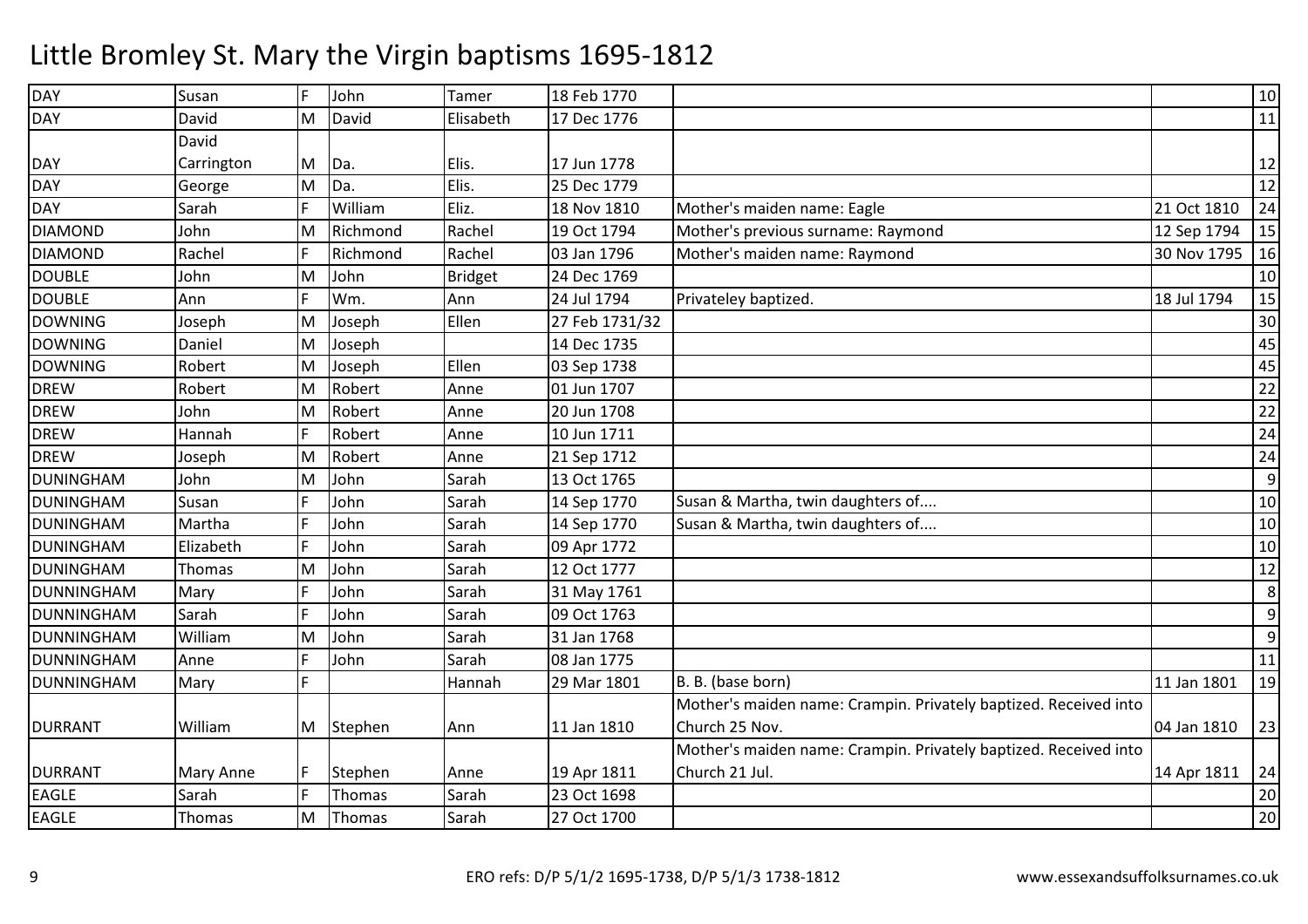### EAGLE James lм M Thomas Anne 21 Jan 1704/5 22<br>M Thomas Anne 21 Jan 1704/5 22 EAGLE JohnE Anne MM |Thomas | Anne | 09 Mar 1706/7 | 22<br>E HI EAGLEThomas Anne 07 Mar 1709/10<br>Stephen Hannah 13 Aug 1710  $\overline{0}$  23 EAGLE**Stephen** E William MM Stephen Hannah 13 Aug 1710 23<br>Ad Ti EAGLEE Susan M Thomas Anne 30 Sep 1711 <sup>24</sup> EAGLE <sup>F</sup> Thomas Ann 23 Mar 1717/18 <sup>26</sup> EAGLE Thomas M Thomas Elizabeth 25 Jan 1727/28 <sup>29</sup> EAGLE Saml MM Thomas Elizabeth 03 Jan 1730/31 30<br>M Thomas Elizabeth 03 Jan 1730/31 30 EAGLE John James MM |James | Mary | 15 Feb 1737/38 | 1990 | 1890 | 1890 | 1890 | 1891 | 1891 | 1891 | 1892 | 1892 | 1892 | 1893 |<br>Administrative of the second line of the second line of the second line of the second line of the second line EAGLEM James Mary 07 Mar 1739/40 <sup>5</sup> EAGLE Francis MJames Mary 05 Sep 1742<br>James Mary 05 Jan 1745 6 6EAGLE $Mary$   $\qquad$   $\qquad$   $\qquad$   $\qquad$   $\qquad$   $\qquad$   $\qquad$   $\qquad$   $\qquad$   $\qquad$   $\qquad$   $\qquad$   $\qquad$   $\qquad$   $\qquad$   $\qquad$   $\qquad$   $\qquad$   $\qquad$   $\qquad$   $\qquad$   $\qquad$   $\qquad$   $\qquad$   $\qquad$   $\qquad$   $\qquad$   $\qquad$   $\qquad$   $\qquad$   $\qquad$   $\qquad$   $\qquad$   $\qquad$   $\qquad$   $\qquad$  6EAGLE William James MWilliam Hannah 09 Nov 1746<br>William Hannah 14 Aug 1748 7EAGLEMWilliam Hannah 14 Aug 1748<br>James Mary 25 Jan 1749/ 7EAGLE Thomas MJames Mary 25 Jan 1749/50<br>William Hannah 24 Jun 1750 7EAGLE JohnE Thomas MWilliam Hannah 24 Jun 1750<br>William Hannah 22 Dec 1754 7**EAGLF** MWilliam Hannah 22 Dec 1754<br>Willm. Hannah 21 Nov 1756 8EAGLEE Mary F Willm. Hannah 21 Nov 1756 8EAGLE SusanJames Mary 25 Jul 1759<br>Willm. Hannah 04 May 176 8EAGLE Francis MWillm. Hannah 04 May 1760<br>Thomas Martha 30 Jun 1765 9EAGLE Martha <sup>F</sup> Thomas Martha 30 Jun 1765M Thomas Martha 15 Jan 1767 9EAGLE Charles M $10$ EAGLE Thomas M Thomas Martha 10 Dec 1769 <sup>10</sup> EAGLE Ann <sup>F</sup> Thomas Martha 17 May 1772 <sup>10</sup> EAGLE Hannah <sup>F</sup> William Hannah 27 Dec 1772 <sup>11</sup> EAGLE George Day MThos. Martha 26 Apr 1774 George Day & Joseph Harvey, twins, sons of.... 11<br>Thos. Martha 26 Apr 1774 George Day & Joseph Harvey, twins, sons of.... 11 EAGLE Joseph Harvey M Thos. Martha 26 Apr 1774 George Day & Joseph Harvey, twins, sons of.... <sup>11</sup> EAGLE William James M William Hannah 19 Feb 1775 <sup>11</sup> EAGLEM Thomas Martha 06 Dec 1775 <sup>11</sup> EAGLEE Lucy F John Amy 22 Feb 1776 <sup>11</sup> EAGLEE Mary FWillm. Hannah 15 Sep 1776 <sup>11</sup> EAGLE Thos. M John Amelia 20 Jun 1777 <sup>11</sup> EAGLE James MJno. Amey 29 Sep 1778 <sup>12</sup>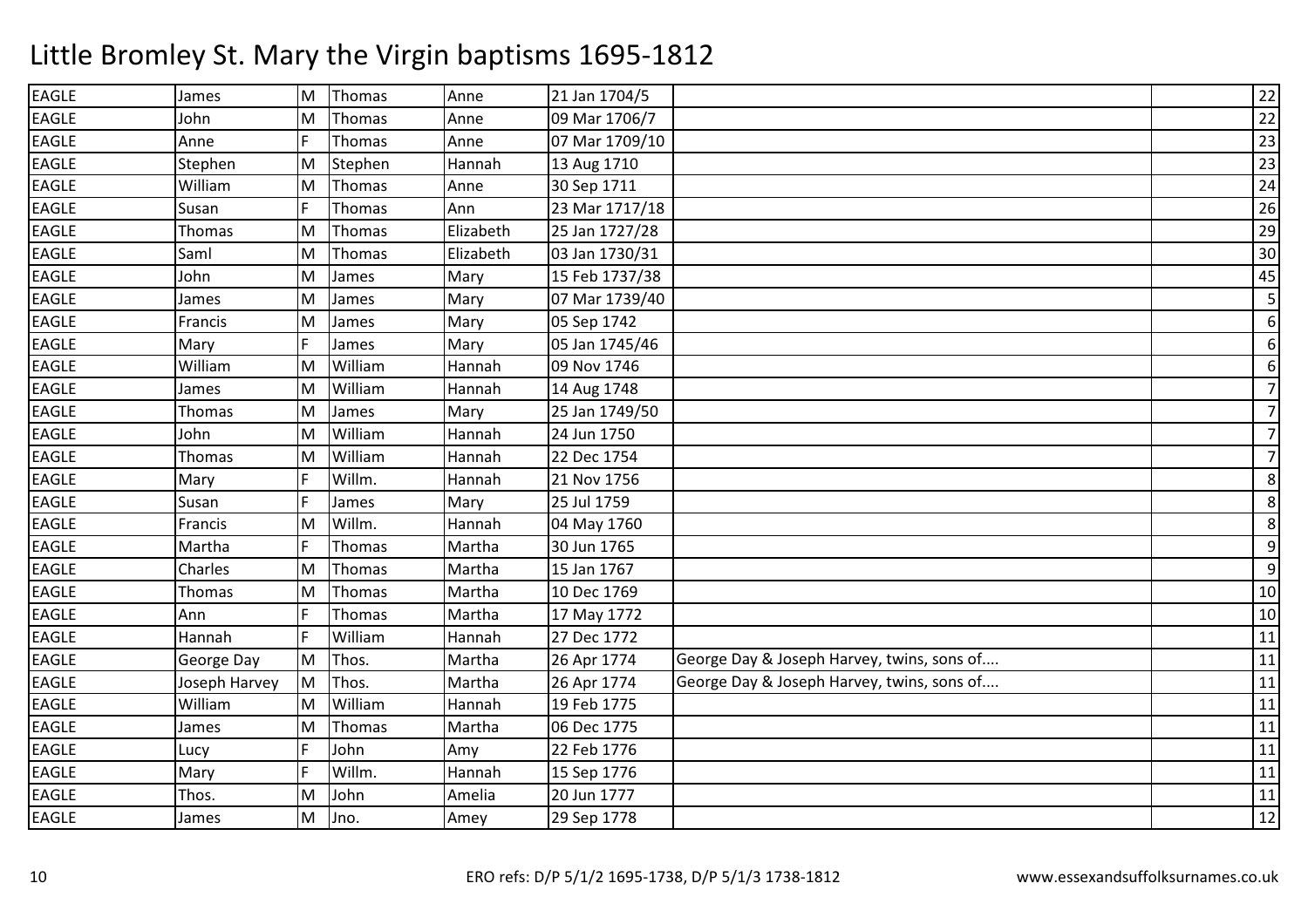| <b>EAGLE</b>    | Elisabeth    | IF | Thos.   | Martha    | 20 Dec 1778 |                                                                     |                | 12              |
|-----------------|--------------|----|---------|-----------|-------------|---------------------------------------------------------------------|----------------|-----------------|
| <b>EAGLE</b>    | Susannah     |    | Wm.     | Hannah    | 02 Jan 1779 |                                                                     |                | $\overline{12}$ |
| <b>EAGLE</b>    | Mary         | F  | John    | Amey      | 27 Oct 1779 |                                                                     |                | 12              |
| <b>EAGLE</b>    | John         | М  | Will.   | Hannah    | 19 Jan 1781 |                                                                     |                | 12              |
| <b>EAGLE</b>    | Jesse        | F  | Thos.   | Martha    | 26 Feb 1781 |                                                                     |                | 12              |
| <b>EAGLE</b>    | Sarah        | F  | Jno.    | Amey      | 10 Jun 1781 |                                                                     |                | 12              |
| <b>EAGLE</b>    | Sarah        | F  | Willm.  | Hannah    | 16 Feb 1783 |                                                                     |                | 13              |
| <b>EAGLE</b>    | William      | M  | John    | Amy       | 26 May 1783 |                                                                     |                | 13              |
| <b>EAGLE</b>    | Sophia       | F  | Thos.   | Martha    | 20 Aug 1783 |                                                                     |                | 13              |
| <b>EAGLE</b>    | Ann          | F  | William | Han.      | 16 Dec 1784 | Ann & Amy, daughters of                                             |                | 13              |
| <b>EAGLE</b>    | Amy          | F  | William | Han.      | 16 Dec 1784 | Ann & Amy, daughters of                                             |                | 13              |
| <b>EAGLE</b>    | Hannah       |    | Thos.   | Hannah    | 07 Aug 1785 |                                                                     |                | 13              |
| <b>EAGLE</b>    | Mary         | F  | Thos.   | Martha    | 31 Jan 1786 | Mary & Susan twin daughters                                         |                | 13              |
| <b>EAGLE</b>    | Susan        | F  | Thos.   | Martha    | 31 Jan 1786 | Mary & Susan twin daughters                                         |                | 13              |
| <b>EAGLE</b>    | Charles      | M  | Thos.   | Martha    | 09 Mar 1788 |                                                                     |                | 14              |
| <b>EAGLE</b>    | Mary         |    | Thos.   | Hannah    | 08 Nov 1789 |                                                                     |                | 14              |
| <b>EAGLE</b>    | Elisabeth    |    | Thos.   | Hannah    | 08 Jan 1792 |                                                                     |                | 14              |
| <b>EAGLE</b>    | Eliza        | F  | Saml.   | Susan     | 28 Mar 1800 | Mother's maiden name: Dorman. Privately baptized.                   | 16 Mar 1800    | 18              |
| <b>EAGLE</b>    | James        | M  | James   | Sarah     | 20 Mar 1800 | Mother's maiden name: Clay                                          | 17 Jan 1800    | 18              |
| <b>EAGLE</b>    | Charles      | M  | James   | Sarah     | 17 May 1801 | Mother's maiden name: Clay                                          | 16 Apr 1801    | 19              |
| <b>EAGLE</b>    | Sarah        | F  | James   | Sarah     | 13 Oct 1803 | Mother's maiden name: Clay                                          | 16 Sep 1803    | 20              |
| <b>EAGLE</b>    | Polward Clay | M  | James   | Sarah     | 21 Nov 1805 | Privately baptized. Received into Church 14 Feb 1806                | 24 Oct 1805    | 21              |
| <b>EAGLE</b>    | Francis      | M  | James   | Sarah     | 30 Nov 1808 | Mother's maiden name: Clay                                          | 22 Mar 1808 22 |                 |
| <b>EAGLE</b>    | John         | M  | James   | Sarah     | 14 Sep 1810 | Mother's maiden name: Clay                                          | 15 Aug 1810    | 24              |
|                 |              |    |         |           |             | Presumably an odd spelling of "Everet", but it does have two E's on |                |                 |
| <b>EEVERETT</b> | Mary         |    | Samuel  | Mary      | 22 Aug 1750 | the front in the original.                                          |                | 7               |
| <b>ELLINET</b>  | Jonas        | M  | Joseph  | Elizabeth | 20 Oct 1695 |                                                                     |                | 16              |
| <b>ELLINET</b>  | Isaac        | M  | Joseph  | Elizabeth | 22 Nov 1696 |                                                                     |                | 17              |
| <b>ELLINET</b>  | Mary         | F  | Joseph  | Elizabeth | 05 Jun 1698 |                                                                     |                | 20              |
|                 |              |    |         |           |             | Mother's maiden name: Jacobs. Born at Lawford in the month of       |                |                 |
| <b>ELLISTON</b> | Lucy         |    | James   | Elizabeth | 09 Aug 1812 | January 1809.                                                       | * Jan 1809     | 25              |
|                 |              |    |         |           |             | Was admitted into the church having been privately baptized at      |                |                 |
| <b>EVAT</b>     | Henry        | M  | Henry   | Sarah     | 15 Apr 1748 | Witham.                                                             |                | $\overline{7}$  |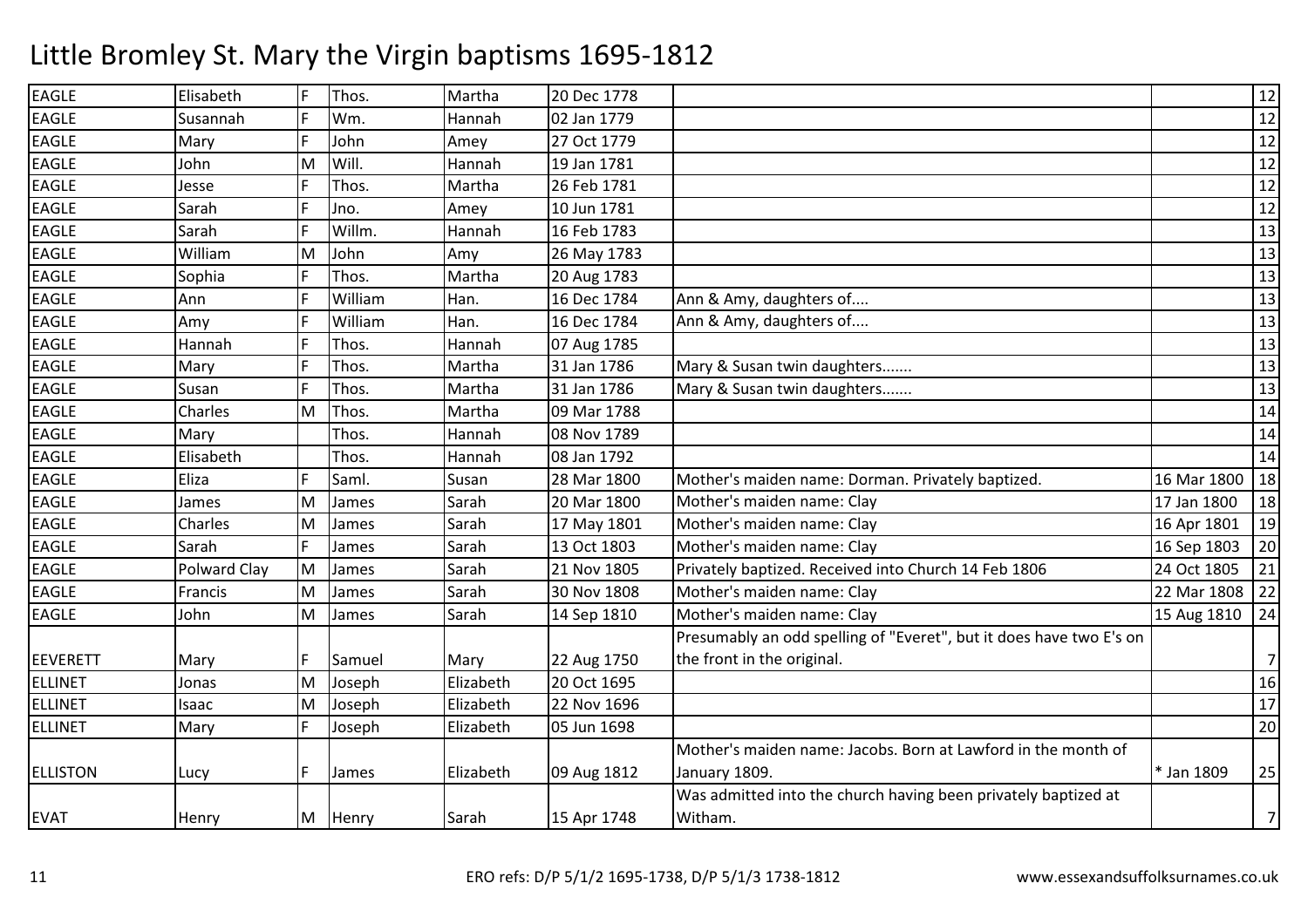| <b>EVERETT</b>  | John      | M   | John    | Susan  | 07 Sep 1794    | Mother's maiden name: Jennings    | 17 Aug 1794<br> 15 |
|-----------------|-----------|-----|---------|--------|----------------|-----------------------------------|--------------------|
| <b>FEN</b>      | Susan     |     | Samuel  | Mary   | 16 Jul 1769    |                                   | 10                 |
| <b>FENN</b>     | Samuel    | M   | Saml.   | Mary   | 09 Sep 1759    |                                   | 8                  |
| <b>FENN</b>     | Thomas    | M   | Samuel  | Mary   | 24 Aug 1760    |                                   | 8                  |
| <b>FENN</b>     | Samuel    | M   | Samuel  | Mary   | 04 Apr 1762    |                                   | 8                  |
| <b>FENN</b>     | Susanna   | F   | Samuel  | Mary   | 15 Jun 1766    |                                   | 9                  |
| <b>FENN</b>     | Susan     | IF. | Thomas  | Ann    | 26 Aug 1770    |                                   | 10                 |
| <b>FENN</b>     | Fanny     | F   | Thomas  | Ann    | 19 Jun 1772    |                                   | 10                 |
| <b>FLANDERS</b> | Hannah    | F   | John    | Hannah | 09 Mar 1738/39 |                                   | 5                  |
| <b>FLANDERS</b> | John      | M   | John    | Hannah | 12 Apr 1741    |                                   | 6                  |
| <b>FLANDERS</b> | William   | M   | John    | Hannah | 24 Jun 1744    |                                   | 6                  |
| <b>FLANDERS</b> | Samuel    | M   | John    | Hannah | 16 Oct 1748    |                                   | $\overline{7}$     |
| <b>FLANDERS</b> | Ann       | F   | John    | Hannah | 08 Sep 1751    |                                   | $\overline{7}$     |
| <b>FORD</b>     | William   | M   | William |        | 24 Jul 1743    |                                   | 6                  |
| <b>FORD</b>     | John      | M   | William | Susan  | 24 Feb 1744/45 |                                   | 6                  |
| <b>FORD</b>     | William   | M   | William | Susan  | 04 Jan 1746/47 |                                   | 6                  |
| <b>FORDHAM</b>  | Robt.     | M   | Joseph  | Ann    | 15 Mar 1801    | Mother's maiden name: Burgess     | 31 Dec 1800<br>19  |
| <b>FORDHAM</b>  | Henry     | M   | Joseph  | Ann    | 19 May 1805    | Mother's maiden name: Burgess     | 15 Mar 1805<br>21  |
|                 | Elisabeth |     |         |        |                |                                   |                    |
| <b>FOX</b>      | Burmer    |     |         | Mary   | * Feb 1793     | Base child. Date is hard to read. | 15                 |
| <b>FRANCES</b>  | James     | M   | Thomas  | Sarah  | 05 Feb 1715/16 |                                   | 25                 |
| <b>FRANCES</b>  | Jonathan  | M   | Thomas  | Sarah  | 07 Jan 1721/22 |                                   | 27                 |
| <b>FRANCES</b>  | Thomas    | M   | Thomas  | Martha | 27 May 1733    |                                   | 45                 |
| <b>FRANCES</b>  | James     | M   | Thomas  | Martha | 10 Oct 1736    |                                   | 45                 |
| <b>FRANCIS</b>  | Mary      | F   | John    | Anne   | 01 Sep 1700    |                                   | 20                 |
| <b>FRANCIS</b>  | John      | M   | John    | Anne   | 30 Nov 1701    |                                   | 21                 |
| <b>FRANCIS</b>  | Nathaniel | M   | Thomas  | Sarah  | 03 Apr 1720    |                                   | 27                 |
| <b>FRANCIS</b>  | Mary      | F   | Thomas  | Mary   | 09 May 1724    |                                   | 28                 |
| <b>FRANCIS</b>  | Rachel    | F   | Tho.    | Sarah  | 19 Jul 1724    |                                   | 28                 |
| <b>FRANCIS</b>  | Mary      | F   | Tho.    | Mary   | 19 Sep 1725    |                                   | 28                 |
| <b>FRANCIS</b>  | John      | M   | Thomas  | Martha | 03 May 1735    |                                   | 45                 |
| <b>FRANCIS</b>  | Martha    | F   | Thomas  | Martha | 22 Dec 1738    | Martha & William of               | 5                  |
| <b>FRANCIS</b>  | William   | M   | Thomas  | Martha | 22 Dec 1738    | Martha & William of               | 5                  |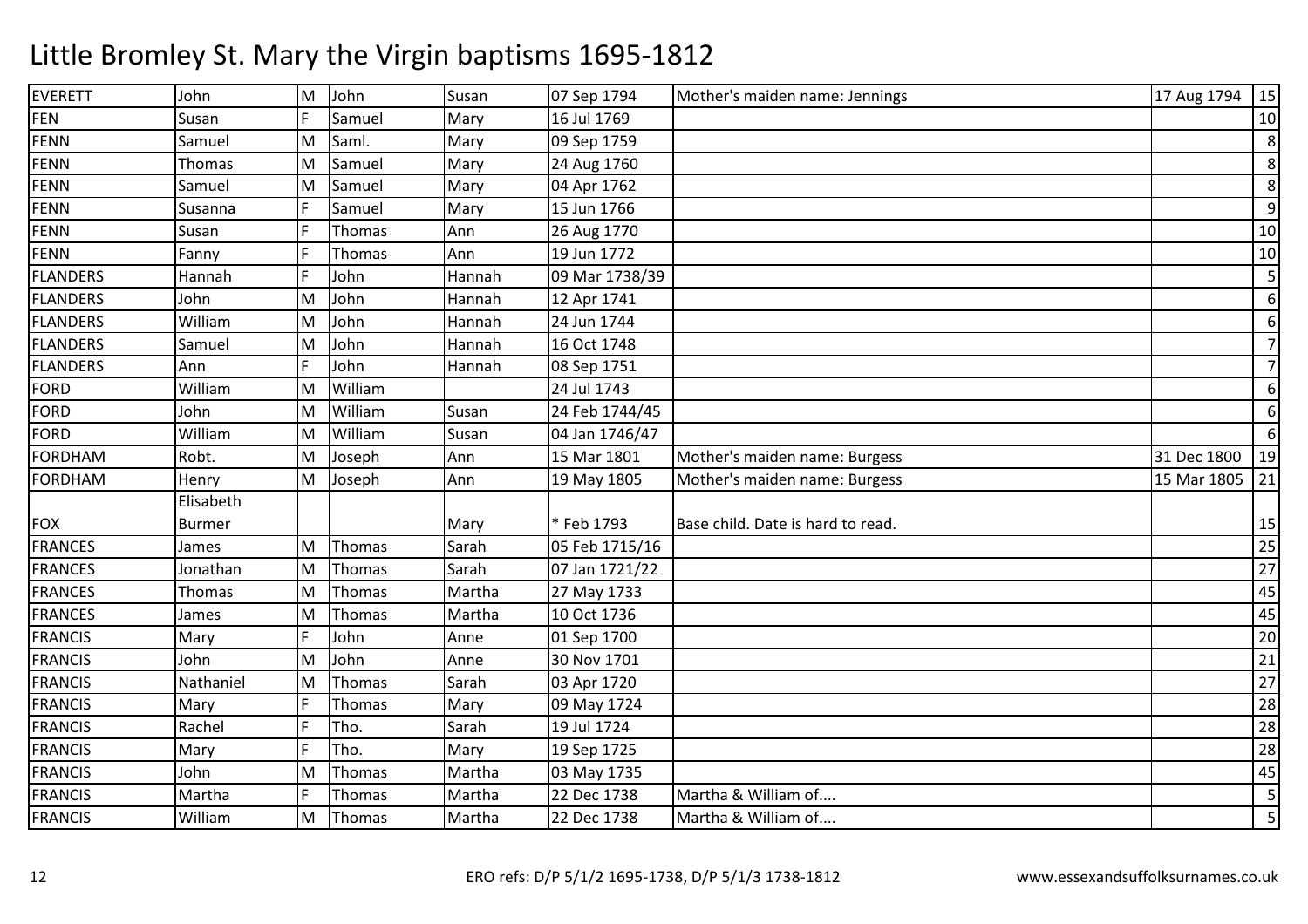| <b>FRANCIS</b>  | Mary      | F  | Thomas  | Martha    | 08 Apr 1740    |                                                                 |             | $\boldsymbol{6}$ |
|-----------------|-----------|----|---------|-----------|----------------|-----------------------------------------------------------------|-------------|------------------|
| <b>FRANCIS</b>  | Elizabeth | F  | Thomas  | Martha    | 09 Sep 1741    |                                                                 |             | 6                |
|                 |           |    |         |           |                | Mother's maiden name: Miller. Privately baptized. Received into |             |                  |
| <b>FROSTICK</b> | William   | M  | William | Elizth.   | 28 Jan 1805    | Church 26 May.                                                  | 26 Jan 1805 | 21               |
| <b>FROSTICK</b> | Sarah     |    | William | Elizabeth | 17 Jul 1806    | Mother's maiden surname: Miller. Privately baptized.            | 16 Jul 1806 | 22               |
| <b>FROSTICK</b> | James     | M  | William | Elizabeth | 04 Oct 1807    | Mother's maiden name: Miller                                    | 09 Sep 1807 | 22               |
| <b>FROSTICK</b> | Eliza     | F  | Wm.     | Elizabeth | 21 Jan 1810    | Mother's maiden name: Miller                                    | 13 Nov 1809 | 23               |
| <b>FROSTICK</b> | John      | M  | William | Eliz.     | 25 Dec 1811    | Mother's maiden name: Miller                                    | 26 Nov 1811 | 24               |
| <b>GANT</b>     | Esther    |    | Robt.   | Sarah     | 14 Sep 1755    |                                                                 |             | 8                |
| <b>GANT</b>     | Hannah    | F  | Robert  | Sarah     | 13 Feb 1757    |                                                                 |             | 8                |
| <b>GANT</b>     | Robert    | M  | Robert  | Sarah     | 18 Feb 1759    |                                                                 |             | 8                |
| <b>GANT</b>     | Joseph    | M  | Robert  | Sarah     | 31 May 1761    |                                                                 |             | 8                |
| GANT            | William   | M  | Robt.   | Sarah     | 15 Jan 1764    |                                                                 |             | 9                |
| <b>GANT</b>     | Susanna   | F. | Robert  | Sarah     | 15 Jun 1766    |                                                                 |             | 9                |
| <b>GARDINER</b> | Eliz.     | F  | Danl.   | Eliz.     | 15 Dec 1719    |                                                                 |             | 27               |
| <b>GARDINER</b> | Danl      | M  | Danl    | Eliz      | 20 Apr 1721    |                                                                 |             | 27               |
| <b>GARDINER</b> | John      | M  | Danl.   | Elizabeth | 18 Feb 1722/23 |                                                                 |             | 28               |
| <b>GARDINER</b> | Mary      | F  | Danl    | Eliz      | 16 Jan 1723/24 |                                                                 |             | 28               |
| <b>GARDINER</b> | Wm.       | M  | Danl.   | Eliz.     | 31 Mar 1725    |                                                                 |             | 28               |
| <b>GARDINER</b> | Mary      | F  | Henry   | Elizabeth | 23 Apr 1727    |                                                                 |             | 29               |
| <b>GARDINER</b> | Elizabeth | F  | Henry   | Eliz.     | 12 Jul 1730    |                                                                 |             | 30               |
| <b>GARDINER</b> | Henry     | M  | Henry   | Eliz.     | 11 Jun 1732    |                                                                 |             | 45               |
| <b>GARDINER</b> | Sarah     | F  | Henry   | Sarah     | 13 Jan 1733/34 |                                                                 |             | 45               |
| <b>GARDINER</b> | Susanna   | F  | Henry   | Elizabeth | 17 Aug 1735    |                                                                 |             | 45               |
| <b>GARDINER</b> | John      | M  | Henry   | Elizabeth | 06 Nov 1737    |                                                                 |             | 45               |
| <b>GARDINER</b> | Stephen   | M  | Henry   | Eliz.     | 20 May 1739    |                                                                 |             | 5                |
| <b>GARDINER</b> | Ann       | F  | Henry   | Elizabeth | 12 Apr 1741    |                                                                 |             | 6                |
| <b>GARDINER</b> | Sarah     | F  |         | Sarah     | 06 Feb 1774    |                                                                 |             | 11               |
|                 |           |    |         |           |                | Entered with 1713 baptisms but appears immediately before those |             |                  |
| <b>GARDNER</b>  | Rebeccha  | F. | John    | Mary      | 28 Mar 1714    | for 1714, so might be 1714 rather than 1713.                    |             | 25               |
| <b>GARDNER</b>  | Hannah    | F  | Henry   | Eliz.     | 02 Dec 1744    |                                                                 |             | $\boldsymbol{6}$ |
| <b>GARRARD</b>  | John      | M  | John    | Elis.     | 02 Sep 1779    |                                                                 |             | 12               |
| <b>GARRARD</b>  | Richard   | M  | John    | Elisabeth | 22 Jan 1781    |                                                                 |             | 12               |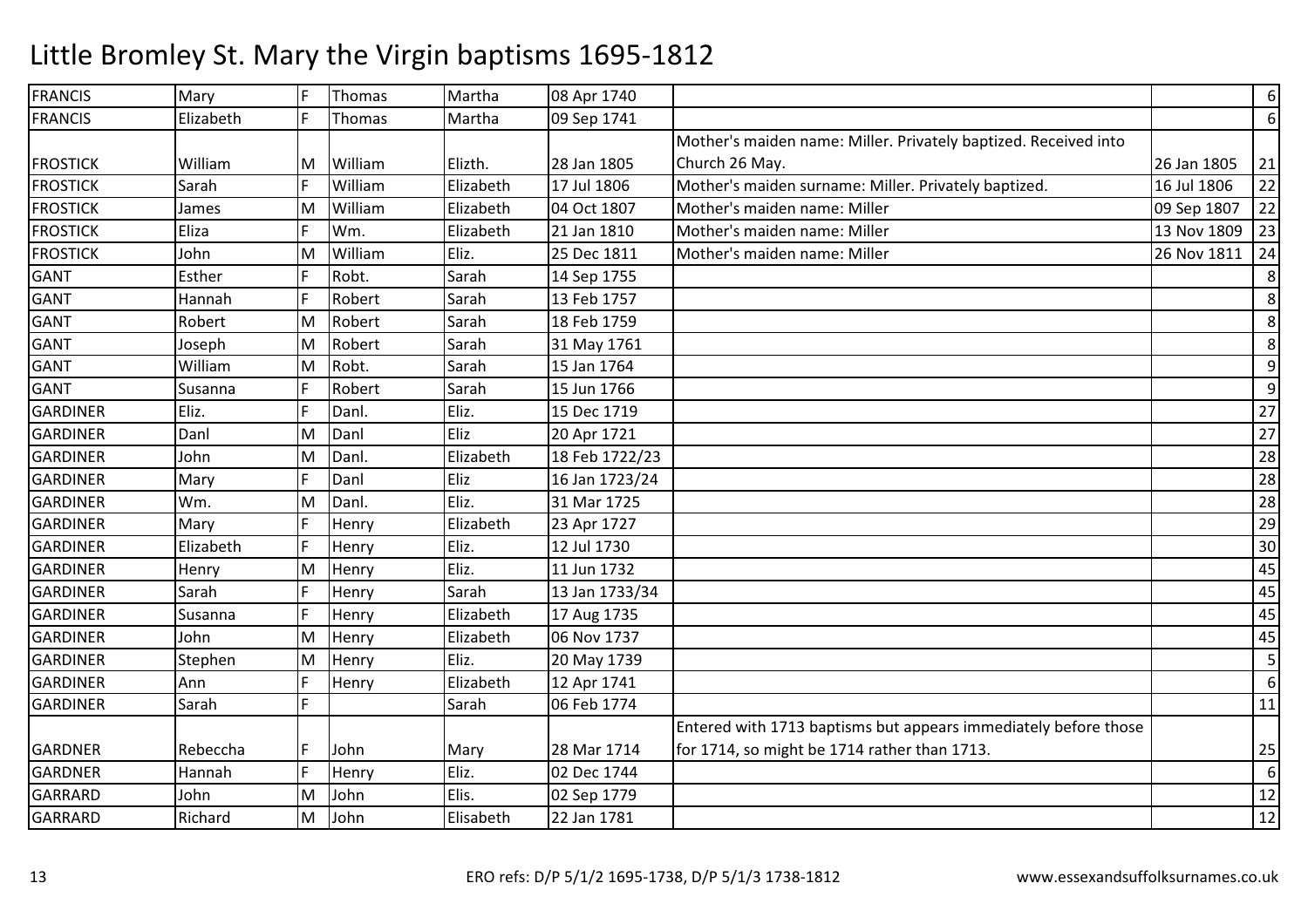| <b>GARRARD</b> | Elisabeth | F | John    | Elis.     | 06 Apr 1783    |                                                                  |             | 13               |
|----------------|-----------|---|---------|-----------|----------------|------------------------------------------------------------------|-------------|------------------|
| <b>GARRARD</b> | William   | M | John    | Elisabeth | 17 Jul 1785    |                                                                  |             | 13               |
| <b>GARRARD</b> | James     | M | John    | Elisabeth | 25 Sep 1787    |                                                                  |             | 13               |
| <b>GARRARD</b> | Joseph    |   | Jno.    | Elis.     | 17 Mar 1790    | Pr.                                                              |             | 14               |
| <b>GARRARD</b> | Mary      |   | Richard | Alice     | 18 Jul 1802    | Mother's maiden name: Johnson. Born June.                        | * Jun 1802  | 19               |
|                |           |   |         |           |                | Mother's maiden name: Johnson. Privately baptized. Received into |             |                  |
| GARRARD        | Phoebe    | F | Richard | Alice     | 21 Dec 1804    | Church 13 Jan 1805.                                              | 15 Dec 1804 | 21               |
| GARRARD        | Mary      | F | William | Lydia     | 14 Jul 1805    | Mother's maiden name: Johnson?                                   | 30 Jun 1805 | 21               |
| <b>GARRARD</b> | Richard   | M | Wm.     | Lydia     | 03 May 1807    | Mother's maiden name: Johnson                                    | 10 Apr 1807 | 22               |
| <b>GARRARD</b> | Elizabeth | F | Wm.     | Lydia     | 21 Jan 1810    | Mother's maiden name: Johnson                                    | 06 Jan 1810 | 23               |
| <b>GARROD</b>  | Susanna   | E | Richard | Ann       | 08 Oct 1738    |                                                                  |             | 45               |
| GARROD         | Ann       | F | Richard | Ann       | 31 Mar 1741    |                                                                  |             | 6                |
| <b>GARROD</b>  | Elizabeth | F | Richard | Ann       | 27 Nov 1743    |                                                                  |             | 6                |
| <b>GARROD</b>  | Sarah     | F | Richard | Ann       | 18 Mar 1747/48 |                                                                  |             | $\overline{7}$   |
| <b>GARROD</b>  | Mary      | F | Richard | Ann       | 06 Jan 1750/51 |                                                                  |             | $\overline{7}$   |
| <b>GARROD</b>  | John      | M | Richard | Ann       | 06 Jan 1753    |                                                                  |             | $\overline{7}$   |
| <b>GARROOD</b> | Mary      | F | Francis | Mary      | 01 Aug 1731    |                                                                  |             | 30               |
| <b>GARROOD</b> | William   | M | Francis | Mary      | 04 Mar 1732/33 |                                                                  |             | 45               |
| <b>GARWOOD</b> | James     | M | William | Sarah     | 31 Mar 1811    | Mother's maiden name: Abbott                                     | 05 Mar 1811 | 24               |
|                |           |   |         |           |                | Mother's maiden name: Flurry. Privately baptized. Received into  |             |                  |
| <b>GARWOOD</b> | James     | M | James   | Sarah     | 17 Jan 1812    | Church 9 Feb.                                                    | 04 Jan 1812 | 25               |
| <b>GAYMER</b>  | Sarah     | F | John    | Sarah     | 15 Jan 1809    | Mother's maiden name: Ling                                       | 18 Dec 1808 | 23               |
|                |           |   |         |           |                | Mother's maiden name: Ling. Privately baptized. Received into    |             |                  |
| <b>GAYMER</b>  | John      | M | John    | Sarah     | 31 Oct 1811    | Church. 24 Nov                                                   | 28 Oct 1811 | 24               |
| <b>GENNINS</b> | Ottoway   | M | John    | Susan     | 13 Jan 1733/34 |                                                                  |             | 45               |
| <b>GEORG</b>   | John      | M | Thomas  | Margaret  | 28 Feb 1713/14 |                                                                  |             | 24               |
| <b>GEORGE</b>  | Elizabeth | F | Thomas  | Margaret  | 21 Sep 1718    |                                                                  |             | 26               |
| <b>GEORGE</b>  | Robert    | M | Thomas  | Margaret  | 29 May 1720    |                                                                  |             | 27               |
| <b>GEORGE</b>  | Susanna   | F | Thomas  | Susanna   | 11 Dec 1737    |                                                                  |             | 45               |
| <b>GEORGE</b>  | Thomas    | M | Thomas  | Susanna   | 16 Mar 1738/39 |                                                                  |             | 5                |
| <b>GEORGE</b>  | Sarah     | F | Thomas  | Susan     | 11 Sep 1740    |                                                                  |             | 6                |
| <b>GEORGE</b>  | John      | M | Thomas  | Susan     | 31 Jan 1742/43 |                                                                  |             | $\boldsymbol{6}$ |
| <b>GEORGE</b>  | Elizabeth | F | Thomas  | Susan     | 03 Nov 1745    |                                                                  |             | 6                |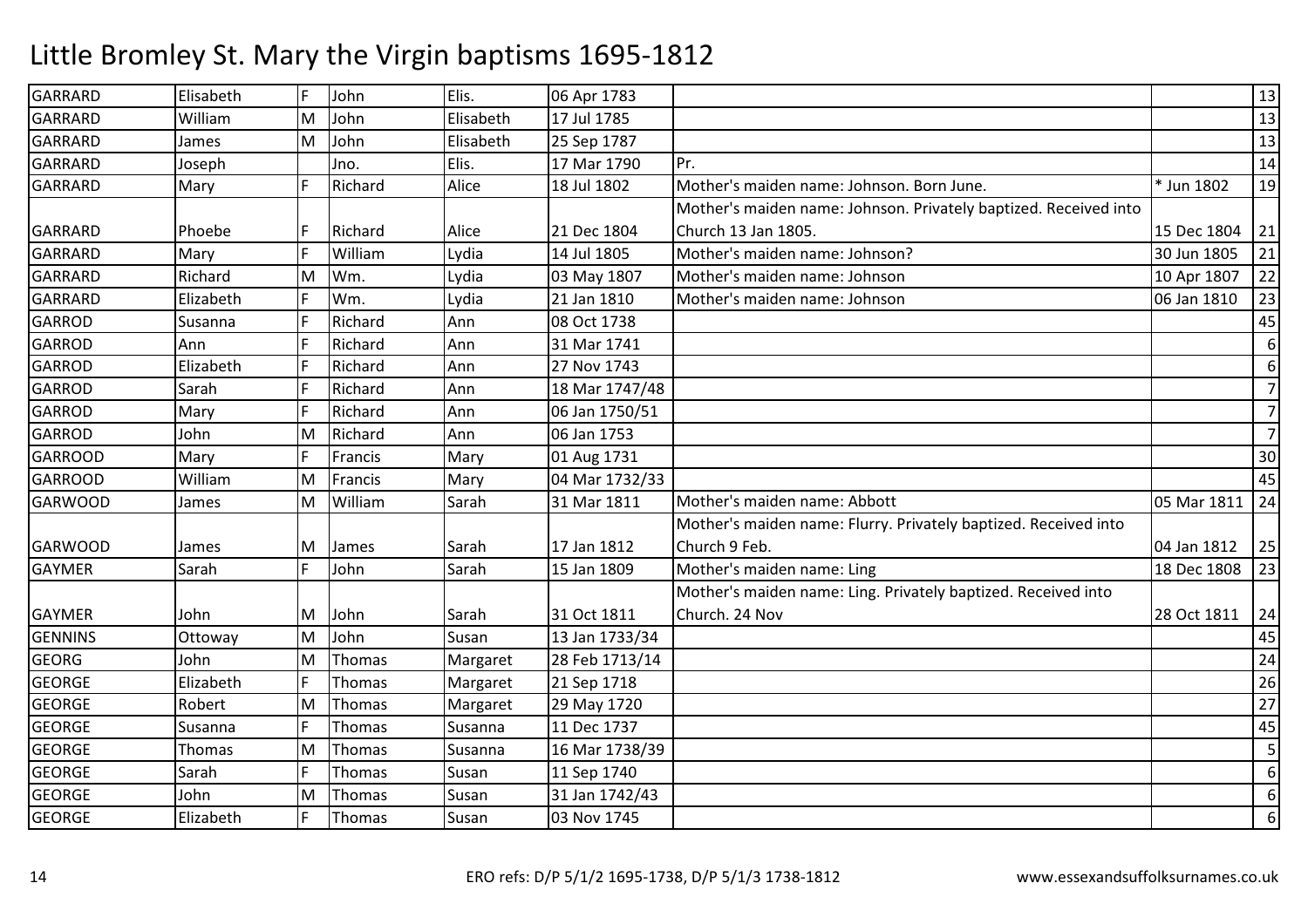### GEORGEE Martha F Thomas Susan Susan 15 Nov 1747 7 7GEORGE King MThomas Susan 06 Mar 1748/49<br>Thomas Susan 09 Aug 1752 7GEORGEE Mary F Thomas Susan 09 Aug 1752<br>09 May 1773 <sup>11</sup> GEORGE Susan <sup>F</sup> Thomas Amy 09 May 1773 <sup>11</sup> GEORGE JohnMary M Thomas Amy 12 Jun 1774 <sup>11</sup> GEORGE Mary <sup>F</sup> Thomas Amy 04 Jan 1776 <sup>11</sup> GEORGE Thos. M Thos. Amelia 22 Aug 1777 <sup>11</sup> GEORGEE F Elis. F Thos. Amey 10 Oct 1779 9 | 12 GEORGE Sarah <sup>F</sup> Thos. Amey 18 Mar 1781 <sup>12</sup> GEORGE Mark M Thos. Amy 24 Aug 1783 <sup>13</sup> GEORGE LukeE Matthew M Thos. Amey 05 Dec 1784 <sup>13</sup> GEORGEM Thos. Amey 20 Aug 1786 <sup>13</sup> GEORGE LukeE Peter M Thos. Amey 25 Nov 1787 <sup>13</sup> GEORGEM Thos. Amey 22 Feb 1789 <sup>14</sup> GEORGE Ann Thos. Susan 03 Jul 1791 <sup>14</sup> GEORGEE Israel | Thos. Amey | 24 Jun 1792 2 Pauper 14 GEORGE JohnM John Mary 03 Jun 1804 Mother's maiden name: Marsh 27 Apr 1804 <sup>20</sup> Mother's maiden name: Marsh. Privately baptized. Received into GEORGE Mary Ann F John Mary 1806 11 Apr 1737 25 May.25 Mar 1806 21 45 **GILBERT**  James Hannah 11 Apr 1737 Base child of.... <sup>45</sup> **GLIDE**  SarahF John Anne 25 Nov 1744<br>John Anne 09 Nov 1746 6 6GLIDE Elizabeth $Anne$   $1746$  7**GLIDE**  Rebecca <sup>F</sup> JohnJohn Ann 11 Nov 1749<br>Philip Susan 01 Sep 1751 7GOIMERJames<br>Martha MPhilip Susan 01 Sep 1751<br>Thomas Margarett 18 Mar 1715  $25$ GORGEMargarett 18 Mar 1715/16<br>Mary 19 Jan 1695/96 6 25 GOSLING Rachel <sup>F</sup> Benjamin Mary 19 Jan 1695/96 <sup>16</sup> GOSLING Sarah <sup>F</sup> Benjamin Mary 08 May 1698 <sup>20</sup> GOSLINGGeorg<br>Ellen M Benjamin Mary 28 Apr 1700 <sup>20</sup> GOSLINGG Ellen F Benjamin Mary 04 Jan 1701/2 21 GOSLINGG Martha F Benjamin Mary 20 Mar 1705/6 22 GOSLINGG Sarah F Benjamin Mary 31 Mar 1706 22 **GUTTRIDGE** E Mary Relisabeth 05 Nov 1786 Base child <sup>13</sup> HAMMOND Charles MWilliam Mary 26 Jan 1806 Mother's maiden name: Lambert 28 Dec 1805 <sup>21</sup>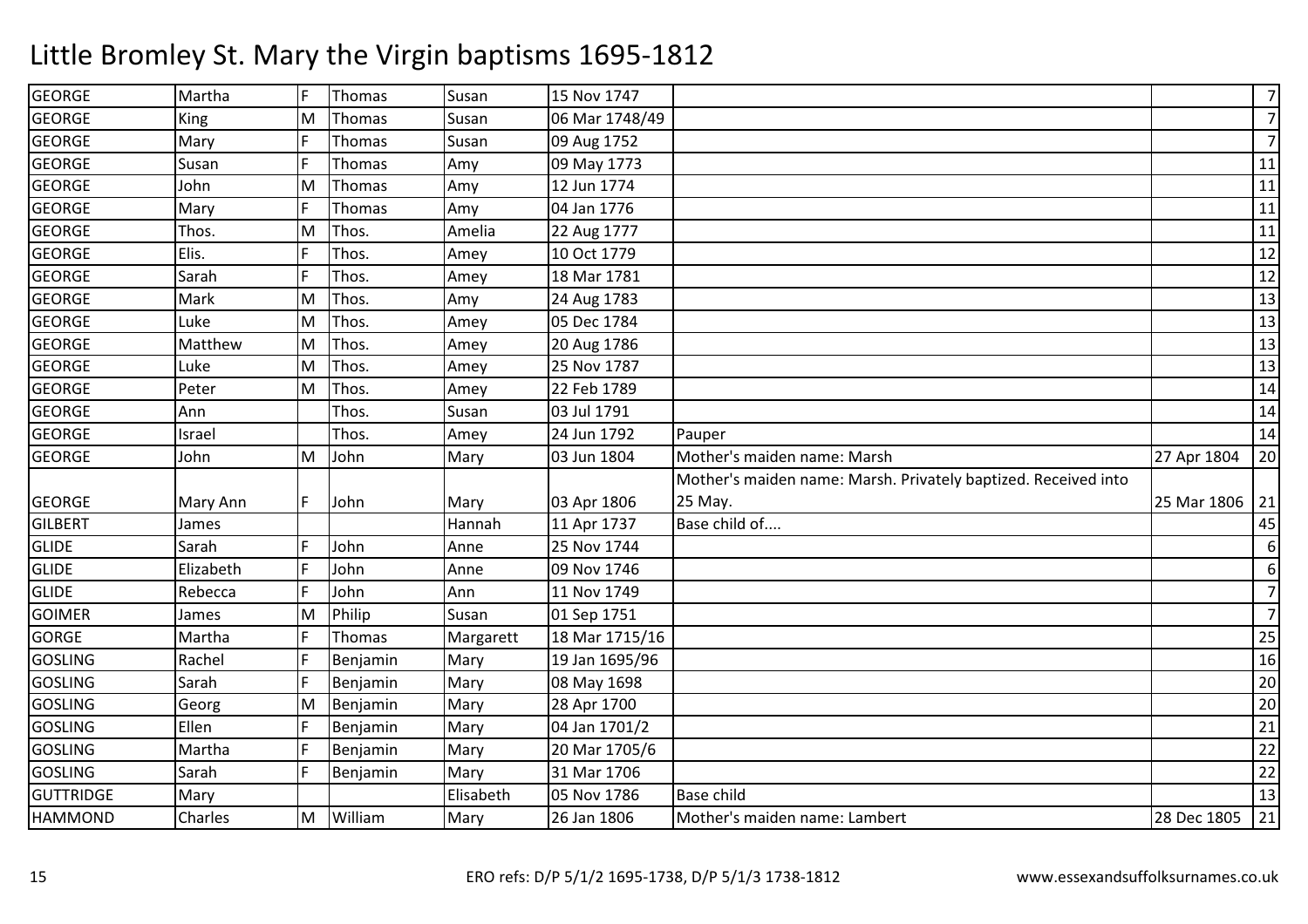| <b>HARVEY</b>    | Elizabeth     | F  | John    | Ann       | 09 Jul 1758    |                                                                   |             | $8\phantom{1}$ |
|------------------|---------------|----|---------|-----------|----------------|-------------------------------------------------------------------|-------------|----------------|
| <b>HARVEY</b>    | Mary          | F  | John    | Ann       | 03 Feb 1760    |                                                                   |             | 8              |
| <b>HARVEY</b>    | John          | M  | John    | Ann       | 13 Sep 1761    |                                                                   |             | 8              |
| <b>HARVEY</b>    | William       | M  | John    | Ann       | 11 Sep 1763    |                                                                   |             | $\overline{9}$ |
| <b>HARVEY</b>    | Elizabeth     | F  | John    | Ann       | 18 Aug 1765    |                                                                   |             | 9              |
| <b>HARVEY</b>    | Sarah         | F  | John    | Ann       | 27 Mar 1767    |                                                                   |             | 9              |
| <b>HARVEY</b>    | James         | M  | John    | Ann       | 31 Mar 1768    |                                                                   |             | 9              |
| <b>HARVEY</b>    | Ann           | F  | John    | Ann       | 26 Apr 1772    |                                                                   |             | 10             |
| <b>HATCH</b>     | Samuel        | M  | John    | Elizabeth | 02 Jul 1769    |                                                                   |             | 10             |
| <b>HATCH</b>     | Elizabeth     | F  | Samuel  | Elizabeth | 12 May 1771    |                                                                   |             | 10             |
| <b>HATCHER</b>   | Mary          | F  | Stephen | Rose      | 17 Jul 1726    |                                                                   |             | 29             |
| <b>HATCHER</b>   | Eliz.         | F  | Stephen | Rose      | 11 Feb 1727/28 |                                                                   |             | 29             |
| <b>HAWKINS</b>   | Thos.         | M  | Thos.   | Mary      | 19 Mar 1778    |                                                                   |             | 12             |
| <b>HAWKINS</b>   | Mary          | F  | Thos.   | Mary      | 07 Aug 1779    |                                                                   |             | 12             |
| <b>HAWKINS</b>   | Martha        | F  | Thos.   | Mary      | 08 Jun 1781    |                                                                   |             | 12             |
| <b>HAWKINS</b>   | John          | M  | Thos.   | Mary      | 10 Nov 1782    |                                                                   |             | 12             |
| <b>HAWKINS</b>   | James         | M  | Thos.   | Mary      | 09 Jan 1785    |                                                                   |             | 13             |
| <b>HAWKINS</b>   | William       | M  | Thos.   | Mary      | 11 Jul 1786    |                                                                   |             | 13             |
| <b>HAWKINS</b>   | Henry         | M  | Thos.   | Sarah     | 21 Dec 1800    | Mother's maiden name: Abbot                                       | 28 Nov 1800 | 18             |
| <b>HAWKINS</b>   | James         | M  | Thos.   | Sarah     | 19 Dec 1802    | Mother's maiden name: Abbot                                       | 28 Nov 1802 | 19             |
| <b>HAWKINS</b>   | Elizabeth     | F  | Thos.   | Sarah     | 24 Feb 1805    | Mother's maiden name: Abbot                                       | 29 Oct 1804 | 21             |
|                  |               |    |         |           |                | Mother's maiden surname: Abbot. Privately baptized. Received into |             |                |
| <b>HAWKINS</b>   | Francis       | м  | Thos.   | Sarah     | 23 Sep 1806    | Church 29 Apr 1810.                                               | 23 Sep 1806 | 22             |
| <b>HAWKINS</b>   | William       | M  | Thos.   | Sarah     | 29 Apr 1810    | Mother's maiden name: Abbott                                      | 24 Feb 1810 | 23             |
| <b>HAWKINS</b>   | Susannah      |    | Thos.   | Sarah     | 05 Apr 1812    | Mother's maiden name: Abbott                                      | 29 Jan 1812 | 25             |
| <b>HAWOD</b>     | Thomas        | M  | Thomas  | Ede       | 09 Feb 1695/96 |                                                                   |             | 16             |
| <b>HAWORD</b>    | Mary          | F  | Thomas  | Ede       | 04 Jul 1697    |                                                                   |             | 17             |
| <b>HERINGTON</b> | James         |    | James   | Ann       | 20 Jan 1791    |                                                                   |             | 14             |
| <b>HEWES</b>     | Sarah         | F  | John    | Sarah     | 16 Nov 1746    |                                                                   |             | $\sqrt{6}$     |
| <b>HEWES</b>     | George Sugget | lм |         | Mary      | 29 Apr 1787    | <b>Base son</b>                                                   |             | 13             |
| <b>HEWES</b>     | John          |    | Jno.    | Sarah     | 03 Mar 1790    |                                                                   |             | 14             |
| <b>HEWES</b>     | Stephen       |    | John    | Sarah     | 21 Aug 1793    |                                                                   |             | 15             |
|                  |               |    |         |           |                |                                                                   |             |                |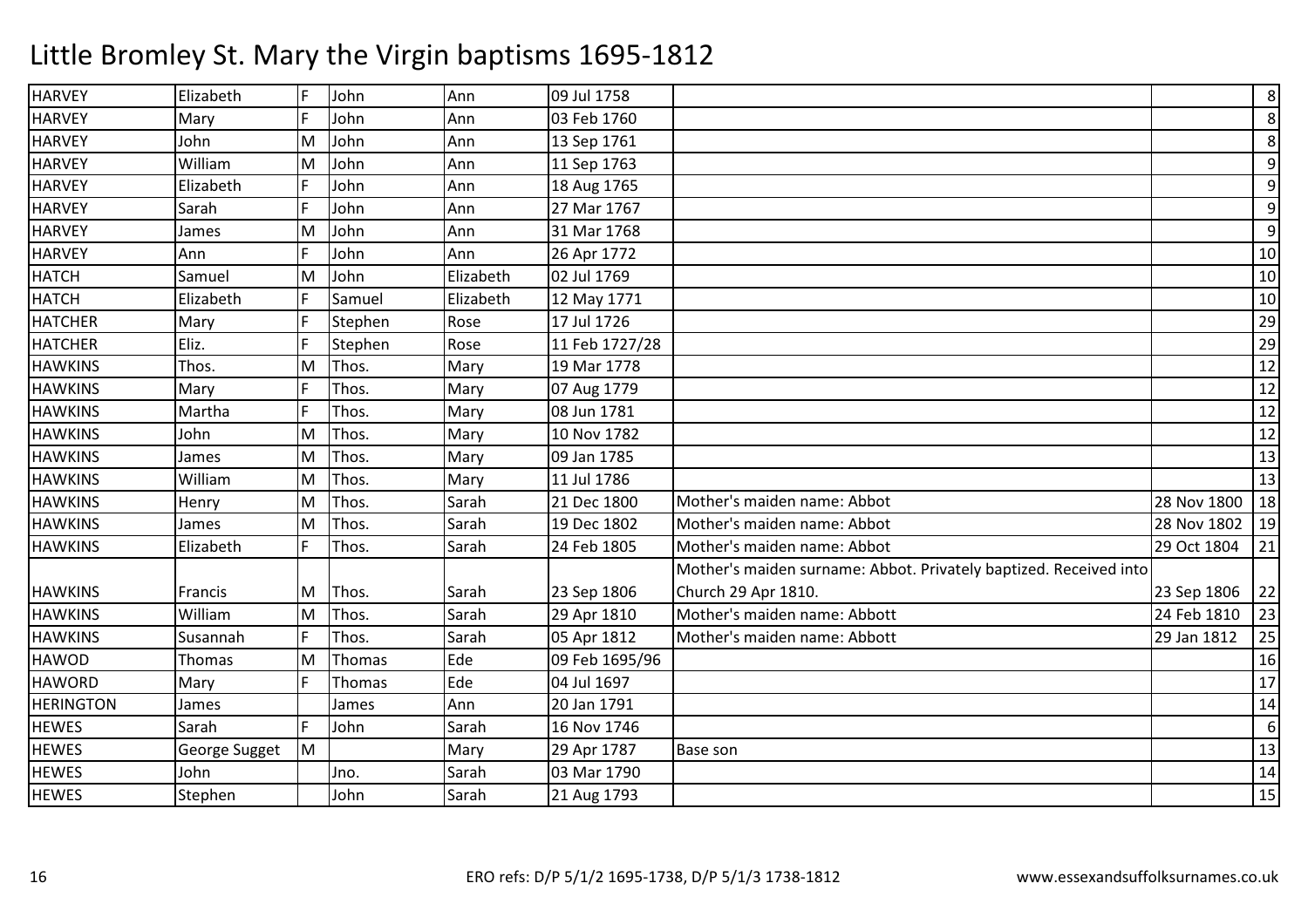|                  |           |     |         |           |                | Mother's maiden name: Pizey. Privately baptized. Received into   |             |    |
|------------------|-----------|-----|---------|-----------|----------------|------------------------------------------------------------------|-------------|----|
| <b>HEWES</b>     | Joseph    | ΙM  | John    | Sarah     | 25 Jan 1796    | Church 29 May.                                                   | 24 Jan 1796 | 16 |
| <b>HEWS</b>      | John      | M   | John    | Sarah     | 18 Jan 1757    |                                                                  |             | 8  |
| <b>HEWS</b>      | Sarah     | IF. | Stephen | Sarah     | 19 Aug 1764    |                                                                  |             | 9  |
| <b>HEWS</b>      | Mary      | F   | John    | Mary      | 22 Mar 1767    |                                                                  |             | 9  |
| <b>HICKES</b>    | Mary      | F   | Stephen | Mary      | 13 Feb 1736/37 |                                                                  |             | 45 |
| <b>HICKS</b>     | Hannah    | F   | Stephen | Hannah    | 27 Oct 1706    |                                                                  |             | 22 |
| <b>HILL</b>      | Sarah     | F   | Samuel  | Mary      | 07 Apr 1776    |                                                                  |             | 11 |
| <b>HILLS</b>     | Mary      | F   | Samuel  | Mary      | 31 Jul 1774    |                                                                  |             | 11 |
| <b>HILLS</b>     | Margaret  | F   | Sam.    | Mary      | 14 Dec 1777    |                                                                  |             | 12 |
| <b>HILLS</b>     | Sam.      | M   | Sam.    | Mary      | 25 Feb 1781    |                                                                  |             | 12 |
| <b>HILLS</b>     | Elisabeth | F   | Sam.    | Mary      | 08 Oct 1786    |                                                                  |             | 13 |
| <b>HOLBROUGH</b> | Elizabeth | F   | Robt.   | Eliza.    | 22 Dec 1757    |                                                                  |             | 8  |
| HOW              | Wm.       | M   | John    | Sarah     | 03 Feb 1722/23 |                                                                  |             | 27 |
| <b>HOWARD</b>    | Elizabeth | F   | John    | Eliza.    | 04 Sep 1757    |                                                                  |             | 8  |
| <b>HOWARD</b>    | John      | M   | John    | Eliz.     | 23 Sep 1759    |                                                                  |             | 8  |
| <b>HOWARD</b>    | Joseph    | M   | John    | Elizabeth | 14 Jun 1761    |                                                                  |             | 8  |
| <b>HOWARD</b>    | Robert    | M   | John    | Elizabeth | 27 Feb 1763    |                                                                  |             | 9  |
| <b>HOWARD</b>    | Samuel    | M   | John    | Eliza.    | 06 Jan 1765    |                                                                  |             | 9  |
| <b>HOWARD</b>    | Mary      | F   | John    | Elisabeth | 08 Mar 1767    |                                                                  |             | 9  |
| <b>HOWARD</b>    | William   | M   | John    | Elizabeth | 23 Jun 1769    |                                                                  |             | 10 |
| <b>HOWARD</b>    | Joseph    | M   | Joseph  | Sarah     | 18 Jul 1784    |                                                                  |             | 13 |
| <b>HOWARD</b>    | Stephen   | M   | Joseph  | Sarah     | 10 Aug 1785    |                                                                  |             | 13 |
| <b>HOWARD</b>    | William   | M   |         | Mary      | 29 Mar 1789    | Base son                                                         |             | 14 |
| <b>HOWARD</b>    | Sarah     |     | John    | Mary      | 24 Mar 1793    | Pauper. Baptised and received into the church.                   | 27 Aug 1792 | 15 |
| <b>HOWARD</b>    | William   |     | William | Sarah     | 19 May 1793    |                                                                  |             | 15 |
|                  |           |     |         |           |                | Mother's maiden name: Gunn. Privately baptized. Received into    |             |    |
| <b>HOWARD</b>    | Joseph    | M   | William | Sarah     | 18 Feb 1795    | Church March.                                                    | 16 Feb 1795 | 16 |
|                  |           |     |         |           |                | Mother's maiden name: Gunn. Privately baptized. Received into    |             |    |
| <b>HOWARD</b>    | John      | ΙM  | William | Sarah     | 17 Apr 1797    | Church 23 Apr.                                                   | 08 Apr 1797 | 17 |
|                  |           |     |         |           |                | Mother's maiden name: Garrard. Privately baptized. Received into |             |    |
| <b>HOWARD</b>    | Sarah     | IF. | William | Amy       | 22 Oct 1797    | <b>Church 10 Dec 1797</b>                                        | 14 Oct 1797 | 17 |
| <b>HOWARD</b>    | Sarah     | F   | William | Sarah     | 10 Mar 1799    | Mother's maiden name: Gunn                                       | 18 Feb 1799 | 17 |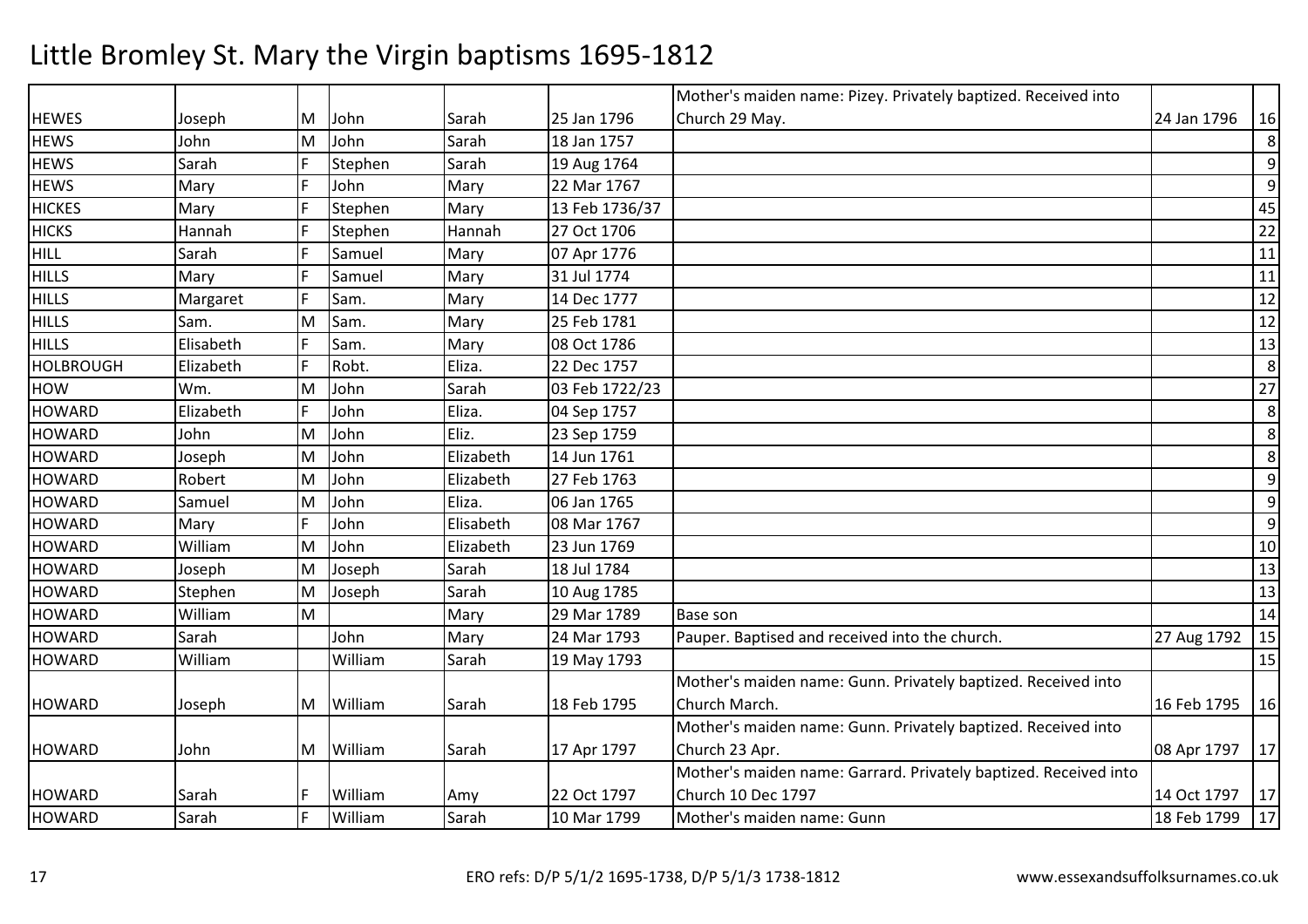### HOWARDD Lucy F William William Mamy 06 Apr 1800 Mother's maiden name: Garrard 29 Mar 1800 18<br>
29 Mar 1800 18<br>
29 May 1801 19 HOWARD**Henry** M William Sarah 28 Jun 1801 Mother's maiden name: Gunn 29 May 1801 <sup>19</sup> Mother's maiden name: Garrard. Posthumous daughter of William HOWARD Frances F William Amy 10 Jul 1803Howard by Amy his widow.13 May 1803 20 HOWARD James M William Sarah 04 Jul 180329 Dec 1805 Mother's maiden name: Gunn. Privately baptized. Received into Church 24 Jul.28 Jun 1803 20 21 HOWARD John M William Sarah 29 Dec 1805 Mother's maiden name: Gunn 06 Dec 1805 <sup>21</sup> **HOWARD** Robt.<br>Harriot M William Sarah 14 Aug 1808 Mother's maiden name: Gunn 05 Jul 1808 <sup>22</sup> HOWARDD Harriot F William Villiam Sarah 23 Jun 1811 Mother's maiden name: Gunn 19 May 1811 24<br>John Sarah 14 Sep 1718 16 May 1811 26 HOWE JohnE Sarah M John Sarah 14 Sep 1718 <sup>26</sup> **HOWE**  <sup>F</sup> John Sarah 14 Sep 1718 <sup>26</sup> **HOWF**  Sarah <sup>F</sup> John Sarah 03 Oct 1729 <sup>30</sup> **HOWES**  Wm. M John Sarah 14 Apr 1725 <sup>28</sup> HUDSONSamuel<br>Elizabeth MTho. Elizabeth 20 Dec 1805 Mother's maiden name: Winter 21 Nov 1805 21 Nov 1805 21<br>
Thos. Elizabeth 25 Sep 1807 Mother's maiden name: Winter 12 Jul 1807 22 HUDSONN Elizabeth F Thos. Elizabeth 25 Sep 1807 Mother's maiden name: Winter 12 Jul 1807 22 HUNTT Mary F Joseph Mary 27 Mar 1720 <sup>27</sup> ILLINETT Mary <sup>F</sup> Josephh Grace 18 Nov 1722 27 ILLINETT Grace**Joseph** h Grace 09 Oct 1726 29 ILLINETT Sarah <sup>F</sup> Joseph Grace 28 May 1732 <sup>45</sup> **JAMES**  Samuel MSamuel Mary 05 May 1765<br>Samuel Mary 12 Apr 1767 9 9JAMESS Mary F Samuel Mary 12 Apr 1767 14 May 1775 11 **JAMES**  WilliamS<sub>arah</sub> M Saml. Mary 14 May 1775 <sup>11</sup> JENNINGS <sup>F</sup> Ottoway Anne 12 Sep 1708 <sup>22</sup> **JENNINGS**  Susan <sup>F</sup> John Susan 05 Aug 1722 <sup>27</sup> **IFNNINGS**  Wm. MWm. Ann 103 Feb 1722/23 The reputed son of Wm. Lappage by Ann Jennings. 27<br>
27 Otway Mary 12 May 1723 28 JENNINGS John JohnM Otway Mary 12 May 1723 <sup>28</sup> JENNINGS JohnM John Susan 09 May 1724 <sup>28</sup> **JENNINGS** Mary M John Susan 18 Jan 1729/30 <sup>30</sup> **JENNINGS** Otway Mary 20 Sep 1730  $\overline{0}$  30 **JENNINGS**  WilliamS Joseph MM John Susan 09 Jan 1731/32 30 30 30 300 310 321/425 300 310 321 321 321 332 322 323 323 324 325 326 327 327 32 **JENNINGS** S William M John Susan 02 Mar 1734/35 <sup>45</sup> **JENNINGS** S<sub>arah</sub> M Ottoway 02 Jul 1738 <sup>45</sup> **JENNINGS** <sup>F</sup> John Susanna 09 Jul 1738 <sup>45</sup>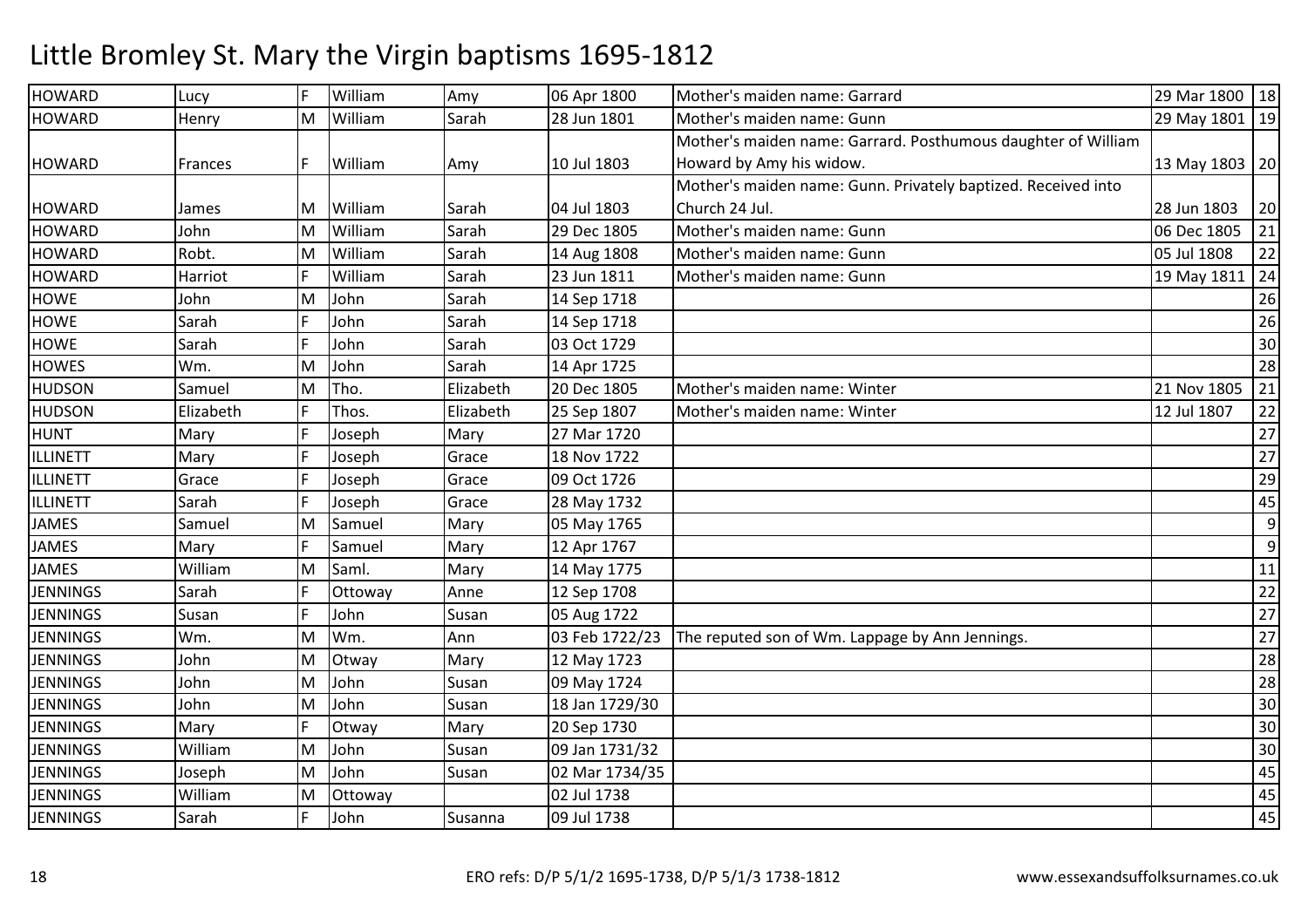| <b>JENNINGS</b> | John    | lм | John    | Mary      | 25 Feb 1753 |                                                  |             | $\overline{7}$   |
|-----------------|---------|----|---------|-----------|-------------|--------------------------------------------------|-------------|------------------|
| <b>JENNINGS</b> | Isaac   | M  | John    | Mary      | 21 Apr 1754 |                                                  |             | $\overline{7}$   |
| <b>JENNINGS</b> | Mary    | E  | John    | Mary      | 14 Sep 1755 |                                                  |             | 8                |
| <b>JENNINGS</b> | Sarah   |    | John    | Mary      | 22 May 1757 |                                                  |             | 8                |
| <b>JENNINGS</b> | Sarah   | F  | Joseph  | Sarah     | 14 Nov 1758 |                                                  |             | 8                |
| <b>JENNINGS</b> | Joseph  | M  | Joseph  | Sarah     | 24 Aug 1760 |                                                  |             | 8                |
| <b>JENNINGS</b> | John    | M  | Joseph  | Sarah     | 28 Feb 1762 |                                                  |             | 8                |
| <b>JENNINGS</b> | William | M  | Joseph  | Sarah     | 06 Apr 1764 |                                                  |             | 9                |
| <b>JENNINGS</b> | Thomas  | M  | Joseph  | Mary      | 08 Jul 1767 |                                                  |             | 9                |
| <b>JENNINGS</b> | Mary    | F  | Joseph  | Mary      | 26 Nov 1769 |                                                  |             | 10               |
| <b>JENNINGS</b> | Rebekah | F  | Joseph  | Mary      | 25 Nov 1772 |                                                  |             | 11               |
| <b>JENNINGS</b> | George  | M  |         | Sarah     | 15 Jan 1775 | Base son                                         |             | 11               |
| <b>JENNINGS</b> | Thomas  | M  | Thos.   | Mary      | 23 Jun 1776 |                                                  |             | $11\,$           |
| <b>JENNINGS</b> | Ottoway | M  | Joseph  | Mary      | 02 Oct 1776 |                                                  |             | 11               |
| <b>JENNINGS</b> | Isaac   | M  | Isaac   | Mary      | 18 Aug 1804 | Mother's maiden name: Mayor. Privately baptized. | 14 Aug 1804 | 20               |
| <b>JENNNIGS</b> | William | M  | Joseph  | Sarah     | 20 Jul 1757 |                                                  |             | 8                |
| <b>JINNINGS</b> | Joseph  | M  | Ottowel |           | 29 Oct 1710 |                                                  |             | 23               |
| <b>JOHNSON</b>  | Judah   |    | Ralph   | Hannah    | 27 Oct 1717 |                                                  |             | 26               |
| <b>JOHNSON</b>  | Mary    | F  | Ralph   | Hannah    | 05 Apr 1719 |                                                  |             | 27               |
| <b>JOHNSON</b>  | Sarah   | F  | John    | Sarah     | 05 Aug 1764 |                                                  |             | $\boldsymbol{9}$ |
| <b>JOHNSON</b>  | Mary    | F  | John    | Sarah     | 15 Jan 1767 |                                                  |             | 9                |
| <b>JOHNSON</b>  | William | M  | William | Sarah     | 21 May 1769 |                                                  |             | 9                |
| <b>JOHNSON</b>  | Joseph  | M  | William | Sarah     | 21 Jul 1771 |                                                  |             | 10               |
| <b>JOHNSON</b>  | James   | M  | William | Sarah     | 20 Feb 1774 |                                                  |             | 11               |
| <b>JOHNSON</b>  | Phebe   | F  | Wm.     | Sarah     | 20 Oct 1776 |                                                  |             | $11\,$           |
| <b>JOHNSON</b>  | Jas.    |    | Wm.     | Sarah     | 24 Jul 1779 | Jas. & Thos. Twins of                            |             | 12               |
| <b>JOHNSON</b>  | Thos.   |    | Wm.     | Sarah     | 24 Jul 1779 | Jas. & Thos. Twins of                            |             | 12               |
| <b>JOHNSON</b>  | Alice   |    | William | Sarah     | 03 Mar 1782 |                                                  |             | 12               |
| <b>JOHNSON</b>  | Moriah  | F  | Wm.     | Sarah     | 30 Jan 1785 |                                                  |             | 13               |
| <b>JOHNSON</b>  | William |    | Wm.     | Elisabeth | 27 May 1792 |                                                  |             | 14               |
| <b>JOHNSON</b>  | Mary    |    | Joseph  | Elis.     | 13 Jan 1793 |                                                  |             | 15               |
| <b>JOHNSON</b>  | Joseph  | M  | William | Elizth.   | 15 Mar 1795 | Mother's maiden name: Porter                     | 27 Feb 1795 | 16               |
| <b>JOHNSON</b>  | Joseph  | M  | Joseph  | Eliz.     | 02 Aug 1795 | Mother's maiden name: Bacon                      | 23 Jul 1795 | 16               |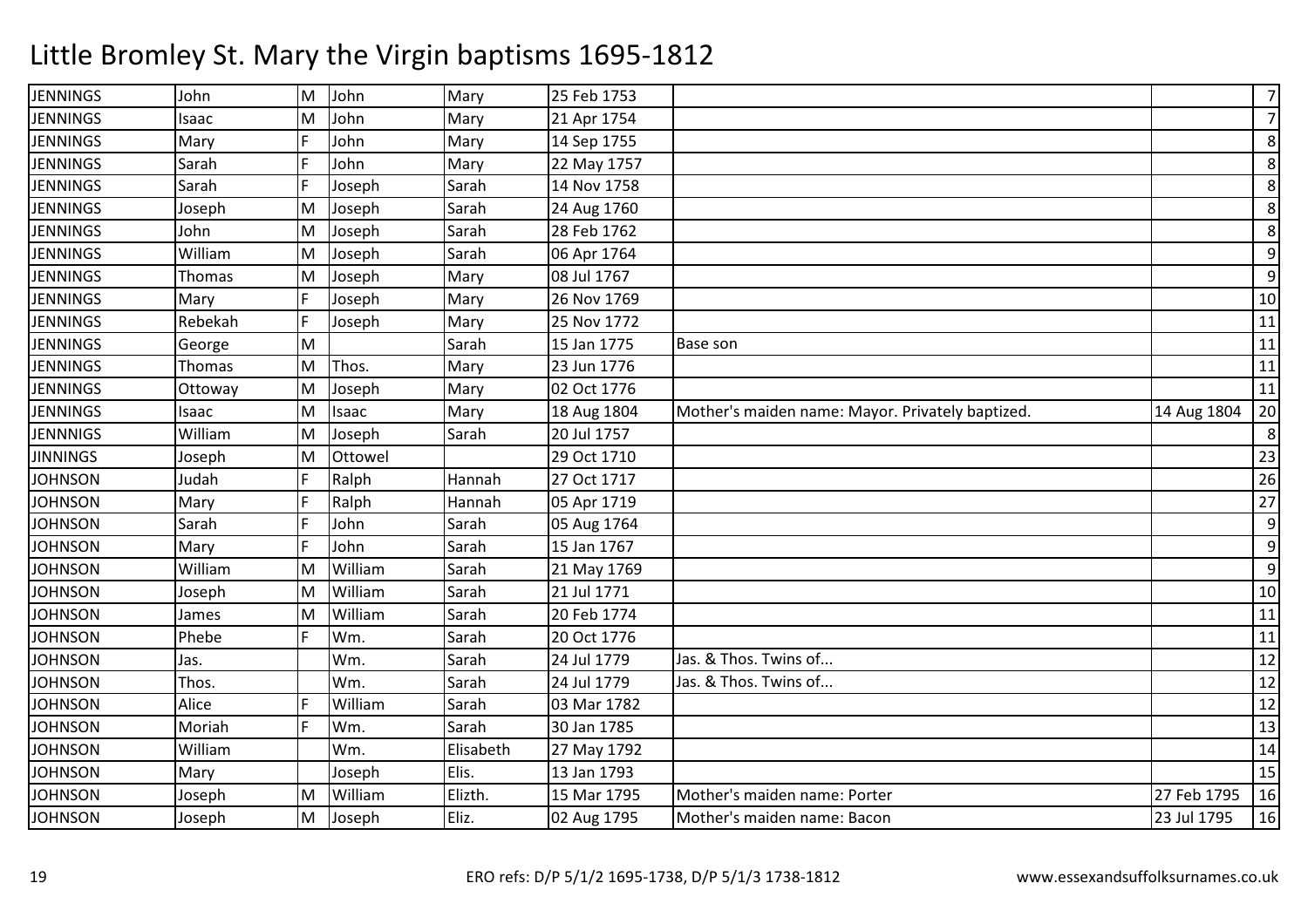| <b>JOHNSON</b>  | James     | M | Joseph        | Elizth.   | 27 Jul 1800    | Mother's maiden name: Bacon                                      | 17 Jul 1800 | 18             |
|-----------------|-----------|---|---------------|-----------|----------------|------------------------------------------------------------------|-------------|----------------|
| <b>JOHNSON</b>  | Isaac     | M | Joseph        | Elizth.   | 31 Jul 1803    | Mother's maiden name: Bacon                                      | 18 Jul 1803 | 20             |
|                 |           |   |               |           |                | Mother's maiden name: Spooner. Privately baptized. Received into |             |                |
| <b>JOHNSON</b>  | James     | M | William       | Elizth.   | 23 Jan 1805    | Church 7 Apr.                                                    | 03 Jan 1805 | 21             |
| <b>JOHNSON</b>  | Sarah     |   | Joseph        | Elizth.   | 28 Apr 1805    | Mother's maiden name: Bacon                                      | 16 Apr 1805 | 21             |
| <b>JOHNSON</b>  | William   | M | Joseph        | Elizth.   | 25 Oct 1807    | Mother's maiden name: Bacon                                      | 13 Oct 1807 | 22             |
| <b>JOHNSON</b>  | Mary      | F | William       | Eliz.     | 15 Oct 1809    | Mother's maiden name: Spooner                                    | 01 Oct 1809 | 23             |
| <b>JOHNSON</b>  | Maria     | F | Joseph        | Eliz.     | 07 Apr 1811    | Mother's maiden name: Bacon                                      | 17 Mar 1811 | 24             |
| <b>JOHNSTON</b> | Elisabeth |   | Jos.          | Elis.     | 03 Mar 1791    |                                                                  |             | 14             |
| <b>JOWERS</b>   | Enoch     | M | Francis       | Phoebe    | 06 Jul 1800    | Mother's maiden name: Johnson                                    | 26 Jun 1800 | 18             |
| <b>KEMBLE</b>   | Samuell   | M | John          | Mary      | 19 Jul 1695    |                                                                  |             | 16             |
| <b>KEMBLE</b>   | Elizabeth | F | John          | Mary      | 04 Sep 1698    |                                                                  |             | 20             |
| KILBOURN        | Saarah    | F | Thos.         | Hannah    | 11 Feb 1810    | Mother's maiden name: Double                                     | 16 Dec 1809 | 23             |
| <b>KING</b>     | James     | M | David         | Margaret  | 26 Mar 1797    | Mother's maiden name: Chapling                                   | 16 Mar 1797 | 17             |
| KING            | David     | M | David         | Margaret  | 03 Mar 1799    | Mother's maiden name: Chaplin                                    | 18 Feb 1799 | 17             |
| <b>KING</b>     | Mary      | F | David         | Margaret  | 03 May 1801    | Mother's maiden name: Chaplin                                    | 02 Apr 1801 | 19             |
| KING            | John      | M | David         | Margaret  | 07 Aug 1803    | Mother's maiden name: Chaplin                                    | 09 Jul 1803 | 20             |
| <b>KNOWLING</b> | Sarah     | F | John          | Sarah     | 07 Apr 1717    |                                                                  |             | 26             |
| <b>LANDERS</b>  | Philip    |   | Philip        | Hannah    | 10 Mar 1721/22 | Philip & Phoebe, children of                                     |             | $27$           |
| <b>LANDERS</b>  | Phoebe    |   | Philip        | Hannah    |                | 10 Mar 1721/22 Philip & Phoebe, children of                      |             | 27             |
| LAPPAGE         | Wm.       | M | Wm.           | Ann       | 03 Feb 1722/23 | The reputed son of Wm. Lappage by Ann Jennings.                  |             | 27             |
| LAPPAGE         | Elizabeth | F | William       | Elizabeth | 11 Aug 1723    |                                                                  |             | 28             |
| LAPPIDGE        | Edward    | M | Willam        | Ann       | 10 Feb 1716/17 |                                                                  |             | 26             |
| LAPPIGE         | John      | M | Willam        | Ann       | 09 Jan 1714/15 |                                                                  |             | 25             |
| <b>LAST</b>     | Elizabeth | F | John          | Eliz.     | 04 Aug 1771    |                                                                  |             | 10             |
| <b>LAST</b>     | Sarah     | F | John          | Elizabeth | 20 Dec 1772    |                                                                  |             | 11             |
| <b>LAST</b>     | William   | M | John          | Elizabeth | 30 Oct 1774    |                                                                  |             | $11\,$         |
| <b>LAST</b>     | Elisabeth | F | Jno.          | Elis.     | 22 Nov 1778    |                                                                  |             | 12             |
| LAST            | William   | M | William       | Mary      | 06 Jan 1799    | Mother's maiden name: Hisky                                      | * Dec 1798  | 17             |
| <b>LEAK</b>     | Anthony   | M | Anthony       | Elizabeth | 19 Apr 1702    | of Barbados                                                      |             | 21             |
| <b>LEVER</b>    | Mary      | F | <b>Bishop</b> | Susan     | 24 May 1747    |                                                                  |             | $\overline{7}$ |
| LEVER           | Hannah    | F | Bishop        | Susan     | 02 Apr 1749    |                                                                  |             | $\overline{7}$ |
| <b>LILLY</b>    | Henry     | M | Henry         | Elizabeth | 24 Apr 1720    |                                                                  |             | 27             |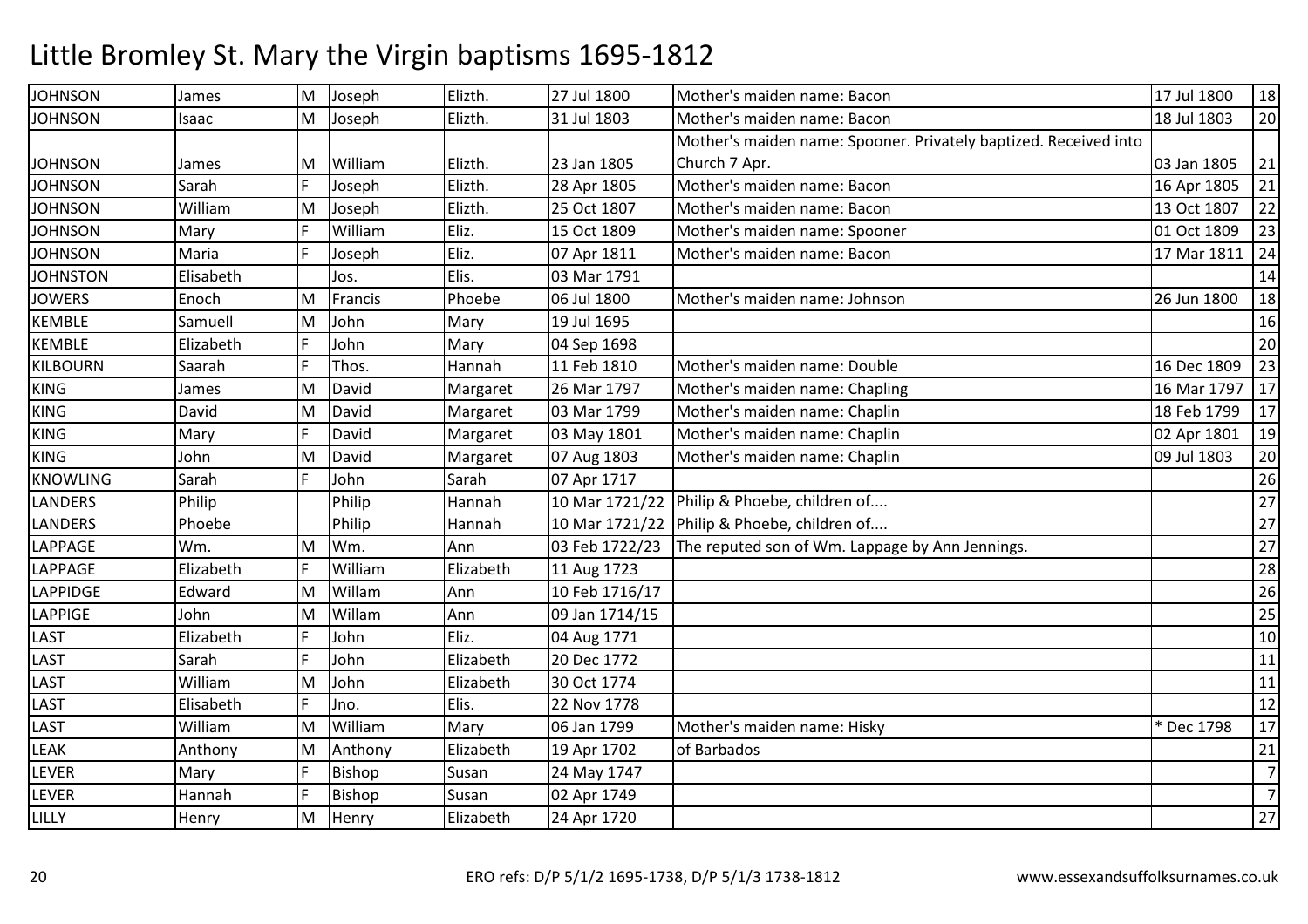| LILLY          | Thomas         | M | Henry   | Eliz.     | 29 Aug 1722    |                                                                | 27               |
|----------------|----------------|---|---------|-----------|----------------|----------------------------------------------------------------|------------------|
| LILLY          | Elizabeth      | F | Henry   | Jane      | 27 Aug 1727    |                                                                | 29               |
| LILLY          | Mary           | F | Henry   | Jane      | 20 Oct 1729    |                                                                | 30               |
| LILLY          | Sarah          |   | Henry   | Jane      | 18 Mar 1732/33 |                                                                | 45               |
| LILLY          | John           | M | Henry   | Jane      | 02 Mar 1734/35 |                                                                | 45               |
| LILLY          | Margaret       | F | Henry   | Jane      | 02 Jan 1736/37 |                                                                | 45               |
| LILLY          | Thomas         | M | Henry   | Jane      | 05 May 1739    |                                                                | 5                |
| LILLY          | Hannah         | F | Henry   | Jane      | 06 Jul 1740    |                                                                | $\boldsymbol{6}$ |
| LILLY          | Sarah          | E | Henry   | Jane      | 26 Dec 1743    |                                                                | 6                |
| LILLY          | William        |   |         | Elizabeth | 17 Apr 1750    | <b>Base child</b>                                              | $\overline{7}$   |
| <b>LINCOLN</b> | Jane           | F | Henry   | Rose      | 20 Jun 1697    |                                                                | 17               |
| <b>LINCOLN</b> | Rose           | F | Henry   | Rose      | 28 Sep 1701    |                                                                | 21               |
| <b>LINCOLN</b> | William        | M | Henry   | Rose      | 28 Apr 1706    |                                                                | $\overline{22}$  |
| <b>LLOYD</b>   | William        | M | Wm.     | Marth.    | 08 Mar 1786    |                                                                | 13               |
| <b>LLOYD</b>   | Elisabeth      |   | William | Martha    | 09 Dec 1787    |                                                                | $\overline{13}$  |
| LUFKIN         | John           | M | John    | Mary      | 23 May 1731    |                                                                | 30               |
| <b>LUFKINS</b> | Mary           | F | John    | Mary      | 22 Dec 1723    |                                                                | 28               |
| <b>LUFKINS</b> | John           | M | John    | Mary      | 03 Jul 1726    |                                                                | 29               |
|                |                |   |         |           |                |                                                                |                  |
|                |                |   |         |           |                | Entry reads "Elizabeth Maffen, infant". No parents' names in   |                  |
| <b>MAFFEN</b>  | Elizabeth      |   |         |           | 26 Dec 1721    | register. Might be a burial entered amongst baptisms in error. | 27               |
| <b>MAFFEN</b>  | George         | M | John    | Susan     | 23 Oct 1726    |                                                                | 29               |
| <b>MAFFEN</b>  | William        | M | John    | Susan     | 06 Oct 1728    |                                                                | $\overline{29}$  |
| <b>MAFFEN</b>  | Susannah       | F | John    | Susan     | 08 Mar 1729/30 |                                                                | 30               |
| <b>MANNING</b> | William        | M | William | Catharine | 19 Apr 1749    |                                                                | $\overline{7}$   |
| <b>MANNING</b> | Sarah          | F | William | Catharine | 01 Jan 1750/51 |                                                                | $\overline{7}$   |
| <b>MANNING</b> | Joseph         | M | Willm.  | Catharine | 23 Oct 1757    |                                                                | 8                |
| <b>MANNING</b> | Sarah          | F | William | Sarah     | 18 Apr 1773    |                                                                | 11               |
|                | William        |   |         |           |                |                                                                |                  |
| <b>MANNING</b> | <b>Bardock</b> | M | William | Sarah     | 18 Dec 1774    |                                                                | <u>11</u>        |
| <b>MANNING</b> | Joseph         | M | William | Sarah     | 24 Aug 1777    |                                                                | 12               |
| <b>MANNING</b> | William        |   | Wm.     | Sarah     | 30 Jan 1791    |                                                                | 14               |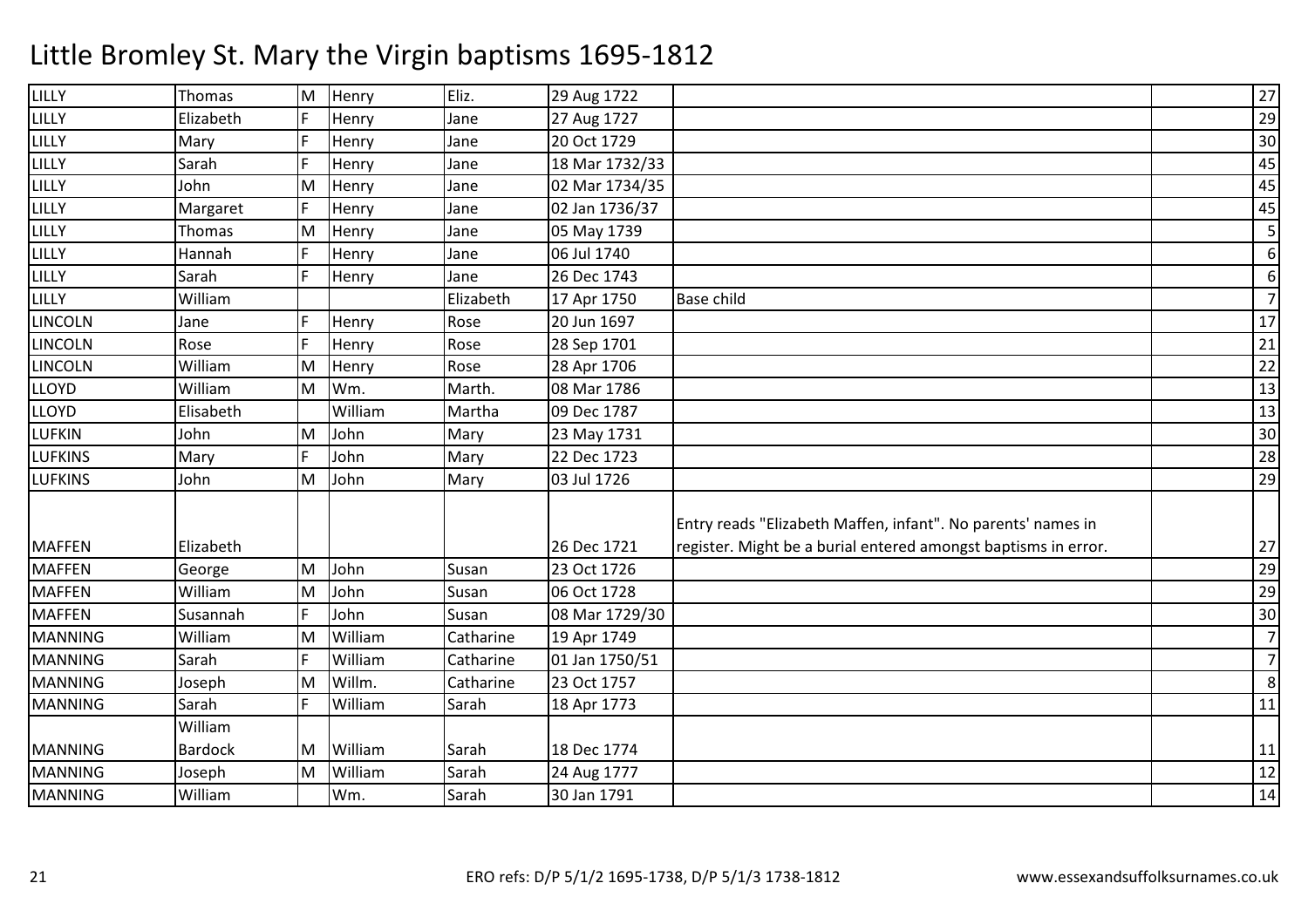| <b>MANNING</b> | Mary      | F.  | William | Sarah  | 23 Aug 1798   | Mother's maiden name: Higby. Entered among 1799 baptisms.    | 28 Jul 1798    | 17             |
|----------------|-----------|-----|---------|--------|---------------|--------------------------------------------------------------|----------------|----------------|
| <b>MARSH</b>   | Mary Ann  | F   | Joseph  | Eliz.  | 25 May 1806   | Mother's maiden name: May                                    | 16 May 1806 22 |                |
| <b>MARSH</b>   | Hannah    | F   | Joseph  | Elizh. | 07 Jan 1810   | Mother's maiden name: May                                    | 10 Dec 1809    | 23             |
| <b>MARSH</b>   | Joseph    | M   | Joseph  | Eliz.  | 14 Jun 1812   | Mother's maiden name: May                                    |                | 25             |
| <b>MARVEN</b>  | Mary      | F   | William | Mary   | 07 Oct 1810   | Mother's maiden name: Powell                                 | 13 Sep 1810    | 24             |
| <b>MAYER</b>   | James     | M   | James   | Rose   | 13 Nov 1709   |                                                              |                | 23             |
| <b>MAYER</b>   | John      | M   | James   | Rose   | 16 May 1714   |                                                              |                | 25             |
| <b>MAYER</b>   | Sarah     |     | James   | Sarah  | 23 Dec 1744   |                                                              |                | 6              |
| <b>MAYER</b>   | James     | M   | James   | Sarah  | 05 Apr 1747   |                                                              |                | $\overline{7}$ |
| <b>MAYER</b>   | Sarah     | F.  | James   | Sarah  | 23 Jun 1769   |                                                              |                | 10             |
| <b>MAYER</b>   | James     | M   | James   | Sarah  | 14 Oct 1770   |                                                              |                | 10             |
| <b>MAYER</b>   | Mary?     |     | James   | Mary?  | 25 Mar 1798   | Mother's maiden name: Pilborough. Entry quite faded.         | 27 Jan 1798    | 17             |
| <b>MAYER</b>   | James     | M   | James   | Mary   | 29 Dec 1799   | Mother's maiden name: Pilberow                               | 29 Nov 1799    | 18             |
| <b>MAYER</b>   | Sarah     | F   | James   | Mary   | 19 Dec 1802   | Mother's maiden name: Pilberow                               | 28 Nov 1802    | 19             |
| <b>MAYOR</b>   | Mary      | F   | James   | Rose   | 13 Jul 1712   |                                                              |                | 24             |
| <b>MAYOR</b>   | Rose      | F   | James   | Rose   | 14 Apr 1717   |                                                              |                | 26             |
| <b>MAYOR</b>   | James     | M   | James   | Rose   | 18 May 1721   |                                                              |                | 27             |
| <b>MAYOR</b>   | John      | M   | James   | Sarah  | 10 Jan 1773   |                                                              |                | 11             |
| <b>MAYOR</b>   | Mahalath  | F   | James   | Mary   | 21 Apr 1805   | Mother's maiden name: Pilberow                               | 13 Mar 1805    | 21             |
| <b>MILLS</b>   | Abraham   | M   | Abraham | Hannah | 13 May 1753   |                                                              |                | $\overline{7}$ |
| <b>MILLS</b>   | James     | M   | Abraham | Hannah | 24 Nov 1754   |                                                              |                | $\overline{7}$ |
| <b>MILLS</b>   | Abraham   | M   | Abraham | Hannah | 02 May 1756   |                                                              |                | 8              |
| <b>MILLS</b>   | Hannah    | lF. | Abraham | Hannah | 02 Apr 1758   |                                                              |                | 8              |
| <b>MILLS</b>   | Elizabeth | F   | Abraham | Hannah | 03 Feb 1760   |                                                              |                | 8              |
| <b>MILLS</b>   | Martha    | F   | Abraham | Hannah | 20 Jun 1762   |                                                              |                | 8              |
| <b>MILLS</b>   | Mary      | F   | Abraham | Hannah | 20 May 1764   |                                                              |                | 9              |
| <b>MILLS</b>   | Martha    | F   | Abraham | Sarah  | 16 Apr 1769   |                                                              |                | 9              |
| <b>MILLS</b>   | Wm.       |     |         | Mary   | 06 Oct 1789   | Base child. Pr.                                              |                | 14             |
| <b>MILLS</b>   | John      |     |         | Mary   | 18 Jun 1792   | Base child. Pauper.                                          |                | 14             |
|                |           |     |         |        |               | This may be the same family whose surname is sometimes spelt |                |                |
| <b>MINTER</b>  | James     | M   | James   | Rose   | 11 Jan 1701/2 | Winter.                                                      |                | 21             |
| <b>MINTER</b>  | Abraham   | M   | Thomas  | Ann    | 03 Oct 1773   |                                                              |                | 11             |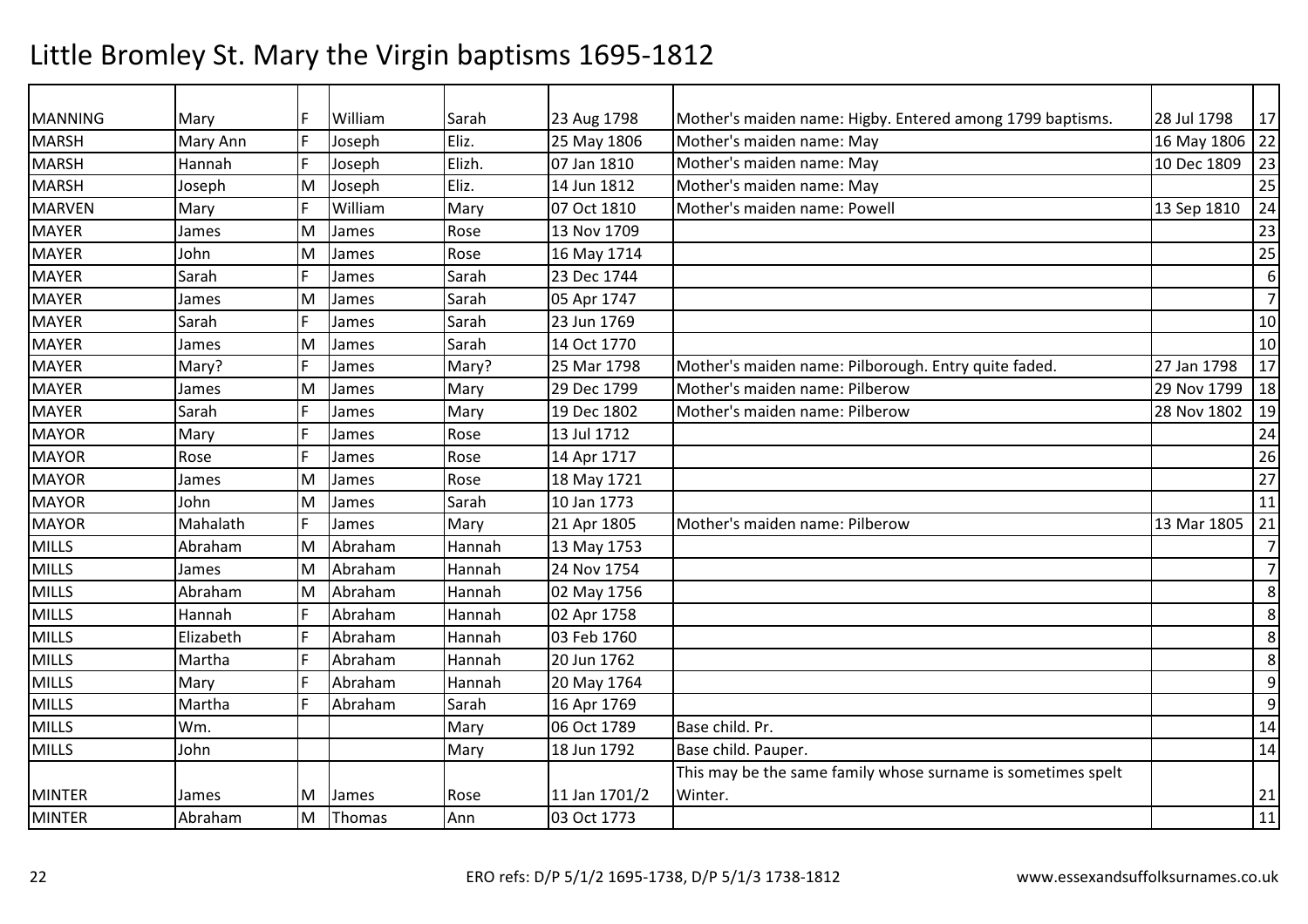| <b>MINTER</b>  | Thomas               | M   | Thomas  | Ann          | 17 Sep 1775 |                                                                 |                  | 11 |
|----------------|----------------------|-----|---------|--------------|-------------|-----------------------------------------------------------------|------------------|----|
| <b>MINTER</b>  | John                 | M   | Thos.   | Anne         | 18 Oct 1777 |                                                                 |                  | 12 |
| <b>MINTER</b>  | John                 | M   | Thos.   | Ann          | 23 May 1779 |                                                                 |                  | 12 |
| <b>NEAL</b>    | Mary                 | F   | John    |              | 19 Jan 1778 |                                                                 |                  | 12 |
| <b>NEAL</b>    | Judith               |     | Wm.     | Alice        | 29 May 1791 |                                                                 |                  | 14 |
|                |                      |     |         |              |             |                                                                 |                  |    |
|                |                      |     |         |              |             | Mother's surname from previous marriage (she had been a widow)  |                  |    |
| <b>NEAL</b>    | Sarah                | IF. | William | Alice        | 30 Jan 1794 | Sergeant. Privately baptized. Received into Church 16 Mar 1734. | 29 Jan 1794      | 15 |
|                |                      |     |         |              |             | Mother's surname from previous marriage (she had been a widow): |                  |    |
| <b>NEAL</b>    | Edward               | M   | William | Alice        | 17 Dec 1797 | Serjeant.                                                       | 19 Nov 1797      | 17 |
|                |                      |     |         |              |             | Mother's surname from previous marriage (she had been a widow): |                  |    |
| <b>NEALE</b>   | Sarah                | IF. | William | Alice        | 29 Jun 1800 | Serjeant                                                        | 09 May 1800   18 |    |
|                |                      |     |         |              |             | Mother's surname from previous marriage (she had been a widow): |                  |    |
| <b>NEALE</b>   | James                | ΙM  | William | Alice        | 13 Mar 1803 | Serjeant.                                                       | 10 Feb 1803      | 19 |
| <b>NEAVERD</b> | Joseph               | M   | Joseph  | Mary         | 28 Feb 1810 | Mother's maiden name: Lilly                                     | 15 Feb 1810      | 23 |
| <b>NEEL</b>    | John                 | M   | Jno.    |              | 16 May 1779 |                                                                 |                  | 12 |
|                |                      |     |         |              |             | Mother's surname from previous marriage (she had been a widow)  |                  |    |
| <b>NEIL</b>    | William              | ΙM  | William | Alice        | 06 Dec 1795 | Serjeant.                                                       | 26 Nov 1795   16 |    |
| <b>NEVARD</b>  | Elizabeth            | F.  | Samuel  | Phebe        | 09 Apr 1773 |                                                                 |                  | 11 |
|                |                      |     |         |              |             | Daughter of the Revd. Thos. Newman. Mother's maiden name:       |                  |    |
| <b>NEWMAN</b>  | Anne                 | F   | Thos.   | Sarah Louisa | 23 Dec 1795 | Lucas                                                           | 23 Nov 1795   16 |    |
|                |                      |     |         |              |             |                                                                 |                  |    |
| <b>NEWMAN</b>  | Thomas               | M   | Thos.   | Sarah Louisa | 13 Jun 1797 | Mother's maiden name: Lucas. Son of the Revd. Thos. Newman.     | 23 Apr 1797      | 17 |
| <b>NEWMAN</b>  | Samuel               | M   | Thos.   | Sarah Louisa | 25 Oct 1798 | Mother's maiden name: Lucas. The father is a clk (clerk).       | 01 Sep 1798      | 17 |
|                | John                 |     |         |              |             |                                                                 |                  |    |
| <b>NEWMAN</b>  | Grimwood             | M   | Thos.   | Sarah Louisa | 14 Jan 1800 | Mother's maiden name: Lucas                                     | 16 Nov 1799   18 |    |
|                |                      |     |         |              |             |                                                                 |                  |    |
| <b>NEWMAN</b>  | Louisa Elizth.       | IF. | Thos.   | Sarah Louisa | 30 Jan 1801 | Daughter of Revd. Thos. Newman. Mother's maiden name: Lucas.    | 24 Nov 1800      | 19 |
| <b>NEWMAN</b>  | Francis              | M   | Thos.   | Sarah Louisa | 16 Feb 1802 | Mother's maiden name: Lucas. Privately baptized.                | 16 Feb 1802      | 19 |
| <b>NEWMAN</b>  | <b>Henry Mascoll</b> | İМ  | Thos.   | Sarah Louisa | 21 Feb 1804 | Son of Revd. Thos. Newman. Mother's maiden name: Lucas          | 09 Jan 1804      | 20 |
| <b>NEWMAN</b>  | Frederic             | M   | Thos.   | Sarah Louisa | 09 Mar 1806 | Son of Thos. Newman clk.                                        | 11 Jan 1806      | 21 |
| <b>NICE</b>    | Mary                 | F   | Richard | Rachel       | 31 Jul 1768 |                                                                 |                  | 9  |
| <b>NICE</b>    | Joseph               | M   | Richard | Rachel       | 19 Nov 1769 |                                                                 |                  | 10 |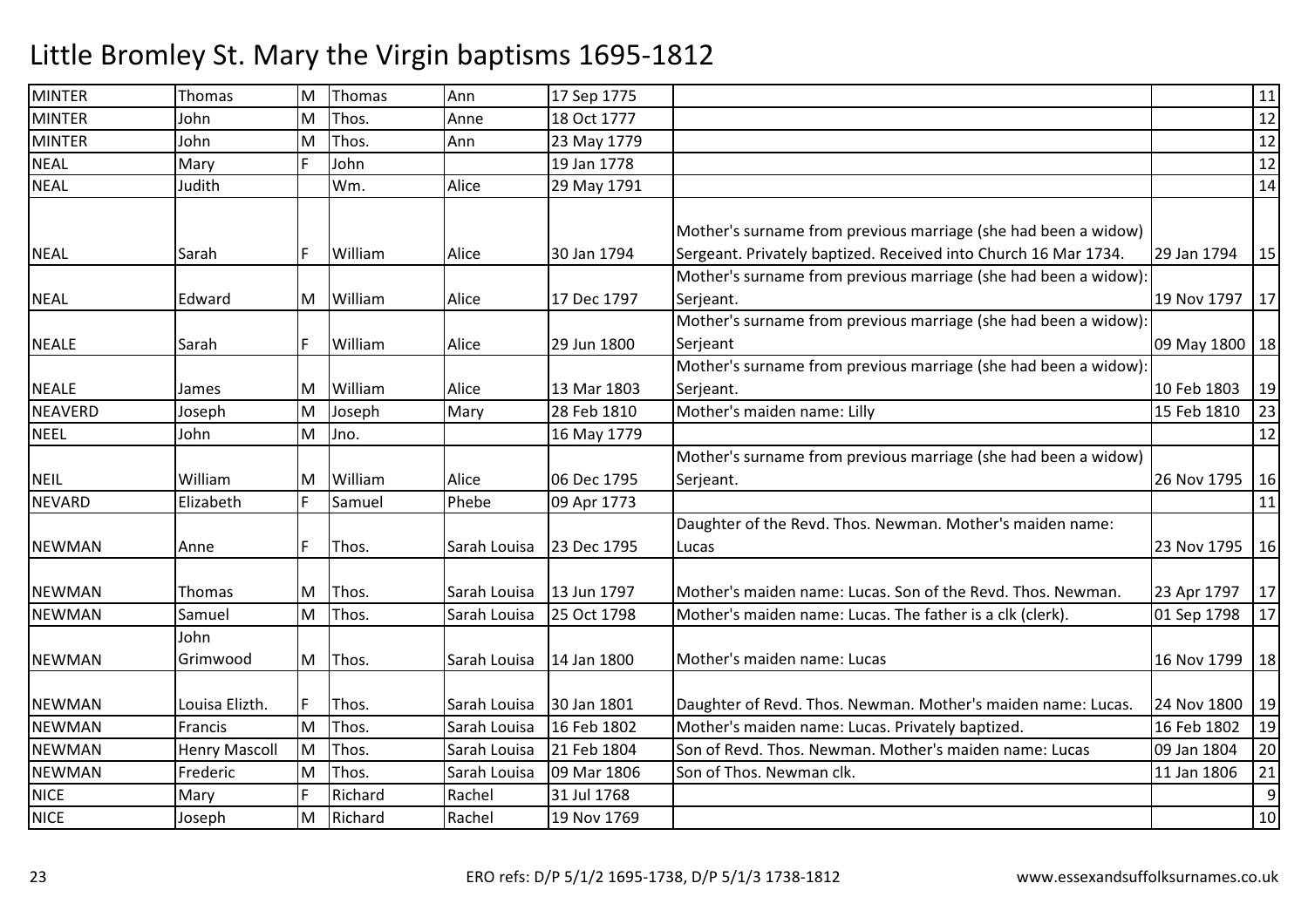| <b>NICE</b>    | Rachael    | IF | Rich.   | Rachael | 06 Oct 1771    |                                                                      |                  | 10 |
|----------------|------------|----|---------|---------|----------------|----------------------------------------------------------------------|------------------|----|
| NIGHTINGALE    | Saml.      |    | Saml.   | Ann     | 17 Jan 1793    |                                                                      |                  | 15 |
| NIGHTINGALE    | John       | M  | Samuel  | Ann     | 23 Mar 1794    | Mother's maiden name Clark                                           | 28 Feb 1794      | 15 |
| NIGHTINGALE    | Francis    | M  | Samuel  | Ann     | 05 Jul 1795    | Mother's maiden name: Clarke                                         | 31 May 1795   16 |    |
| NIGHTINGALE    | Thos.      | M  | Samuel  | Anne    | 25 Aug 1799    | Mother's maiden name: Clarke                                         | 07 Aug 1799      | 17 |
| NIGHTINGALE    | Mary       | F  | Samuel  | Ann     | 10 Jan 1802    | Mother's maiden name: Clarke                                         | 24 Nov 1801      | 19 |
| NIGHTINGALE    | William    | M  | Samuel  | Ann     | 08 Apr 1804    | Mother's maiden name: Clarke                                         | 22 Feb 1804      | 20 |
| NIGHTINGALE    | Robt.      | M  | Samuel  | Ann     | 26 Feb 1809    | Mother's maiden name: Clarke                                         | 23 Dec 1808      | 23 |
|                |            |    |         |         |                | Aged 19 years. Year of birth estimated from age at baptism. No       |                  |    |
|                |            |    |         |         |                | parents' names in register - unclear if surname is that of father or |                  |    |
| <b>NIVARD</b>  | Elisabeth  |    |         |         | 09 Apr 1792    | mother.                                                              |                  | 14 |
|                |            |    |         |         |                | Aged 9 years, was this day received into the Church. Pauper. (year   |                  |    |
| <b>NIVARD</b>  | John       |    | Jno.    | Phebe   | 09 Apr 1792    | of birth estimated from age at baptism)                              |                  | 14 |
| <b>NIVARD</b>  | Samuel     |    |         | Elis.   | 02 May 1792    | Base child. Pauper.                                                  |                  | 14 |
| <b>NOBLE</b>   | William    | M  | William | Anne    | 02 Nov 1701    |                                                                      |                  | 21 |
| <b>NOBLE</b>   | Anne       |    | Willian | Anne    | 23 Jun 1704    |                                                                      |                  | 21 |
| <b>NOBLE</b>   | William    | M  | Will.   | Anne    | 20 Feb 1708/9  |                                                                      |                  | 22 |
| <b>NOWLAND</b> | Mary       | E  | John    | Sarah   | 03 Mar 1722/23 |                                                                      |                  | 28 |
| <b>NOWLAND</b> | James      | M  | John    | Sarah   | 31 Jan 1724/25 |                                                                      |                  | 28 |
| <b>OSBORNE</b> | Thomas     | M  | Thomas  | Deborah | 13 Sep 1719    |                                                                      |                  | 27 |
| <b>OSBORNE</b> | Thomas     | M  | Thomas  | Deborah | 12 Mar 1720/21 |                                                                      |                  | 27 |
| <b>OSBORNE</b> | Edwd       | M  | Thomas  | Deborah | 20 Oct 1723    |                                                                      |                  | 28 |
| <b>OSBORNE</b> | Deborah    | F  | Thomas  | Deborah | 23 Jan 1725/26 |                                                                      |                  | 28 |
| <b>PALMER</b>  | John Hewes | M  |         | Hannah  | 27 Apr 1806    | B. B. (base born)                                                    | 12 Apr 1806      | 22 |
| <b>PEESY</b>   | Elizabeth  | F  | William | Mary    | 27 Aug 1769    |                                                                      |                  | 10 |
| <b>PEESY</b>   | Susan      | F  | William | Mary    | 08 Sep 1771    |                                                                      |                  | 10 |
| <b>PEESY</b>   | Charlotte  |    | William | Mary    | 08 May 1774    |                                                                      |                  | 11 |
| PEEZY          | John       |    | Willm.  | Mary    | 07 Feb 1765    | John & Mary, twin children of                                        |                  | 9  |
| PEEZY          | Mary       |    | Willm.  | Mary    | 07 Feb 1765    | John & Mary, twin children of                                        |                  | 9  |
| <b>PEGGS</b>   | Isaac      |    | Thomas  |         | 30 Aug 1743    | Isaac & Mary, twins                                                  |                  | 6  |
| <b>PEGGS</b>   | Mary       |    | Thomas  |         | 30 Aug 1743    | Isaac & Mary, twins                                                  |                  | 6  |
| <b>PEGGS</b>   | Ann        |    | Thomas  | Mary    | 27 Apr 1746    |                                                                      |                  | 6  |
| <b>PICKESS</b> | Elizabeth  | F  | Abram.  | Ann     | 22 May 1808    | Mother's maiden name: Cropley                                        | 26 Apr 1808      | 22 |
|                |            |    |         |         |                |                                                                      |                  |    |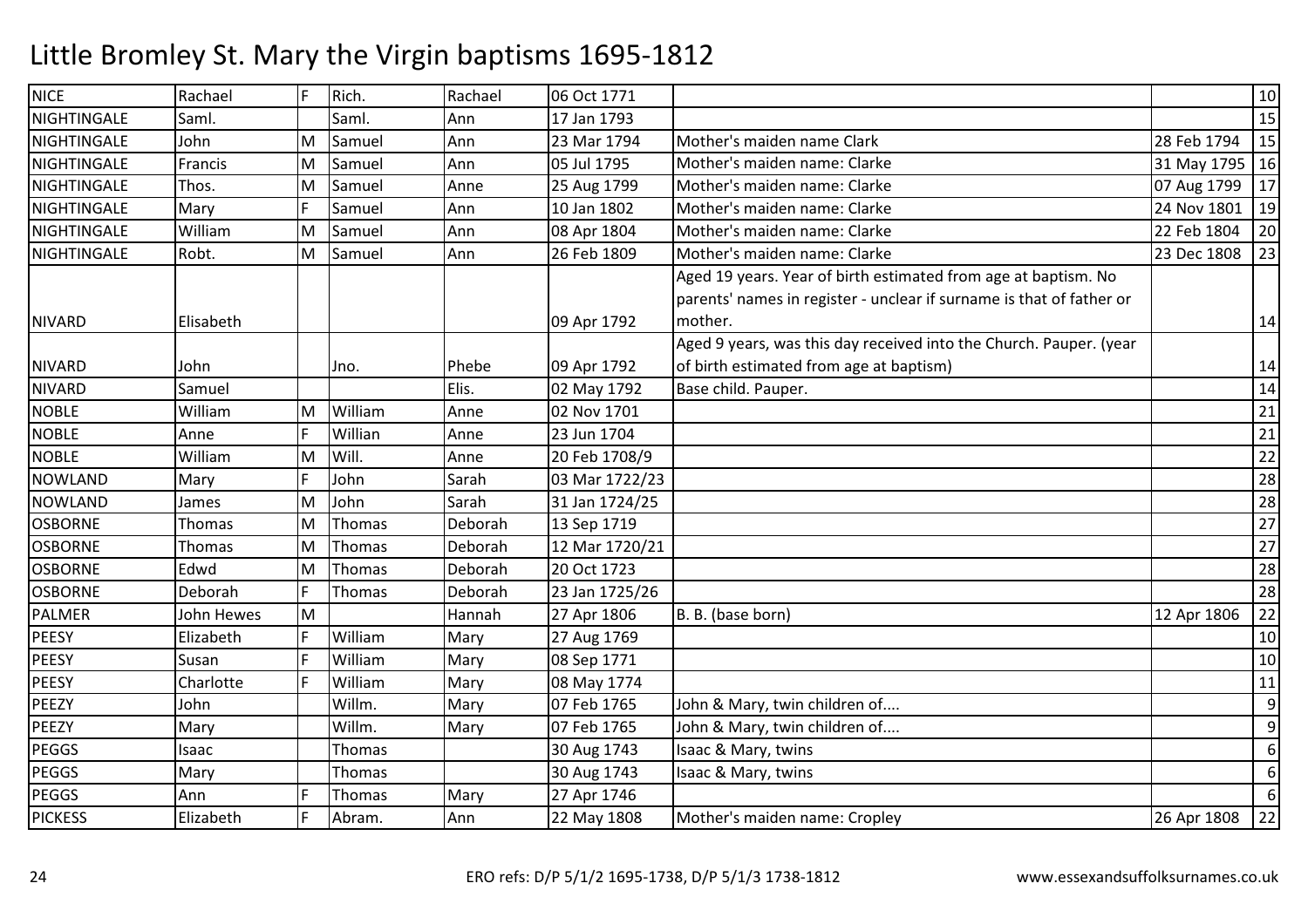|                |           |     |          |           |                | Mother's maiden name: Cropley. Privately baptized. Received into            |             |                  |
|----------------|-----------|-----|----------|-----------|----------------|-----------------------------------------------------------------------------|-------------|------------------|
| <b>PICKESS</b> | Abraham   | M   | Abraham  | Ann       | 10 Jan 1811    | Church 3 Feb                                                                | 06 Jan 1810 | 24               |
|                |           |     |          |           |                |                                                                             |             |                  |
| <b>PICKESS</b> | Mary      | F   | Abraham  | Ann       |                | Mother's maiden name: Cropley. Received into Church 10 Jan 1811 04 Jul 1806 |             | 24               |
| <b>PISSEY</b>  | Mary      | F   | William  | Mary      | 07 Nov 1754    |                                                                             |             | $\overline{7}$   |
| <b>PISSY</b>   | William   | M   | Willm.   | Mary      | 06 Jun 1756    |                                                                             |             | $\bf 8$          |
| <b>PISSY</b>   | Sarah     | IF. | Willm.   | Mary      | 24 Sep 1758    |                                                                             |             | $\bf 8$          |
| <b>PISSY</b>   | Jonathan  | M   | Willm.   | Mary      | 29 Mar 1761    |                                                                             |             | $8\phantom{1}$   |
| <b>PIZIE</b>   | Sarah     | E   |          | Sarah     | 05 Apr 1784    | <b>Base born</b>                                                            |             | 13               |
|                |           |     |          |           |                | Daughter of Mary Podd (late Mary Towning spinter) wife of                   |             |                  |
|                | Charlotte |     |          |           |                | Humphrey Podd was born 24 March in the parish of Mistley.                   |             |                  |
| <b>PODD</b>    | Johnson   | F   | Humphrey | Mary      | 08 Apr 1804    | Privately baptized.                                                         | 24 Mar 1804 | 20               |
| <b>POLLEY</b>  | John      | M   | Samuel   | Sarah     | 25 Jun 1752    |                                                                             |             | $\overline{7}$   |
| <b>POLLEY</b>  | Sarah     | F   | Samuel   | Sarah     | 03 Sep 1754    |                                                                             |             | $\overline{7}$   |
| POLLY          | Samuel    | M   | Samuel   | Sarah     | 29 Aug 1756    |                                                                             |             | $8\phantom{1}$   |
| POLLY          | Elizabeth | F   | Saml.    | Sarah     | 11 Feb 1759    |                                                                             |             | 8                |
| <b>POLLY</b>   | Elizabeth | F   | Saml.    | Sarah     | 27 Jul 1760    |                                                                             |             | 8                |
| <b>PORTER</b>  | Susan     | F   | John     | Susan     | 11 May 1740    |                                                                             |             | 6                |
| <b>PORTER</b>  | Elizabeth | F   | John     | Susan     | 21 Mar 1741/42 |                                                                             |             | $\boldsymbol{6}$ |
| <b>PORTER</b>  | Elizabeth | F   | William  | Elizabeth | 05 Nov 1748    |                                                                             |             | $\overline{7}$   |
| <b>PORTER</b>  | Sarah     | F   | John     | Susan     | 01 Apr 1750    |                                                                             |             | $\overline{7}$   |
| <b>PORTER</b>  | Martha    | IF  | John     | Susan     | 10 Mar 1750/51 |                                                                             |             | $\overline{7}$   |
| <b>PORTER</b>  | Susan     | F   | William  | Elizabeth | 15 Apr 1751    |                                                                             |             | $\overline{7}$   |
| <b>PORTER</b>  | Mary      | IF. | William  | Elizabeth | 12 Aug 1753    |                                                                             |             | $\overline{7}$   |
| <b>PORTER</b>  | William   | M   | John     | Susan     | 10 Nov 1753    |                                                                             |             | $\overline{7}$   |
| <b>PORTER</b>  | William   | M   | William  | Eliz.     | 24 Oct 1754    |                                                                             |             | $\overline{7}$   |
| <b>PORTER</b>  | Elizabeth | F   | Willm.   | Eliza.    | 04 Sep 1757    |                                                                             |             | 8                |
| <b>PORTER</b>  | Sarah     | F   | William  | Elizabeth | 29 Jun 1760    |                                                                             |             | $\,8\,$          |
| <b>PORTER</b>  | John      | M   | Willm.   | Eliza.    | 10 Mar 1765    |                                                                             |             | $\overline{9}$   |
| <b>PORTER</b>  | Elizabeth | F   | William  | Eliz.     | 08 May 1774    |                                                                             |             | 11               |
| <b>PORTER</b>  | William   | M   | Wm.      | Ann       | 13 Feb 1782    |                                                                             |             | 12               |
| <b>PORTER</b>  | Susan     | F   | William  | Ann       | 03 Aug 1783    |                                                                             |             | 13               |
| <b>PORTER</b>  | Ann       | F   | Willm.   | Ann       | 09 Oct 1785    |                                                                             |             | 13               |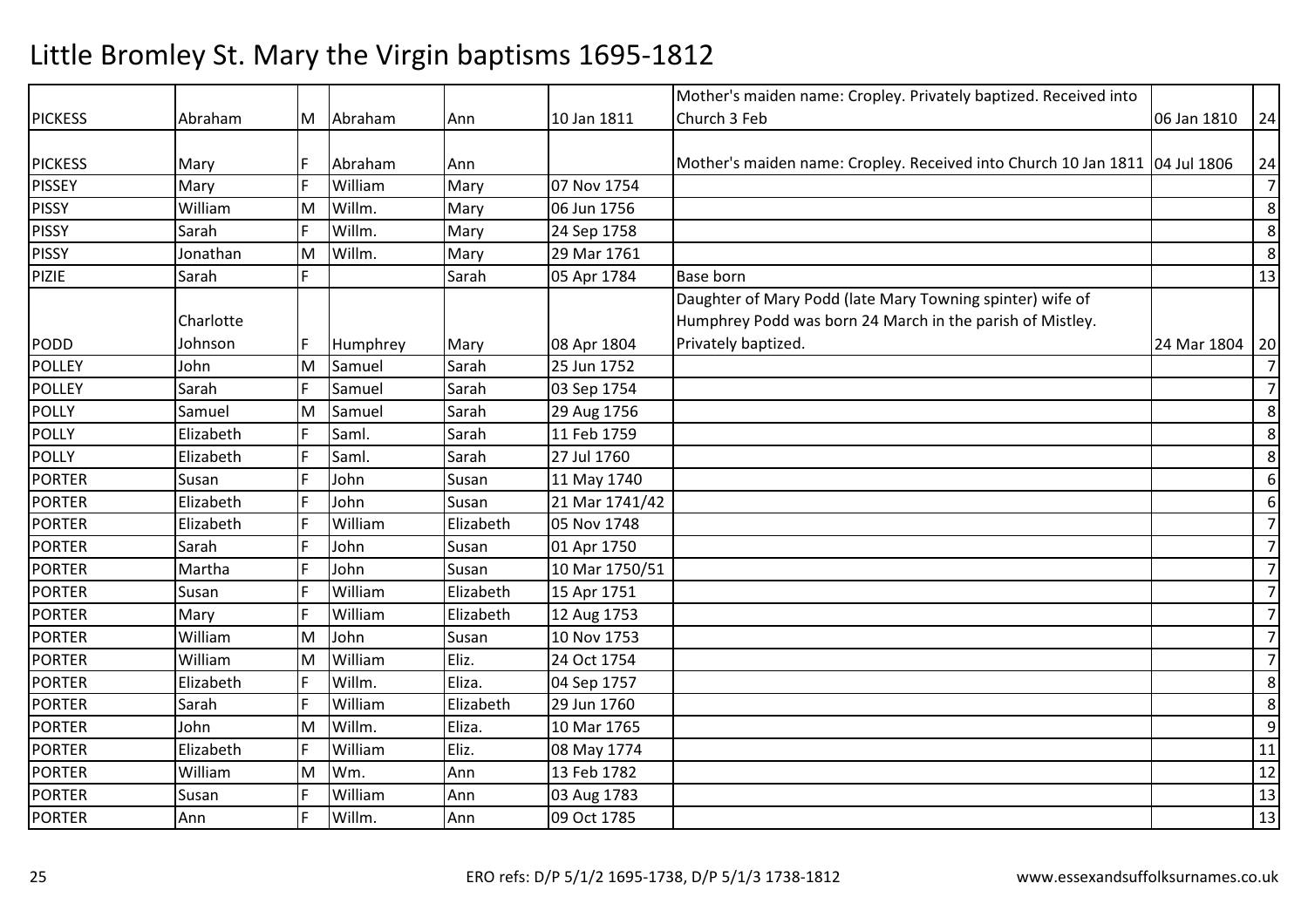| <b>PORTER</b>  | Sarah     | IF. | John    | Sarah     | 29 Jun 1788    |                                                                 |             | 14 |
|----------------|-----------|-----|---------|-----------|----------------|-----------------------------------------------------------------|-------------|----|
| <b>PORTER</b>  | John      |     | Wm.     | Ann       | 08 Aug 1789    | Pauper                                                          |             | 14 |
| <b>PORTER</b>  | Elis.     |     | John    | Sarah     | 25 Dec 1789    |                                                                 |             | 14 |
| <b>PORTER</b>  | Ann       |     | Jno.    | Sarah     | 22 Jan 1792    |                                                                 |             | 14 |
| <b>PORTER</b>  | Thos.     |     | Thos.   | Elisabeth | 17 Mar 1793    |                                                                 |             | 15 |
| <b>PORTER</b>  | Mary Ann  | F   | Thomas  | Mary      | 21 Oct 1810    | Mother's maiden name: Minter                                    | 25 Sep 1810 | 24 |
| <b>PORTER</b>  | John      | M   | Thos.   | Mary      | 14 Nov 1812    | Mother's maiden name: Minter                                    | 05 Oct 1809 | 25 |
| <b>POWEL</b>   | Isaac     | M   | John    | Eliz.     | 26 Aug 1798    | Mother's maiden name: Fisher                                    | 11 Aug 1798 | 17 |
| <b>POWELL</b>  | John      | M   | Jno.    | Elis.     | 22 Oct 1783    |                                                                 |             | 13 |
| <b>POWELL</b>  | Elisabeth | IF. | John    | Elisabeth | 02 Apr 1786    |                                                                 |             | 13 |
| <b>POWELL</b>  | Mary      | E   | John    | Elisabeth | 14 Oct 1787    |                                                                 |             | 13 |
| <b>POWELL</b>  | James     |     | Jno.    | Elis.     | 29 May 1790    |                                                                 |             | 14 |
| <b>POWELL</b>  | Robert    |     | Jno.    | Elis.     | 18 Mar 1792    |                                                                 |             | 14 |
| <b>POWELL</b>  | Ann       | IF. | John    | Elisabeth | 22 Dec 1793    | Mother's maiden name Fisher.                                    | 27 Nov 1793 | 15 |
| <b>POWELL</b>  | Robert    | M   | John    | Elizth.   | 01 May 1796    | Mother's maiden name: Fisher                                    | 19 Apr 1796 | 16 |
|                |           |     |         |           |                | Mother's maiden name: Fisher. Privately baptized. Received into |             |    |
| <b>POWELL</b>  | Jacob     | M   | John    | Elizth.   | 25 Nov 1800    | Church 14 Dec.                                                  | 16 Nov 1800 | 18 |
| <b>POWLE</b>   | Mary      | F   | John    | Grace     | 26 May 1734    |                                                                 |             | 45 |
| <b>POWLE</b>   | John      | M   | John    | Elizabeth | 02 Jul 1759    |                                                                 |             | 8  |
| <b>POWLING</b> | John      | M   | John    | Sarah     | 13 Feb 1714/15 |                                                                 |             | 25 |
| PRIME          | William   | M   |         | Mary      | 10 Mar 1805    | B.B. (base born)                                                | 26 Feb 1805 | 21 |
|                |           |     |         |           |                | Mother's maiden name: Polly. Privately baptized. Received into  |             |    |
| <b>RAISIN</b>  | Maria     | IF. | William | Mary      | 17 Nov 1797    | Church 9 Jan 1798.                                              | 02 Nov 1797 | 17 |
| <b>RAISIN</b>  | Jemima    | F   | William | Mary      | 07 Dec 1800    | Mother's maiden name: Polly                                     | 03 Nov 1800 | 18 |
| <b>RAISIN</b>  | William   | M   | William | Mary      | 09 Dec 1804    | Mother's maiden name: Polly                                     | 04 Nov 1804 | 20 |
| <b>RAISIN</b>  | James     | M   | Wm.     | Mary      | 23 Nov 1806    | Mother's maiden name: Polly.                                    | 23 Sep 1806 | 22 |
| <b>RAISIN</b>  | Eliza     | F   | Wm.     | Mary      | 05 Nov 1809    | Mother's maiden name: Polly                                     | 04 Oct 1809 | 23 |
| <b>RAISIN</b>  | Samuel    | M   | William | Mary      | 15 Mar 1812    | Mother's maiden name: Polly                                     | 15 Feb 1812 | 25 |
| <b>RAISON</b>  | John      | M   | Wm.     | Mary      | 01 May 1796    | Mother's maiden name: Polly?                                    | 27 Mar 1796 | 16 |
| <b>RAMPLIN</b> | William   | M   | William | Ann       | 22 May 1737    |                                                                 |             | 45 |
| <b>READ</b>    | Anne      | F   | John    | Mary      | 23 Feb 1800    | Mother's maiden name: Cooper                                    | 20 Oct 1799 | 18 |
| <b>RICKARD</b> | Mary      | F   | Robert  | Mary      | 24 May 1702    |                                                                 |             | 21 |
| <b>RICKS</b>   | William   | M   | John    |           | 26 Apr 1743    |                                                                 |             | 6  |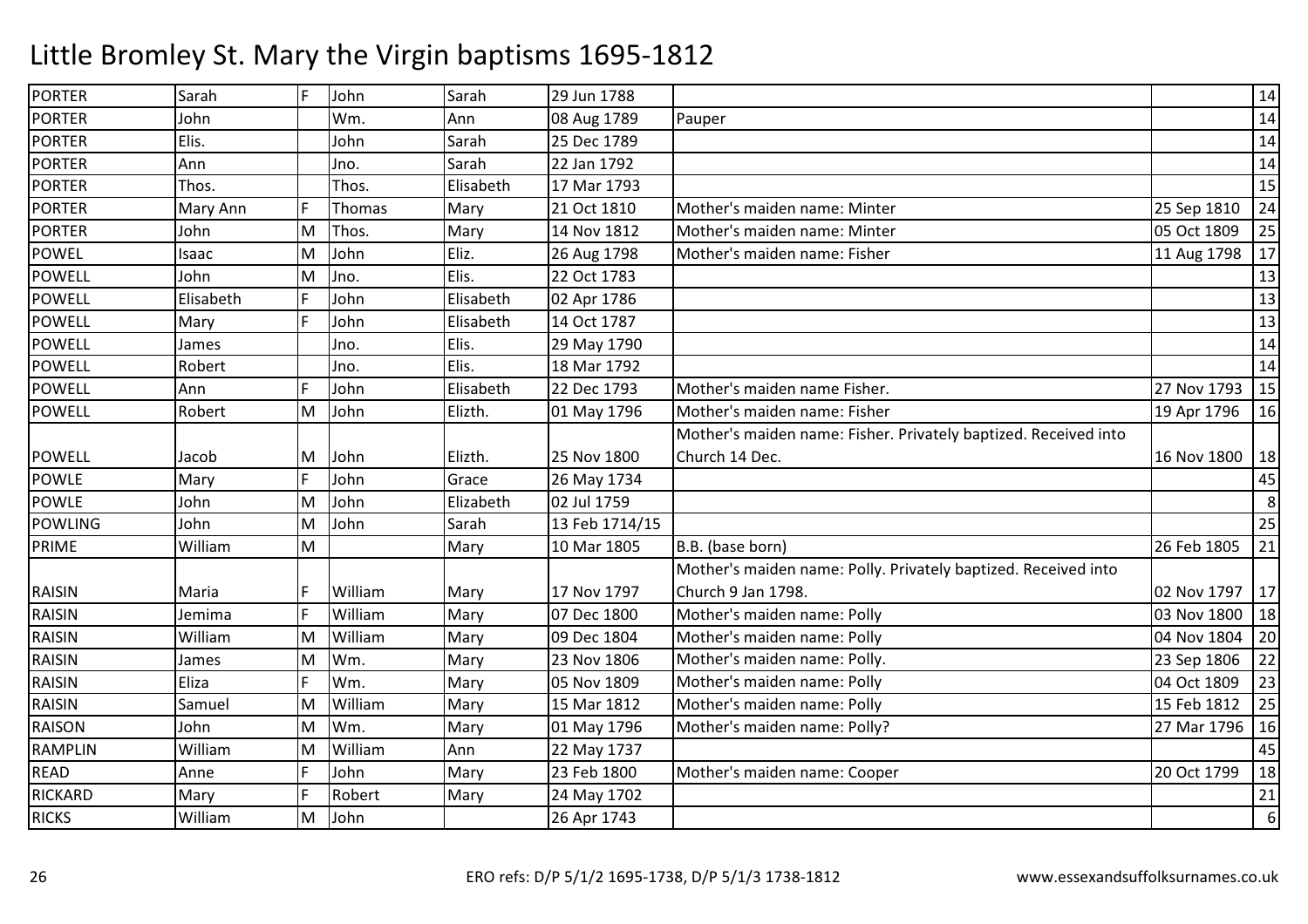| <b>RICKS</b>    | Philip    | M | John      | Sarah     | 09 Jun 1745    | Philip and Jacob, sons of      |                  | $\boldsymbol{6}$ |
|-----------------|-----------|---|-----------|-----------|----------------|--------------------------------|------------------|------------------|
| <b>RICKS</b>    | Jacob     | M | John      | Sarah     | 09 Jun 1745    | Philip and Jacob, sons of      |                  | $\boldsymbol{6}$ |
| RIDDLEDALE      | John      | M | Richd.    | Mary      | 22 Feb 1801    | Mother's maiden name: Jennings | 29 Dec 1800      | 19               |
|                 | William   |   |           |           |                |                                |                  |                  |
| RIDDLESDALE     | Jennings  | M | Richd     | Mary      | 29 Nov 1799    | Mother's maiden name: Jennings | 13 Sep 1799      | 18               |
| <b>RIGORD</b>   | Robert    | M | Robert    | Mary      | 06 Feb 1703/4  |                                |                  | 21               |
| <b>RISBE</b>    | Daniel    | M | Danll.    | Elizabeth | 03 Oct 1731    |                                |                  | 30               |
| <b>RISBY</b>    | Samuel    |   | Daniel    | Elizabeth | 04 Nov 1735    | Samuel & Jonathan, twins of    |                  | 45               |
| <b>RISBY</b>    | Jonathan  |   | Daniel    | Elizabeth | 04 Nov 1735    | Samuel & Jonathan, twins of    |                  | 45               |
| <b>SALMON</b>   | Mary      | F | Robert    | Sarah     | 08 Jun 1800    | Mother's maiden name: Hills    | 04 May 1800   18 |                  |
| SALMON          | Robt.     | M | Robt.     | Sarah     | 04 Apr 1802    | Mother's maiden name: Hill     | 28 Mar 1802      | 19               |
| SALMON          | Samuel    | M | Robt.     | Sarah     | 11 Dec 1803    | Mother's maiden name: Hill     | 13 Nov 1803      | 20               |
| SALMON          | James     | M | Robt.     | Sarah     | 26 May 1805    | Mother's maiden name: Hill     | 14 Apr 1805      | 21               |
| <b>SANDERS</b>  | James     | M | Nathaniel | Grace     | 26 Mar 1711    |                                |                  | 24               |
| SARJEANT        | Daniel    | M | John      | Alice     | 04 Mar 1781    |                                |                  | 12               |
| <b>SAUNDERS</b> | Mary      | F | Nathaneel | Mary      | 05 Apr 1696    |                                |                  | 16               |
| <b>SAUNDERS</b> | Nathaneel | M | Nathaneel | Mary      | 01 Aug 1697    |                                |                  | 17               |
| <b>SAUNDERS</b> | Martha    | F | Nathaneel | Mary      | 30 Jul 1699    |                                |                  | 20               |
| <b>SAUNDERS</b> | Sarah     | F | Nathaneel | Mary      | 27 Apr 1701    |                                |                  | 21               |
| <b>SAUNDERS</b> | Nathaneel | M | Nathaneel | Mary      | 22 Feb 1701/2  |                                |                  | 21               |
| <b>SAUNDERS</b> | William   | M | Nathaneel | Mary      | 22 Feb 1701/2  |                                |                  | 21               |
| <b>SAUNDERS</b> | Sarah     | F | Nathaniel | Mary      | 04 Feb 1704/5  |                                |                  | 22               |
| <b>SAUNDERS</b> | Nathaniel | M | Nathaniel | Grace     | 30 May 1708    |                                |                  | 22               |
| SAWYER          | Henry     | M | John      | Sarah     | 26 Oct 1740    |                                |                  | 6                |
| <b>SAWYER</b>   | Henry     | M | John      | Sarah     | 11 Apr 1742    |                                |                  | 6                |
| <b>SAWYER</b>   | Sarah     | F | John      | Sarah     | 20 Jan 1744/45 |                                |                  | 6                |
| SAWYER          | Mary      | F | John      | Sarah     | 13 Mar 1747/48 |                                |                  | $\overline{7}$   |
| <b>SCOT</b>     | James     | M | Jeffery   | Sarah     | 01 May 1709    |                                |                  | 23               |
| <b>SCOT</b>     | Mary      | F | Jeffery   | Sarah     | 18 May 1712    |                                |                  | 24               |
| <b>SCOT</b>     | Willam    | M | Jeffry    | Sarah     | 12 Feb 1715/16 |                                |                  | 25               |
| <b>SCOTT</b>    | Samuel    | M | Jeffery   | Sarah     | 21 Jan 1704/5  |                                |                  | 22               |
| <b>SCOTT</b>    | Rose      | F | Jeffery   | Sarah     | 28 Sep 1718    |                                |                  | 27               |
| <b>SCURELL</b>  | John      | M | Robert    | Ellen     | 08 Jan 1715/16 |                                |                  | 25               |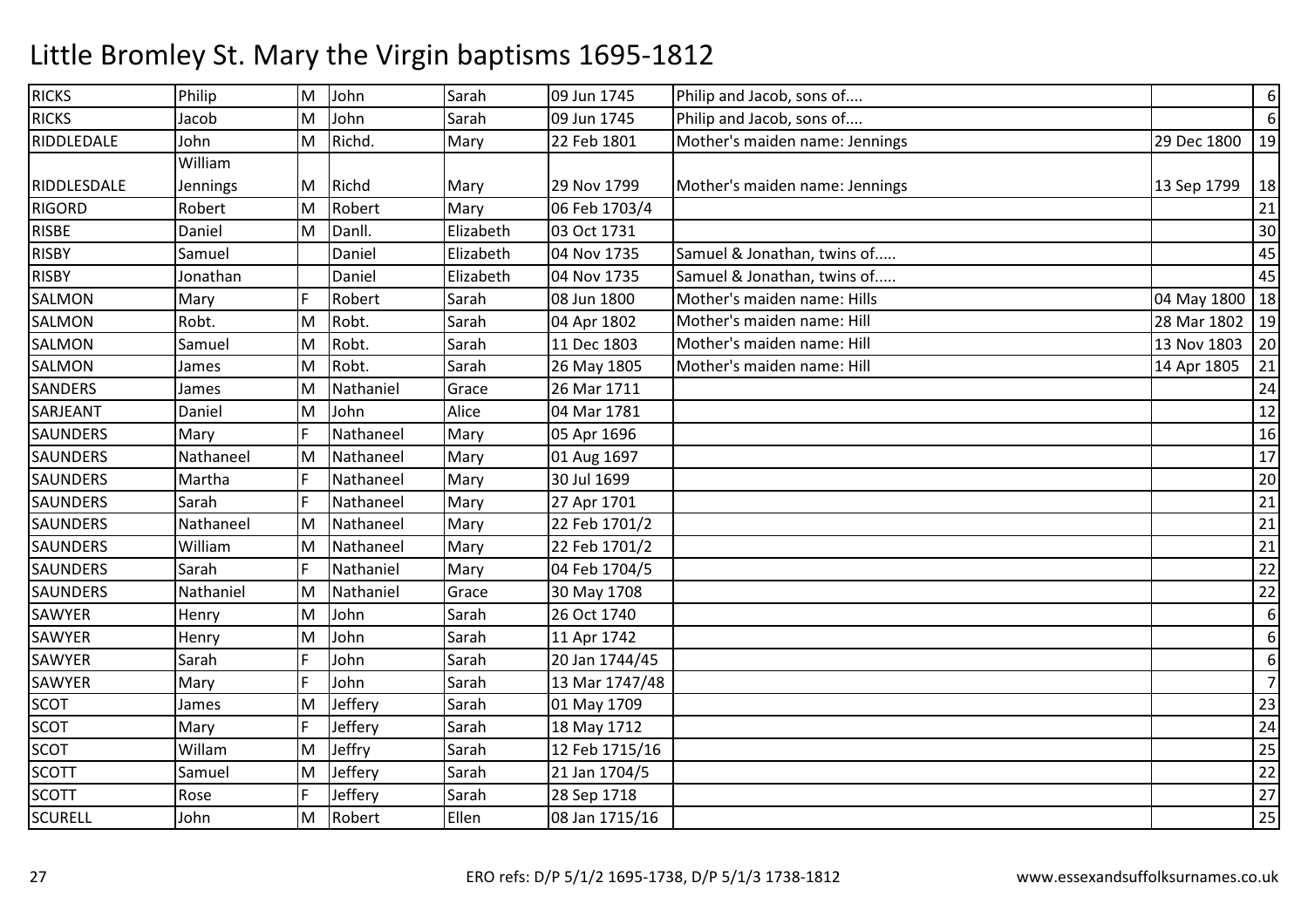| Robt<br>Ellen<br><b>SCURRELL</b><br>Ellen<br>07 Dec 1718<br><b>SCURRELL</b><br>Robt.<br>Ellen<br>Judith<br>F<br>26 Mar 1721<br><b>SCURRELL</b><br>F<br>Robt.<br>Ellen<br>28 Oct 1722<br>Susan<br>Jeremiah<br><b>SCURRELL</b><br>Sarah<br>Sarah<br>25 Apr 1725<br>F<br>Robt.<br>Ellen<br><b>SCURRELL</b><br>02 May 1725<br>Mary<br><b>SCURRELL</b><br>F<br>Sarah<br>Elizabeth<br>Jeremiah<br>11 Mar 1728/29<br>F<br>Sarah<br><b>SCURRELL</b><br>Jeremiah<br>11 Mar 1728/29<br>Mary<br>Mother's surname from previous marriage (she had been a widow):<br>F<br><b>SEAGERS</b><br>Eliza<br>25 Sep 1808<br>Fordham<br>08 Aug 1808<br>Sampson<br>Ann<br>Mother's maiden name: Sawyer<br>Rachel<br>27 Jul 1811<br><b>SERGEANT</b><br>F<br>25 Aug 1811<br>Mary<br>John<br>Alis<br>John<br>John<br>09 Feb 1783<br>SERJEANT<br>M<br>F<br><b>SERJEANT</b><br>Alice<br>John<br>Alice<br>13 Mar 1785<br>Widow<br><b>SERJEANT</b><br>Mary<br>Ann<br>24 Nov 1791<br>James<br>Sarah<br>SMALLEDG<br>Thomas<br>01 Jun 1701<br>M<br>Thomas<br>Sarah<br><b>SMALLIGE</b><br>Edward<br>Thomas<br>09 Oct 1698<br>M<br>SMALLIGE<br>09 Oct 1698<br>Richard<br>M<br>Thomas<br>Sarah<br>F<br><b>SMALLIGE</b><br>Sarah<br>Thomas<br>Sarah<br>18 Nov 1705<br>Base-born child<br><b>SMITH</b><br>Thomas<br>Mary<br>13 Aug 1732<br><b>SMITH</b><br>Elizabeth<br>Elizabeth & Margaret, base children of Margaret Smith<br>29 Apr 1739<br>Margaret<br><b>SMITH</b><br>Elizabeth & Margaret, base children of Margaret Smith<br>Margaret<br>29 Apr 1739<br>Margaret<br><b>SMITH</b><br>Mary<br>09 Dec 1750<br>M<br>James<br>James<br>F<br><b>SMITH</b><br>08 Mar 1752<br>Sarah<br>James<br><b>SMITH</b><br>F<br>John<br>Mary<br>19 Dec 1785<br>Mary<br><b>SMITH</b><br>John<br>Mary<br>14 Jun 1787<br>John<br>M<br><b>SMITH</b><br>F<br>20 Jul 1789<br>Betsey<br>Mary<br>Jno.<br><b>SMITH</b><br>Mary<br>19 Jan 1794<br>Mother's maiden name Allen.<br>06 Jan 1794<br>William<br>M<br>John<br><b>SMITH</b><br>John<br>13 Nov 1796<br>Mother's maiden name: Allen. Born Oct 1796.<br>* Oct 1796<br>M<br>Mary<br>James<br><b>SMITH</b><br>John<br>M<br>Mary<br>27 Oct 1799<br>Mother's maiden name: Allen<br>16 Oct 1799<br>Jeremiah<br>F<br><b>SMITH</b><br>John<br>Mary<br>25 Jul 1802<br>10 Jul 1802<br>Lucy<br>Mother's maiden name: Allen. Privately baptized. Received into<br>06 Apr 1805<br><b>SMITH</b><br>Robert<br>John<br>Church 26 May.<br>23 Mar 1805   21<br>Mary<br>M<br><b>SMYTH</b><br>Phebe<br>John<br>Mary<br>06 Dec 1791 | SCURRELL | Robert | M | Robert | Hellen | 18 Oct 1713 |  | 25              |
|------------------------------------------------------------------------------------------------------------------------------------------------------------------------------------------------------------------------------------------------------------------------------------------------------------------------------------------------------------------------------------------------------------------------------------------------------------------------------------------------------------------------------------------------------------------------------------------------------------------------------------------------------------------------------------------------------------------------------------------------------------------------------------------------------------------------------------------------------------------------------------------------------------------------------------------------------------------------------------------------------------------------------------------------------------------------------------------------------------------------------------------------------------------------------------------------------------------------------------------------------------------------------------------------------------------------------------------------------------------------------------------------------------------------------------------------------------------------------------------------------------------------------------------------------------------------------------------------------------------------------------------------------------------------------------------------------------------------------------------------------------------------------------------------------------------------------------------------------------------------------------------------------------------------------------------------------------------------------------------------------------------------------------------------------------------------------------------------------------------------------------------------------------------------------------------------------------------------------------------------------------------------------------------------------------------------------------------------------------------------------------------------------------------------------------------------------------------------------------------------------------|----------|--------|---|--------|--------|-------------|--|-----------------|
|                                                                                                                                                                                                                                                                                                                                                                                                                                                                                                                                                                                                                                                                                                                                                                                                                                                                                                                                                                                                                                                                                                                                                                                                                                                                                                                                                                                                                                                                                                                                                                                                                                                                                                                                                                                                                                                                                                                                                                                                                                                                                                                                                                                                                                                                                                                                                                                                                                                                                                            |          |        |   |        |        |             |  | $\overline{27}$ |
|                                                                                                                                                                                                                                                                                                                                                                                                                                                                                                                                                                                                                                                                                                                                                                                                                                                                                                                                                                                                                                                                                                                                                                                                                                                                                                                                                                                                                                                                                                                                                                                                                                                                                                                                                                                                                                                                                                                                                                                                                                                                                                                                                                                                                                                                                                                                                                                                                                                                                                            |          |        |   |        |        |             |  | 27              |
|                                                                                                                                                                                                                                                                                                                                                                                                                                                                                                                                                                                                                                                                                                                                                                                                                                                                                                                                                                                                                                                                                                                                                                                                                                                                                                                                                                                                                                                                                                                                                                                                                                                                                                                                                                                                                                                                                                                                                                                                                                                                                                                                                                                                                                                                                                                                                                                                                                                                                                            |          |        |   |        |        |             |  | 27              |
|                                                                                                                                                                                                                                                                                                                                                                                                                                                                                                                                                                                                                                                                                                                                                                                                                                                                                                                                                                                                                                                                                                                                                                                                                                                                                                                                                                                                                                                                                                                                                                                                                                                                                                                                                                                                                                                                                                                                                                                                                                                                                                                                                                                                                                                                                                                                                                                                                                                                                                            |          |        |   |        |        |             |  | 28              |
|                                                                                                                                                                                                                                                                                                                                                                                                                                                                                                                                                                                                                                                                                                                                                                                                                                                                                                                                                                                                                                                                                                                                                                                                                                                                                                                                                                                                                                                                                                                                                                                                                                                                                                                                                                                                                                                                                                                                                                                                                                                                                                                                                                                                                                                                                                                                                                                                                                                                                                            |          |        |   |        |        |             |  | 28              |
|                                                                                                                                                                                                                                                                                                                                                                                                                                                                                                                                                                                                                                                                                                                                                                                                                                                                                                                                                                                                                                                                                                                                                                                                                                                                                                                                                                                                                                                                                                                                                                                                                                                                                                                                                                                                                                                                                                                                                                                                                                                                                                                                                                                                                                                                                                                                                                                                                                                                                                            |          |        |   |        |        |             |  | 29              |
|                                                                                                                                                                                                                                                                                                                                                                                                                                                                                                                                                                                                                                                                                                                                                                                                                                                                                                                                                                                                                                                                                                                                                                                                                                                                                                                                                                                                                                                                                                                                                                                                                                                                                                                                                                                                                                                                                                                                                                                                                                                                                                                                                                                                                                                                                                                                                                                                                                                                                                            |          |        |   |        |        |             |  | 29              |
|                                                                                                                                                                                                                                                                                                                                                                                                                                                                                                                                                                                                                                                                                                                                                                                                                                                                                                                                                                                                                                                                                                                                                                                                                                                                                                                                                                                                                                                                                                                                                                                                                                                                                                                                                                                                                                                                                                                                                                                                                                                                                                                                                                                                                                                                                                                                                                                                                                                                                                            |          |        |   |        |        |             |  |                 |
|                                                                                                                                                                                                                                                                                                                                                                                                                                                                                                                                                                                                                                                                                                                                                                                                                                                                                                                                                                                                                                                                                                                                                                                                                                                                                                                                                                                                                                                                                                                                                                                                                                                                                                                                                                                                                                                                                                                                                                                                                                                                                                                                                                                                                                                                                                                                                                                                                                                                                                            |          |        |   |        |        |             |  | 22              |
|                                                                                                                                                                                                                                                                                                                                                                                                                                                                                                                                                                                                                                                                                                                                                                                                                                                                                                                                                                                                                                                                                                                                                                                                                                                                                                                                                                                                                                                                                                                                                                                                                                                                                                                                                                                                                                                                                                                                                                                                                                                                                                                                                                                                                                                                                                                                                                                                                                                                                                            |          |        |   |        |        |             |  | 24              |
|                                                                                                                                                                                                                                                                                                                                                                                                                                                                                                                                                                                                                                                                                                                                                                                                                                                                                                                                                                                                                                                                                                                                                                                                                                                                                                                                                                                                                                                                                                                                                                                                                                                                                                                                                                                                                                                                                                                                                                                                                                                                                                                                                                                                                                                                                                                                                                                                                                                                                                            |          |        |   |        |        |             |  | 12              |
|                                                                                                                                                                                                                                                                                                                                                                                                                                                                                                                                                                                                                                                                                                                                                                                                                                                                                                                                                                                                                                                                                                                                                                                                                                                                                                                                                                                                                                                                                                                                                                                                                                                                                                                                                                                                                                                                                                                                                                                                                                                                                                                                                                                                                                                                                                                                                                                                                                                                                                            |          |        |   |        |        |             |  | 13              |
|                                                                                                                                                                                                                                                                                                                                                                                                                                                                                                                                                                                                                                                                                                                                                                                                                                                                                                                                                                                                                                                                                                                                                                                                                                                                                                                                                                                                                                                                                                                                                                                                                                                                                                                                                                                                                                                                                                                                                                                                                                                                                                                                                                                                                                                                                                                                                                                                                                                                                                            |          |        |   |        |        |             |  | 14              |
|                                                                                                                                                                                                                                                                                                                                                                                                                                                                                                                                                                                                                                                                                                                                                                                                                                                                                                                                                                                                                                                                                                                                                                                                                                                                                                                                                                                                                                                                                                                                                                                                                                                                                                                                                                                                                                                                                                                                                                                                                                                                                                                                                                                                                                                                                                                                                                                                                                                                                                            |          |        |   |        |        |             |  | 21              |
|                                                                                                                                                                                                                                                                                                                                                                                                                                                                                                                                                                                                                                                                                                                                                                                                                                                                                                                                                                                                                                                                                                                                                                                                                                                                                                                                                                                                                                                                                                                                                                                                                                                                                                                                                                                                                                                                                                                                                                                                                                                                                                                                                                                                                                                                                                                                                                                                                                                                                                            |          |        |   |        |        |             |  | 20              |
|                                                                                                                                                                                                                                                                                                                                                                                                                                                                                                                                                                                                                                                                                                                                                                                                                                                                                                                                                                                                                                                                                                                                                                                                                                                                                                                                                                                                                                                                                                                                                                                                                                                                                                                                                                                                                                                                                                                                                                                                                                                                                                                                                                                                                                                                                                                                                                                                                                                                                                            |          |        |   |        |        |             |  | 20              |
|                                                                                                                                                                                                                                                                                                                                                                                                                                                                                                                                                                                                                                                                                                                                                                                                                                                                                                                                                                                                                                                                                                                                                                                                                                                                                                                                                                                                                                                                                                                                                                                                                                                                                                                                                                                                                                                                                                                                                                                                                                                                                                                                                                                                                                                                                                                                                                                                                                                                                                            |          |        |   |        |        |             |  | 22              |
|                                                                                                                                                                                                                                                                                                                                                                                                                                                                                                                                                                                                                                                                                                                                                                                                                                                                                                                                                                                                                                                                                                                                                                                                                                                                                                                                                                                                                                                                                                                                                                                                                                                                                                                                                                                                                                                                                                                                                                                                                                                                                                                                                                                                                                                                                                                                                                                                                                                                                                            |          |        |   |        |        |             |  | 45              |
|                                                                                                                                                                                                                                                                                                                                                                                                                                                                                                                                                                                                                                                                                                                                                                                                                                                                                                                                                                                                                                                                                                                                                                                                                                                                                                                                                                                                                                                                                                                                                                                                                                                                                                                                                                                                                                                                                                                                                                                                                                                                                                                                                                                                                                                                                                                                                                                                                                                                                                            |          |        |   |        |        |             |  | 5               |
|                                                                                                                                                                                                                                                                                                                                                                                                                                                                                                                                                                                                                                                                                                                                                                                                                                                                                                                                                                                                                                                                                                                                                                                                                                                                                                                                                                                                                                                                                                                                                                                                                                                                                                                                                                                                                                                                                                                                                                                                                                                                                                                                                                                                                                                                                                                                                                                                                                                                                                            |          |        |   |        |        |             |  | 5               |
|                                                                                                                                                                                                                                                                                                                                                                                                                                                                                                                                                                                                                                                                                                                                                                                                                                                                                                                                                                                                                                                                                                                                                                                                                                                                                                                                                                                                                                                                                                                                                                                                                                                                                                                                                                                                                                                                                                                                                                                                                                                                                                                                                                                                                                                                                                                                                                                                                                                                                                            |          |        |   |        |        |             |  | $\overline{7}$  |
|                                                                                                                                                                                                                                                                                                                                                                                                                                                                                                                                                                                                                                                                                                                                                                                                                                                                                                                                                                                                                                                                                                                                                                                                                                                                                                                                                                                                                                                                                                                                                                                                                                                                                                                                                                                                                                                                                                                                                                                                                                                                                                                                                                                                                                                                                                                                                                                                                                                                                                            |          |        |   |        |        |             |  | $\overline{7}$  |
|                                                                                                                                                                                                                                                                                                                                                                                                                                                                                                                                                                                                                                                                                                                                                                                                                                                                                                                                                                                                                                                                                                                                                                                                                                                                                                                                                                                                                                                                                                                                                                                                                                                                                                                                                                                                                                                                                                                                                                                                                                                                                                                                                                                                                                                                                                                                                                                                                                                                                                            |          |        |   |        |        |             |  | 13              |
|                                                                                                                                                                                                                                                                                                                                                                                                                                                                                                                                                                                                                                                                                                                                                                                                                                                                                                                                                                                                                                                                                                                                                                                                                                                                                                                                                                                                                                                                                                                                                                                                                                                                                                                                                                                                                                                                                                                                                                                                                                                                                                                                                                                                                                                                                                                                                                                                                                                                                                            |          |        |   |        |        |             |  | 13              |
|                                                                                                                                                                                                                                                                                                                                                                                                                                                                                                                                                                                                                                                                                                                                                                                                                                                                                                                                                                                                                                                                                                                                                                                                                                                                                                                                                                                                                                                                                                                                                                                                                                                                                                                                                                                                                                                                                                                                                                                                                                                                                                                                                                                                                                                                                                                                                                                                                                                                                                            |          |        |   |        |        |             |  | 14              |
|                                                                                                                                                                                                                                                                                                                                                                                                                                                                                                                                                                                                                                                                                                                                                                                                                                                                                                                                                                                                                                                                                                                                                                                                                                                                                                                                                                                                                                                                                                                                                                                                                                                                                                                                                                                                                                                                                                                                                                                                                                                                                                                                                                                                                                                                                                                                                                                                                                                                                                            |          |        |   |        |        |             |  | 15              |
|                                                                                                                                                                                                                                                                                                                                                                                                                                                                                                                                                                                                                                                                                                                                                                                                                                                                                                                                                                                                                                                                                                                                                                                                                                                                                                                                                                                                                                                                                                                                                                                                                                                                                                                                                                                                                                                                                                                                                                                                                                                                                                                                                                                                                                                                                                                                                                                                                                                                                                            |          |        |   |        |        |             |  | 16              |
|                                                                                                                                                                                                                                                                                                                                                                                                                                                                                                                                                                                                                                                                                                                                                                                                                                                                                                                                                                                                                                                                                                                                                                                                                                                                                                                                                                                                                                                                                                                                                                                                                                                                                                                                                                                                                                                                                                                                                                                                                                                                                                                                                                                                                                                                                                                                                                                                                                                                                                            |          |        |   |        |        |             |  | 18              |
|                                                                                                                                                                                                                                                                                                                                                                                                                                                                                                                                                                                                                                                                                                                                                                                                                                                                                                                                                                                                                                                                                                                                                                                                                                                                                                                                                                                                                                                                                                                                                                                                                                                                                                                                                                                                                                                                                                                                                                                                                                                                                                                                                                                                                                                                                                                                                                                                                                                                                                            |          |        |   |        |        |             |  | 19              |
|                                                                                                                                                                                                                                                                                                                                                                                                                                                                                                                                                                                                                                                                                                                                                                                                                                                                                                                                                                                                                                                                                                                                                                                                                                                                                                                                                                                                                                                                                                                                                                                                                                                                                                                                                                                                                                                                                                                                                                                                                                                                                                                                                                                                                                                                                                                                                                                                                                                                                                            |          |        |   |        |        |             |  |                 |
|                                                                                                                                                                                                                                                                                                                                                                                                                                                                                                                                                                                                                                                                                                                                                                                                                                                                                                                                                                                                                                                                                                                                                                                                                                                                                                                                                                                                                                                                                                                                                                                                                                                                                                                                                                                                                                                                                                                                                                                                                                                                                                                                                                                                                                                                                                                                                                                                                                                                                                            |          |        |   |        |        |             |  |                 |
|                                                                                                                                                                                                                                                                                                                                                                                                                                                                                                                                                                                                                                                                                                                                                                                                                                                                                                                                                                                                                                                                                                                                                                                                                                                                                                                                                                                                                                                                                                                                                                                                                                                                                                                                                                                                                                                                                                                                                                                                                                                                                                                                                                                                                                                                                                                                                                                                                                                                                                            |          |        |   |        |        |             |  | 14              |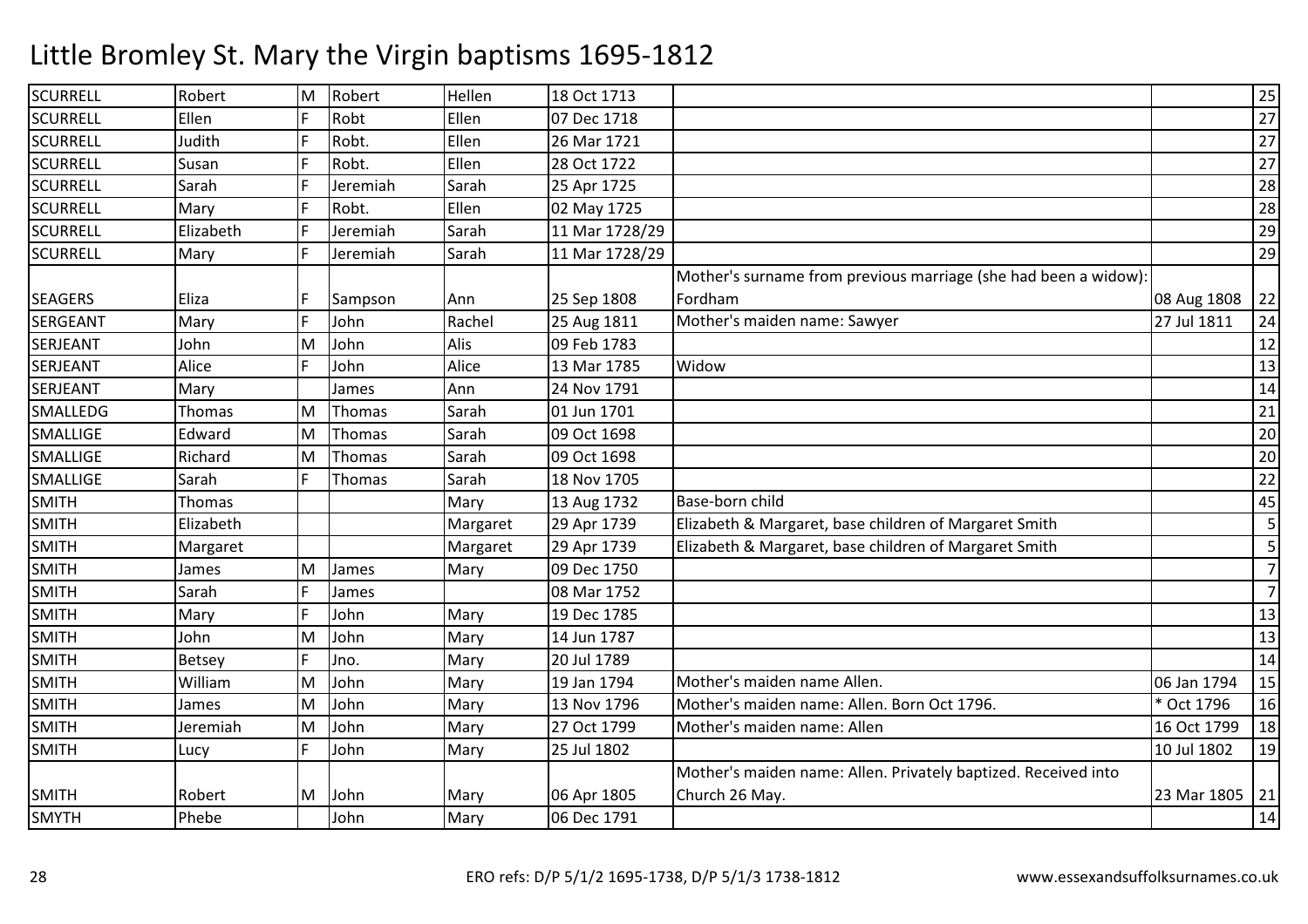|                     |                |     |           |           |                | An adult person. Parents' names not in register so it isn't clear if the |                  |                  |
|---------------------|----------------|-----|-----------|-----------|----------------|--------------------------------------------------------------------------|------------------|------------------|
| <b>SOUTH</b>        | Thomas         |     |           |           | 10 Aug 1745    | surname is that of his mother or father.                                 |                  | $6\,$            |
| <b>SOUTHRENWOOD</b> | Sam.           | M   | Sam.      | Ann       | 14 Mar 1779    |                                                                          |                  | $12\,$           |
| <b>STEBBING</b>     | Mary           | F   | Richard   | Priscilla | 28 Sep 1740    |                                                                          |                  | 6                |
| <b>STEBBING</b>     | Richard        | M   | Richard   | Priscilla | 12 Jun 1743    |                                                                          |                  | $6\,$            |
| <b>STEBBING</b>     | Priscilla      | F   | Richd.    | Priscilla | 30 Sep 1744    |                                                                          |                  | $6\,$            |
| <b>STEBBING</b>     | Richard        | M   | Richard   | Priscilla | 05 Sep 1746    |                                                                          |                  | $\boldsymbol{6}$ |
| <b>STEBBING</b>     | John           | M   | Richard   | Priscilla | 06 Mar 1747/48 |                                                                          |                  | $\overline{7}$   |
| <b>STEBBING</b>     | William        | M   | Richard   | Priscilla | 01 Apr 1750    |                                                                          |                  | $\overline{7}$   |
| <b>STEBBING</b>     | George         | M   | Richard   | Priscilla | 19 Jul 1752    |                                                                          |                  | $\overline{7}$   |
| <b>STEBBING</b>     | Elizabeth      | l F | Richd     | Pri*      | 11 Aug 1754    |                                                                          |                  | $\overline{7}$   |
| <b>STEBBING</b>     | Elisabeth      |     |           | Anne      | 22 Mar 1778    | <b>Base child</b>                                                        |                  | 12               |
| <b>STEWARD</b>      | David          | M   | David     | Susanna   | 24 Apr 1796    | Mother's maiden name: George                                             | 27 Mar 1796      | 16               |
| <b>STEWARD</b>      | Susanna        | F   | David     | Susanna   | 04 Jun 1797    | Mother's maiden name: George                                             | 04 May 1797      | 17               |
| <b>STEWARD</b>      | Sarah          | F   | David     | Susanna   | 20 Oct 1799    | Mother's maiden name: George. Amongst 1800 baptisms.                     | 06 Apr 1799      | 18               |
| <b>STEWARD</b>      | Mary           | F   | David     | Susanna   | 14 Dec 1800    | Mother's maiden name: George                                             | 17 Oct 1800      | 18               |
| <b>STEWARD</b>      | David          | M   | David     | Susanna   | 16 Jan 1803    | Mother's maiden name: George                                             | 28 Nov 1802      | 19               |
|                     |                |     |           |           |                | Mother's maiden name: Sawyer. Privately baptized. Received into          |                  |                  |
| <b>STEWARD</b>      | John           | M   | John      | Rachel    | 05 Mar 1804    | Church 18 Aug 1805                                                       | 23 Feb 1804      | 20               |
|                     |                |     |           |           |                | Mother's maiden name: George. Privately baptized. Received into          |                  |                  |
| <b>STEWARD</b>      | Lucy           | IF. | David     | Susanna   | 23 May 1804    | Church 22 July                                                           | 06 May 1804   20 |                  |
|                     |                |     |           |           |                | Mother's maiden name: George. Privately baptized. Received into          |                  |                  |
| <b>STEWARD</b>      | <b>Charles</b> | M   | David     | Susanna   | 23 Mar 1808    | Church 15 May                                                            | 11 Mar 1808      | 22               |
|                     |                |     |           |           |                | Aged about 22. Parents' names not in register so unclear if surname      |                  |                  |
|                     |                |     |           |           |                | is that of mother or father. Year of birth is estimated from age at      |                  |                  |
| <b>SURREY</b>       | Mary           |     |           |           | 15 Jun 1712    | baptism.                                                                 |                  | 24               |
| <b>TAYLER</b>       | Nathaneel      | M   | Nathaneel | Mary      | 15 Aug 1697    |                                                                          |                  | 17               |
| <b>TAYLEUR</b>      | Susan          | F   | Nathaneel | Anne      | 19 Apr 1696    |                                                                          |                  | 16               |
| <b>TAYLOR</b>       | Mary           | F   | Nathaneel | Anne      | 11 Jun 1699    |                                                                          |                  | 20               |
| <b>TAYLOR</b>       | Nathaneel      | M   | Nathaneel | Anna      | 16 Jun 1700    |                                                                          |                  | 20               |
| <b>TAYLOR</b>       | Sarah          | F   | Nathaneel | Mary      | 17 Nov 1700    |                                                                          |                  | 20               |
| <b>TAYLOR</b>       | Robert         | M   | Nathaneel | Mary      | 24 May 1702    |                                                                          |                  | 21               |
| <b>TAYLOR</b>       | Rebecca        | F   | Nathaniel | Anne      | 06 Feb 1703/4  |                                                                          |                  | $21\,$           |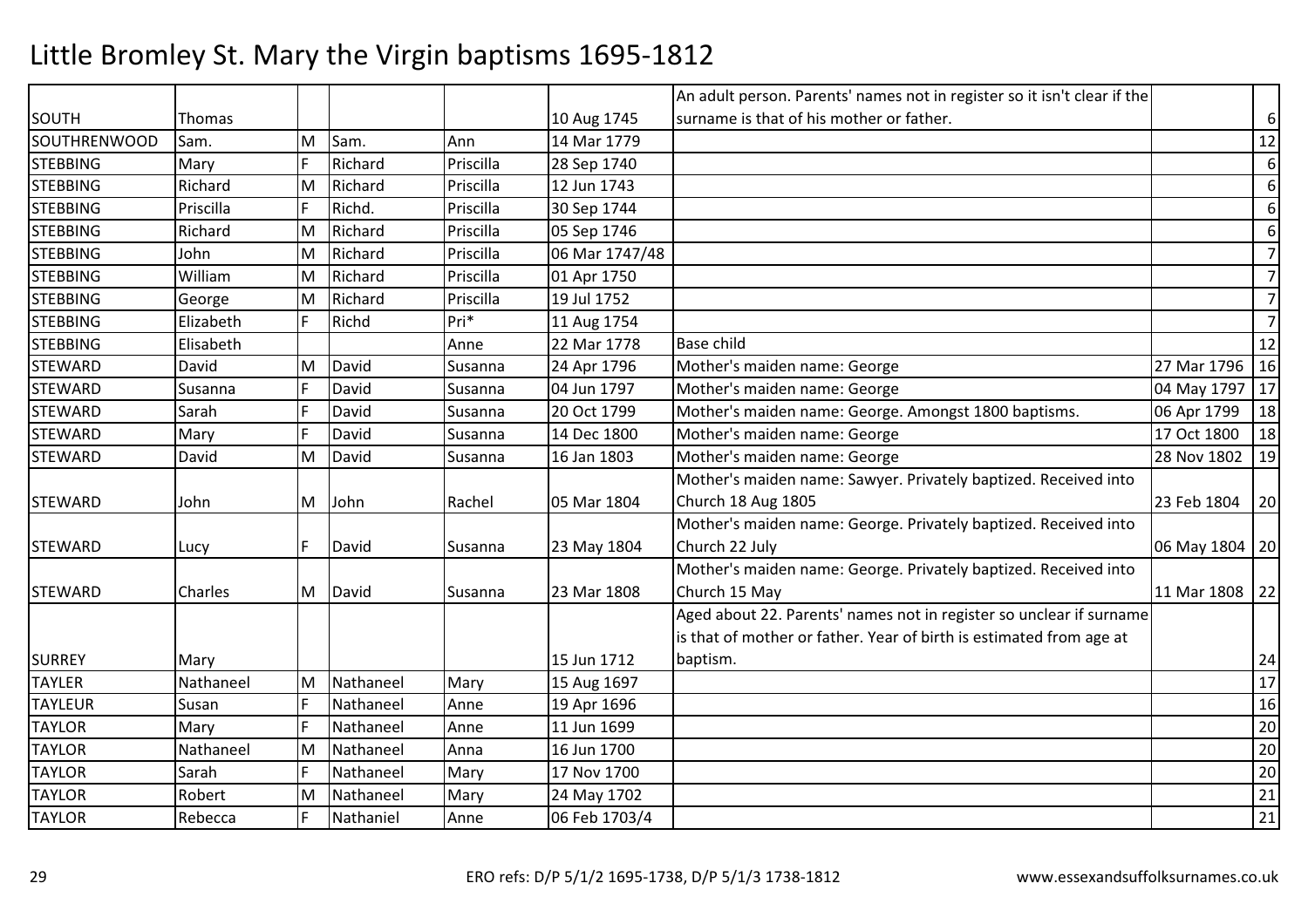| <b>TAYLOR</b>  | Sarah     | F  | Nathaniel | Anne      | 07 Mar 1707/8  |                                                                  |                  | 22             |
|----------------|-----------|----|-----------|-----------|----------------|------------------------------------------------------------------|------------------|----------------|
| <b>TAYLOR</b>  | James     | ΙM | Nathaniel | Rose      | 18 May 1729    |                                                                  |                  | 30             |
| <b>TAYLOR</b>  | Thomas    | M  | Nathaniel | Rose      | 26 Jan 1734/35 |                                                                  |                  | 45             |
| <b>TAYLOR</b>  | Elizabeth |    |           | Rose      | 24 Sep 1738    | Base child as is supposed                                        |                  | 45             |
|                |           |    |           |           |                |                                                                  |                  |                |
|                |           |    |           |           |                | An adult person who had been an Anabaptist. (parents' names not  |                  |                |
| <b>TAYLOR</b>  | Mary      |    |           |           | 08 Jul 1739    | in register - unclear if surname is that of mother or father).   |                  | 5              |
| <b>TAYLOR</b>  | Daniel    |    |           | Mary      | 05 Oct 1741    | <b>Base child</b>                                                |                  | 6              |
| <b>TAYLOR</b>  | Jeffry    |    |           | Mary      | 14 Jan 1743/44 | <b>Base child</b>                                                |                  | 6              |
| <b>TAYLOR</b>  | John      |    |           | Mary      | 09 Apr 1749    | <b>Base child</b>                                                |                  | $\overline{7}$ |
| <b>TAYLOR</b>  | Ann       | F  | Saml.     | Susan     | 29 Oct 1809    | Mother's maiden name: Wingfield                                  | 05 Oct 1809      | 23             |
| <b>THING</b>   | Elisabeth | F  | Richd.    | Elisabeth | 15 Apr 1781    |                                                                  |                  | 12             |
|                |           |    |           |           |                | Mother's maiden name: Eton. Privately baptised. Received into    |                  |                |
| <b>TOSPAL</b>  | William   | ΙM | Thos.     | Ann       | 29 May 1812    | Church 12 Jul.                                                   | 15 May 1812   25 |                |
| <b>TOSPEL</b>  | Hannah    | F  | Thos.     | Anne      | 24 Mar 1805    | Mother's maiden name: Eton                                       | 25 Feb 1805      | 21             |
| <b>TOSPELL</b> | Sarah     | F  | James     | Elis.     | 20 Apr 1784    |                                                                  |                  | 13             |
| <b>TOSPELL</b> | Thos.     | M  | James     | Elisabeth | 06 Feb 1787    | Thos. & Jas., sons of                                            |                  | 13             |
| <b>TOSPELL</b> | Jas.      | M  | James     | Elisabeth | 06 Feb 1787    | Thos. & Jas., sons of                                            |                  | 13             |
| <b>TOSPELL</b> | Mary      |    | Jas.      | Elisabeth | 01 Aug 1789    |                                                                  |                  | 14             |
| <b>TOSPELL</b> | Ann       |    | James     | Elisabeth | 02 Aug 1793    |                                                                  |                  | 15             |
| <b>TOSPELL</b> | Samuel    | ΙM | Thos.     | Anne      | 20 Nov 1796    | Mother's maiden name: Elin. Born Nov.                            | * Nov 1796       | 16             |
| <b>TOSPELL</b> | James     | M  | Thos.     | Ann       | 10 Sep 1809    | Mother's maiden name: Eten.                                      | 11 Aug 1809      | 23             |
| <b>WADE</b>    | Thomas    | M  | Thomas    | Ann       | 21 Sep 1718    |                                                                  |                  | 26             |
| <b>WADE</b>    | Hannah    | F  | James     | Hannah    | 09 Mar 1760    |                                                                  |                  | 8              |
| <b>WARNER</b>  | Elizabeth | F  | John      | Sarah     | 05 Jul 1807    | Mother's maiden name: Manning                                    | 01 Jun 1807      | 22             |
|                |           |    |           |           |                | Mother's maiden name: Manning. Privately baptized. Received into |                  |                |
| <b>WARNER</b>  | John      | M  | John      | Sarah     | 20 Oct 1808    | Church 6 Nov 1808.                                               | 16 Oct 1808      | 23             |
| <b>WARNER</b>  | William   | M  | John      | Sarah     | 19 Aug 1810    | Mother's maiden name: Manning                                    | 07 Aug 1810      | 24             |
| <b>WARREN</b>  | Ellen     | F  | Ralph     | Margaret  | 18 Oct 1696    |                                                                  |                  | 17             |
| <b>WARREN</b>  | Ralph     | M  | Ralph     | Margaret  | 29 May 1698    |                                                                  |                  | 20             |
| <b>WARREN</b>  | Ellen     | F. | Ralph     | Margaret  | 15 Mar 1701/2  |                                                                  |                  | 21             |
| <b>WARREN</b>  | Thomas    |    | Thomas    | Mary      | 11 Apr 1736    | Infant                                                           |                  | 45             |
| <b>WARREN</b>  | Ralph     | M  | Thomas    | Mary      | 10 Jun 1739    |                                                                  |                  | 5              |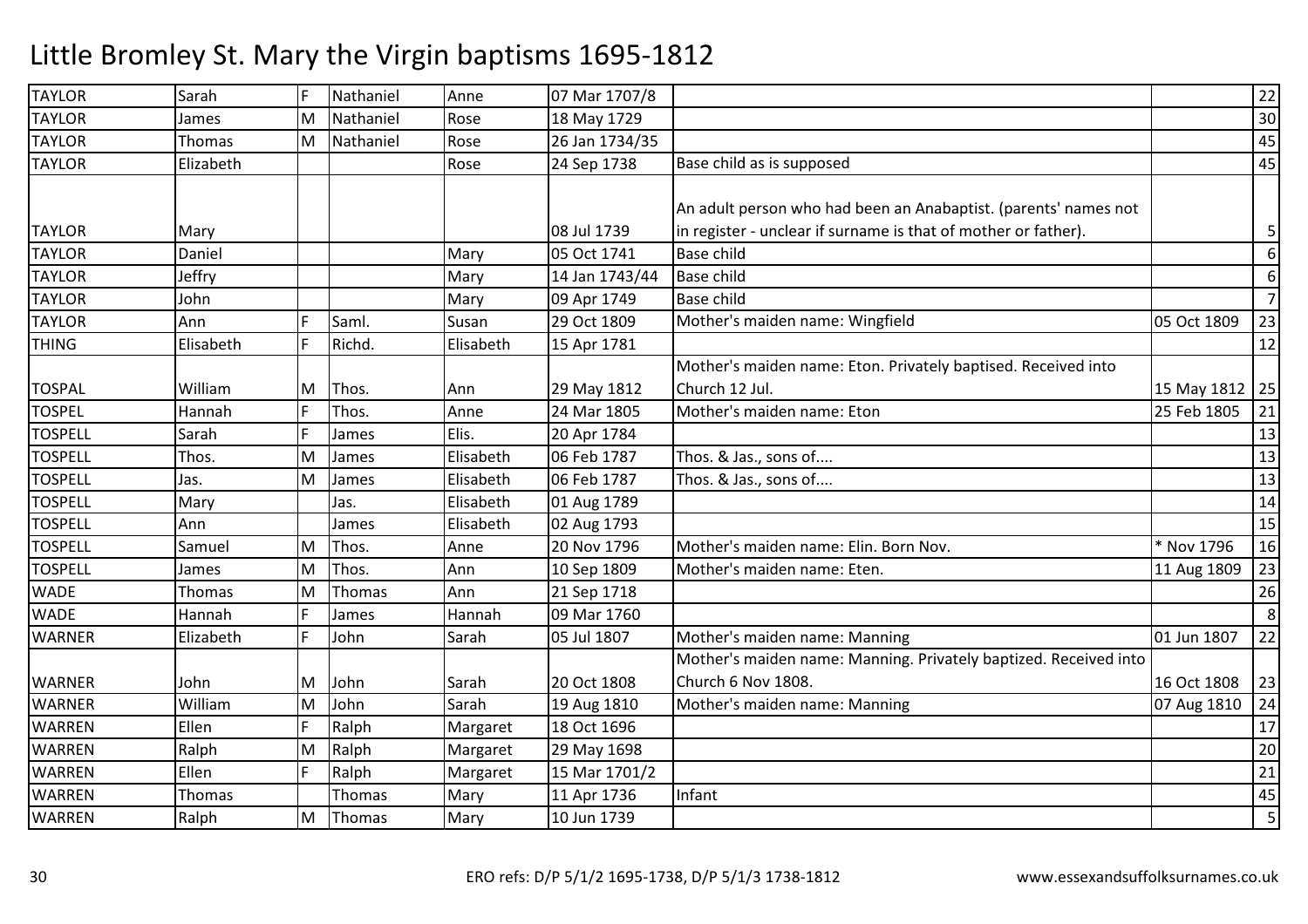| <b>WARREN</b> | Samuel    | M | Thomas | Mary      | 26 Apr 1741    |                                                                   |             | $6 \mid$       |
|---------------|-----------|---|--------|-----------|----------------|-------------------------------------------------------------------|-------------|----------------|
| <b>WARREN</b> | Sarah     | F | Thomas | Mary      | 24 May 1743    |                                                                   |             | $6 \mid$       |
| <b>WARREN</b> | Martha    | F | Thomas | Mary      | 13 Mar 1744/45 |                                                                   |             | 6              |
| WARREN        | James     | M | Thomas | Mary      | 13 Jul 1746    |                                                                   |             | $6\,$          |
| WATT[S_       | Daniel    | M | Daniel | Susan     | 16 Feb 1772    |                                                                   |             | 10             |
| <b>WATTS</b>  | Samuel    | M | Samuel | Mary      | 11 Aug 1717    |                                                                   |             | 26             |
| <b>WATTS</b>  | Amy       | F | Samuel | Amy       | 16 Feb 1739/40 |                                                                   |             | 5              |
| <b>WATTS</b>  | Amy       | F | Samuel | Mary      | 01 Jul 1741    |                                                                   |             | 6              |
| <b>WATTS</b>  | Samuel    | M | Samuel | Amy       | 04 Sep 1743    |                                                                   |             | $6 \mid$       |
| <b>WATTS</b>  | Daniel    | M | Samuel | Amy       | 15 Sep 1745    |                                                                   |             | $6 \mid$       |
| <b>WATTS</b>  | Mary      | F | Samuel | Amy       | 25 Mar 1747    |                                                                   |             | $\overline{7}$ |
| <b>WATTS</b>  | George    | M | Samuel | Amy       | 18 Mar 1747/48 |                                                                   |             | $\overline{7}$ |
| <b>WATTS</b>  | William   | M | Samuel | Amy       | 27 Apr 1749    |                                                                   |             | $\overline{7}$ |
| <b>WATTS</b>  | Susan     | F | Daniel | Susan     | 12 Sep 1769    |                                                                   |             | 10             |
| <b>WATTS</b>  | Moriah    | F | Daniel | Susan     | 18 Nov 1770    |                                                                   |             | 10             |
| <b>WATTS</b>  | Samuel    | M | Danl.  | Susan     | 23 Jan 1774    |                                                                   |             | 11             |
| <b>WATTS</b>  | William   | M | Danl.  | Susan     | 03 May 1775    |                                                                   |             | 11             |
| <b>WATTS</b>  | William   | M | Daniel | Susanna   | 11 Dec 1776    |                                                                   |             | 11             |
| <b>WATTS</b>  | David     | M | Daniel | Susanna   | 16 Oct 1778    |                                                                   |             | 12             |
| <b>WATTS</b>  | Mary Ann  | F | Daniel | Susanna   | 23 Jun 1780    |                                                                   |             | 12             |
|               | Jonathan  |   |        |           |                |                                                                   |             |                |
| <b>WATTS</b>  | Risby     | M | Daniel | Susan     | 01 Jul 1784    |                                                                   |             | 13             |
| <b>WEBBER</b> | William   | M | John   | Hannah    | 15 Jun 1800    | Mother's maiden name: Neale                                       | 22 Jan 1800 | 18             |
| WEELER        | George    | M | John   | Elisabeth | 17 Dec 1776    |                                                                   |             | 11             |
| WEELER        | William   | M | John   | Elisabeth | 23 Nov 1786    |                                                                   |             | 13             |
| WEELER        | Mary      | F | John   | Elisabeth | 25 Feb 1789    |                                                                   |             | 14             |
| WEELER        | Sophia    |   | Jno.   | Elis.     | 16 Sep 1790    |                                                                   |             | 14             |
|               |           |   |        |           |                | Mother's maiden name: Stebbing. Privately baptized. Received into |             |                |
| WEELER        | Sarah     | F | John   | Eliz.     | 04 Nov 1795    | Church 19 Jun (1796?)                                             | 11 Oct 1795 | 16             |
| <b>WHALE</b>  | Sarah     | F | Thomas | Sarah     | 14 Feb 1696/97 |                                                                   |             | 17             |
| <b>WHALE</b>  | Daniel    | M | Thomas | Sarah     | 13 Sep 1702    |                                                                   |             | 21             |
| <b>WHALE</b>  | Sarah     | F | Danl   | Frances   | 20 Oct 1723    |                                                                   |             | 28             |
| <b>WHALE</b>  | Katherine | F | Danl.  | Frances   | 13 Mar 1725/26 |                                                                   |             | 29             |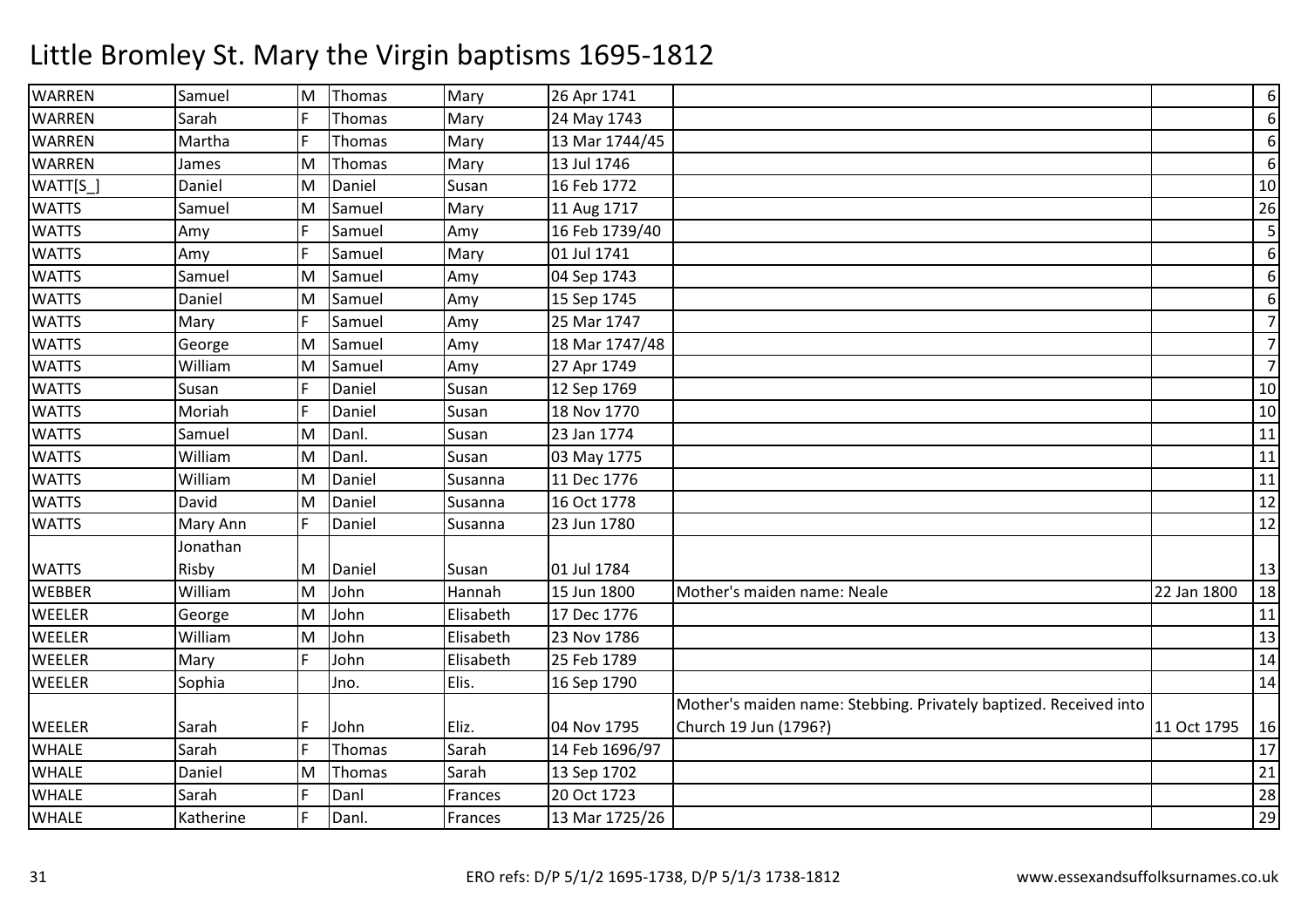| <b>WHALE</b>     | Danl.     | M | Danl.   | Frances   | 16 Mar 1728/29 |                                                                  |                  | 29             |
|------------------|-----------|---|---------|-----------|----------------|------------------------------------------------------------------|------------------|----------------|
| <b>WHEELER</b>   | Bettsy    | F | Jno.    | Elis.     | 12 Apr 1779    |                                                                  |                  | 12             |
| WHEELER          | Priscilla | E | John    | Elisabeth | 08 Feb 1781    |                                                                  |                  | 12             |
|                  |           |   |         |           |                |                                                                  |                  |                |
| WHEELER          | Mary      | F | John    | Eliz.     | 16 May 1794    | Mother's previous surname: Stebbing. Privately baptized. Pauper. | 14 May 1794   15 |                |
| <b>WHEELY</b>    | John      | M | John    | Elizabeth | 23 Apr 1775    |                                                                  |                  | 11             |
| <b>WHITHERBY</b> | Rose      | F | Thomas  | Thamar    | 08 Jun 1701    |                                                                  |                  | 21             |
| <b>WHYATT</b>    | Susanna   | F | William | Susanna   | 12 Feb 1755    |                                                                  |                  | 8              |
| <b>WHYATT</b>    | Sarah     |   | Willm.  | Sarah     | 08 Oct 1756    |                                                                  |                  | 8              |
| <b>WHYATT</b>    | Mary      | F | Willm.  | Sarah     | 09 Jul 1758    |                                                                  |                  | 8              |
| <b>WHYATT</b>    | William   | M | Willm.  | Sarah     | 10 Feb 1760    |                                                                  |                  | 8              |
| <b>WHYATT</b>    | Martha    | F | Willm.  | Sarah     | 10 Oct 1761    |                                                                  |                  | 8              |
| <b>WHYATT</b>    | William   | M | William | Sarah     | 05 Jun 1763    |                                                                  |                  | 9              |
| <b>WHYATT</b>    | James     | M | Willm.  | Sarah     | 04 Aug 1765    |                                                                  |                  | 9              |
| WILLIAM          | Edward    | M | John    |           | 23 May 1739    |                                                                  |                  | 5              |
| <b>WINTER</b>    | Rose      | F | James   | Rose      | 10 Mar 1699/00 |                                                                  |                  | 20             |
| <b>WINTER</b>    | William   | M | James   | Rose      | 22 Oct 1707    |                                                                  |                  | 22             |
| <b>WINTER</b>    | Susanna   | F | James   | Martha    | 13 Nov 1743    |                                                                  |                  | 6              |
| <b>WINTER</b>    | James     | M | James   | Martha    | 01 Dec 1745    |                                                                  |                  | 6              |
| <b>WINTER</b>    | John      | M | James   | Martha    | 07 Aug 1748    |                                                                  |                  | $\overline{7}$ |
| <b>WINTER</b>    | William   | M | James   | Martha    | 18 Dec 1750    |                                                                  |                  | $\overline{7}$ |
| <b>WINTER</b>    | Elizabeth | F | John    | Elizabeth | 12 Nov 1775    |                                                                  |                  | 11             |
| <b>WINTER</b>    | John      | M | John    | Elisabeth | 21 Nov 1776    |                                                                  |                  | 11             |
| <b>WITHERBY</b>  | Hannah    | F | Thomas  | Thamar    | 31 May 1696    |                                                                  |                  | 16             |
| <b>WITHERBY</b>  | Tamar     | F | Thomas  | Tamar     | 26 Feb 1698/99 |                                                                  |                  | 20             |
| <b>WOODS</b>     | Elisabeth | E | Wm.     | Mary      | 19 Jan 1785    |                                                                  |                  | 13             |
|                  |           |   |         |           |                | Mother's maiden name: Skeet. Privately baptized. Received into   |                  |                |
| <b>WOOLLARD</b>  | James     | M | James   | Tamar     | 29 Sep 1808    | Church 18 Jun 1809                                               | 27 Sep 1808      | 23             |
| <b>WOOLLEGE</b>  | Elisabeth | F | Thos.   | Sarah     | 04 May 1788    |                                                                  |                  | 14             |
| <b>WOOLLEGE</b>  | Thos.     |   | Thos.   | Sarah     | 14 Nov 1790    |                                                                  |                  | 14             |
| <b>WOOLLEGE</b>  | Mary      | E | Thos.   | Sarah     | 29 Nov 1807    | Mother's maiden name: Brand                                      | 22 Oct 1807      | 22             |
| <b>WOOLWICH</b>  | Sarah     | F | Thos.   | Sarah     | 12 Nov 1786    |                                                                  |                  | 13             |
| <b>WRIGHT</b>    | Charles   | M | Jervas  | Mary      | 21 Sep 1761    |                                                                  |                  | 8              |